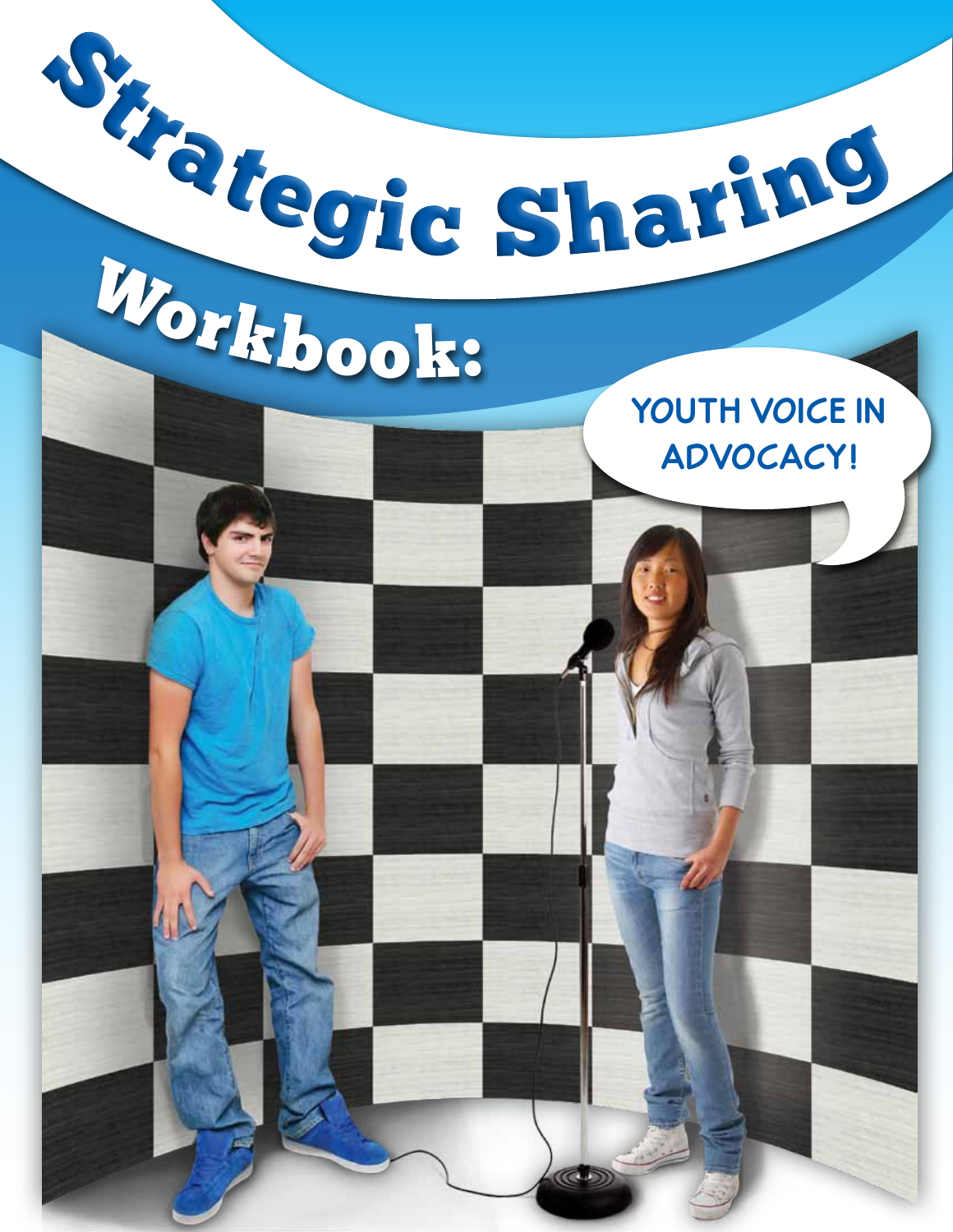# Strategic Sharing Workbook: Youth Voice in Advocacy

Funding for this project was provided in part by the Research<br>and Training Center for Pathways to Positive Futures, Portland<br>State University. and Training Center for Pathways to Positive Futures, Portland State University.

This document is not copyrighted. It is the hope of the National Federation of Families for Children's Mental Health that this information will be useful and that readers will photocopy and disseminate the materials to maximize their use. Please give the National Federation credit with the following recommended citation:

Lulow, E., & Federation of Families for Children's Mental Health. (2012). Strategic Sharing Workbook: Youth Voice in Advocacy. Portland, OR: Research and Training Center for Pathways to Positive Futures.

NATIONAL FEDERATION OF FAMILIES For Children's Mental Health

# www.ffcmh.org



www.pathwaysrtc.pdx. edu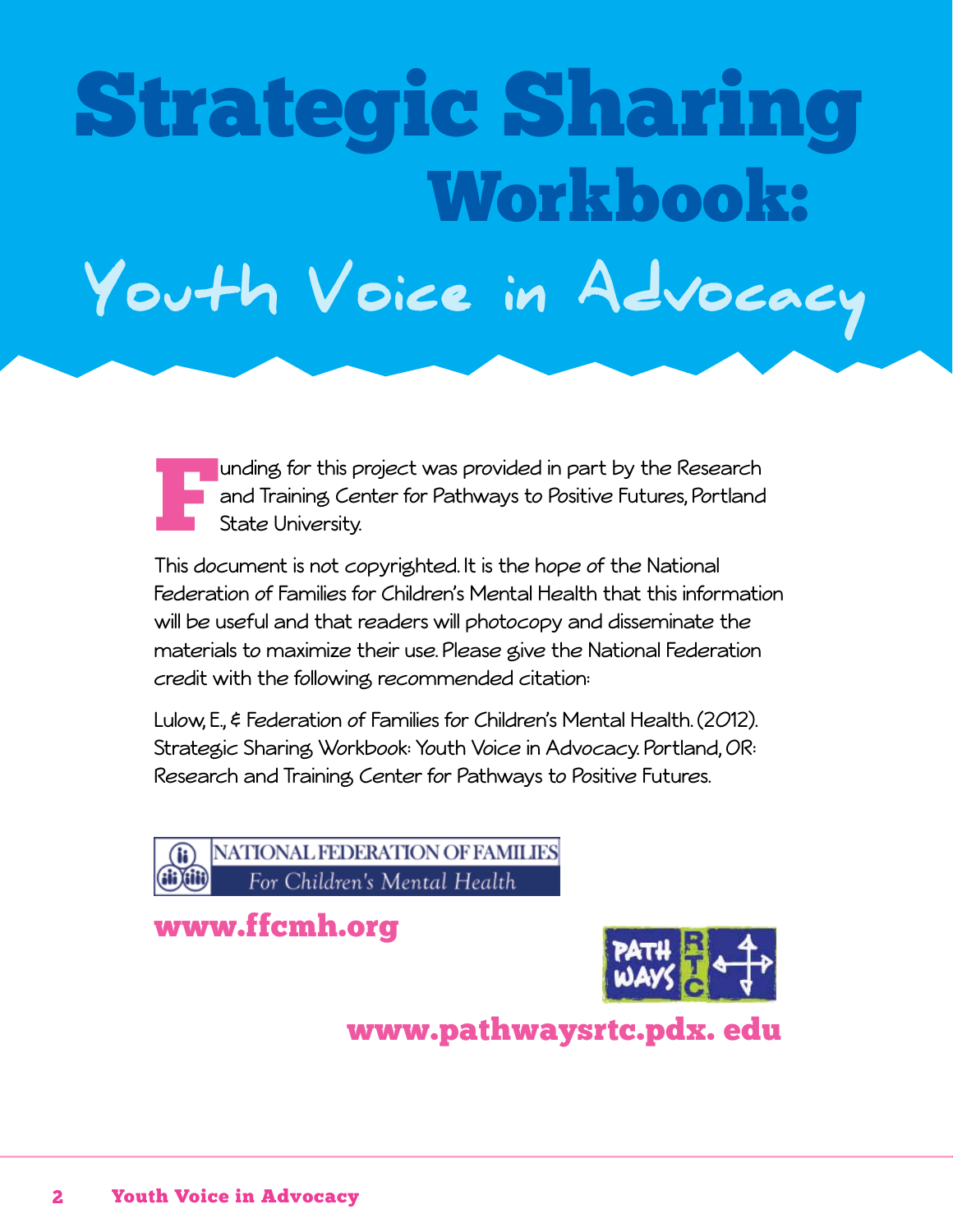his workbook is for individuals who have experienced traumatic life<br>
experiences and are interested in sharing their stories in an effort to<br>
promote change. Training in Strategic Sharing is an important part of<br>
life even experiences and are interested in sharing their stories in an effort to promote change. Training in Strategic Sharing is an important part of advocacy – we encourage anyone who has experienced traumatic

changes for yourself and/or others, to do so with the help of this guide.

As you will see mentioned several times in this workbook, it is really important that you take the time to take care of yourself. This training was not developed to help anyone overcome aspects of trauma; it was created to help individuals avoid retraumatization when sharing their traumatic experiences with others. So we encourage everyone using this workbook to either continue with your mental health services or to seek out mental health supports.

This guide is also meant to help you better convey your message to others. The whole purpose of advocacy is to inspire change on some level. With Strategic Sharing Training, you will be better equipped to do just that. Learning how to safely and effectively share your story will have a lasting impact on individuals and inspire change in not only your life, but in the lives of others.

If you are an adult ally working with a youth or youth group, it is important that all your young adults receive training in Strategic Sharing and that they complete this workbook before doing any kind of public speaking event. Because doing advocacy work can often bring about reoccurrences of traumatic life experiences, it's important that young people have the skills necessary to better protect their emotional well-being and privacy.

If you are a youth reading through this workbook either on your own or with a supportive adult, please note that this workbook was written by a young person who experienced negative life experiences as a result of sharing his story. Its sole intention is to better prepare you for the field of advocacy. In no way do we doubt your ability or professionalism. We just want to ensure that you have been made aware of the risk factors and been given some tips on how to avoid some of the negative experiences that sharing your story can have.

We also understand that this workbook is long and that it requires a lot of critical thinking. That is why it's important to work on it in sections and not try to do it all in one sitting. Give yourself time to process the information and think carefully about your responses. You will gain nothing additional by finishing it quickly; in fact you might miss something very important.

With all that being said, let's get started! By the time you finish, you will have a better understanding of effective advocacy and feel much more confident in what, and with whom, you are willing to share.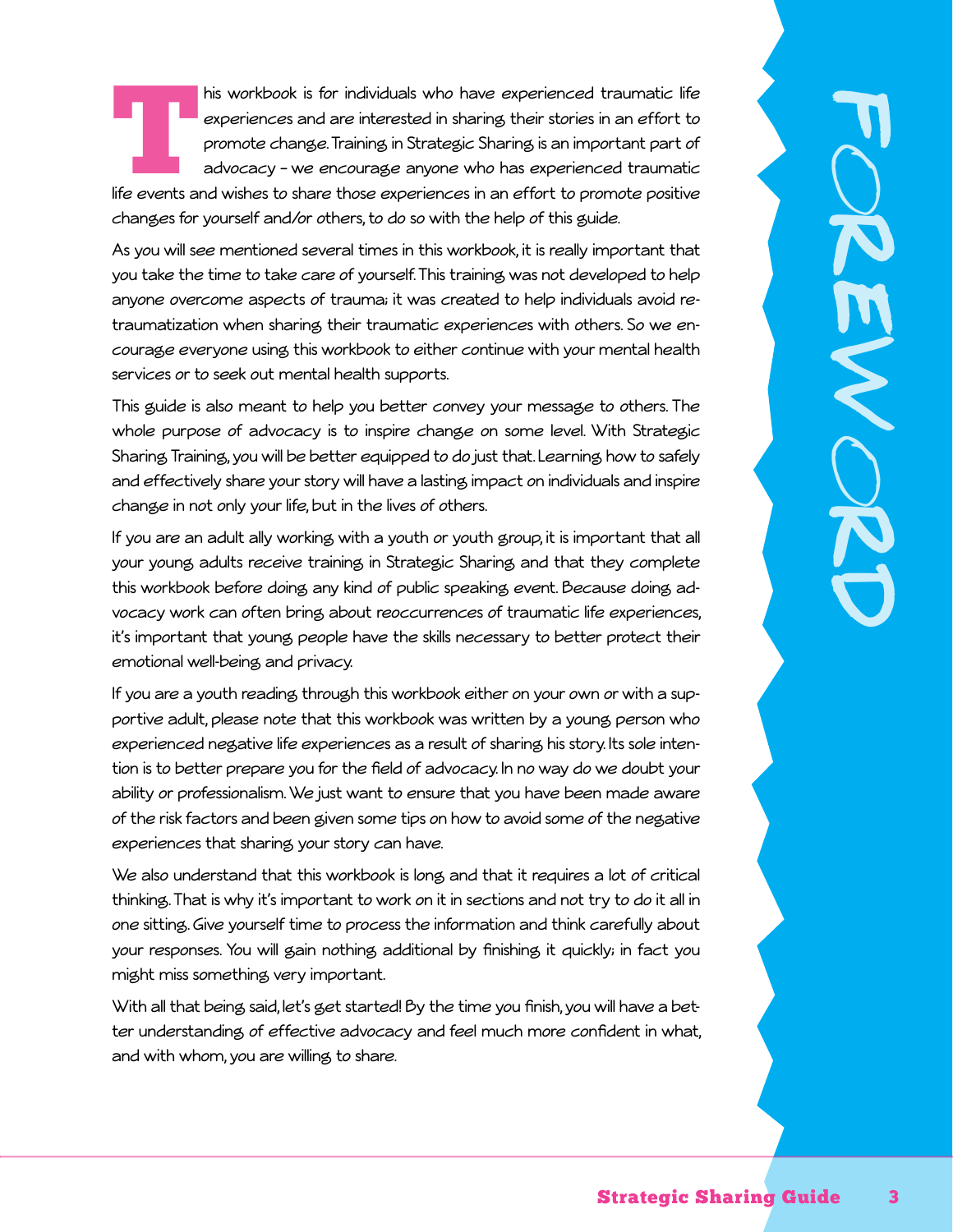# Introduction: Strategic Sharing <u>Strategic Sharing</u> Overview **All Development of the Contract of the Contract of Texas and Contract of Texas and Contract of Texas and Contract of Texas and Contract of Texas and Contract of Texas and Contract of Texas and Contract of Texas a** Section 1: Why Do I Want to Share? Exercise 1  $\sim$  14 Section 2: Benefits and Risks  $\sim$  16 Exercise 2  $\sim$  24 Section 3: Targeting the Task  $\sim$  28 Section 4: Tips on Being Strategic  $\sim$  34 Exercise 3  $\sim$  36 Section 5: Developing Your Bio Writing Your Bio: Practice <u>and a serie 38</u> Conclusion: Putting It All Together Appendix: Answer Key  $\sim$  41

7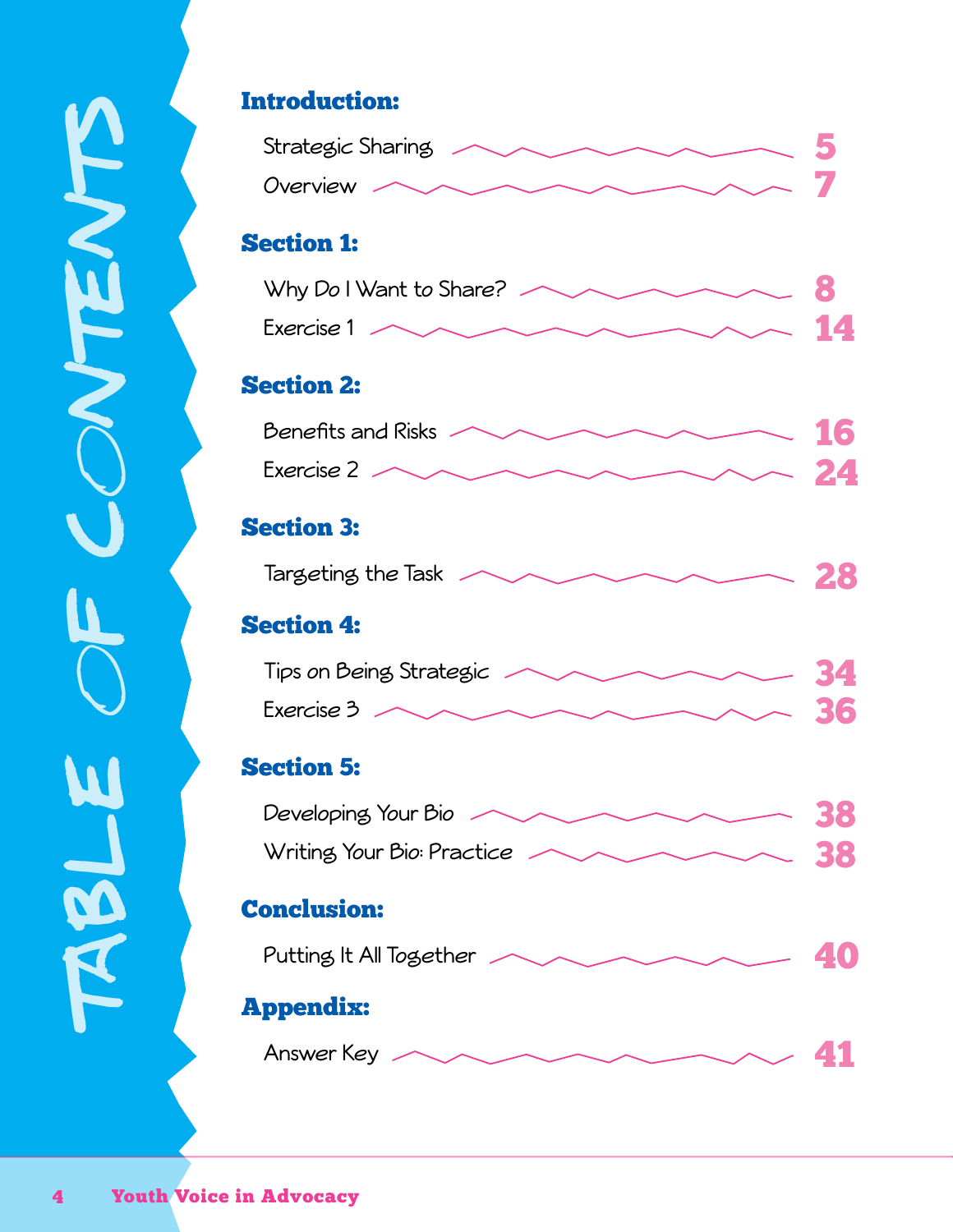am sure that the first question you asked yourself when opening this booklet was, "What is Strategic Sharing?" and the second question was probably, "Why is it important for me to learn it?"

 $\prod_{\text{of} \text{tolier}}$ Well, the first question is fairly easy to answer. **Strategic Sharing** is a method of telling your story safely and effectively in order to achieve a goal. Basically, it's a process for sharing your lived experience with others in a manner that keeps you safe from negative experiences, and that teaches you how to share in a way that will help you reach the end result that you are aiming for.

The second question is a little more complicated to answer and requires a brief history of how the concepts of Strategic Sharing came about. So let's take a moment and look at the origin of Strategic Sharing, identify some other resources besides this workbook that are available, and discuss why Strategic Sharing is so important.

The idea of Strategic Sharing resulted from the National Foster Care Alumni movement that started in the 1990's. Child welfare advocates were bringing youth to the advocacy table in a huge effort to promote change. And it worked. Youth stories and perspectives were being heard and valued like never before. However, despite this great success in bringing youth to the table, there were some setbacks. There were many accounts of young people who had negative experiences as a result of sharing their stories. So, in 2000, a couple of individuals from the National Foster Youth Advisory Council, a project of the Child Welfare League of America, developed the concept of Strategic Sharing to provide supports to young people who were sharing their stories. Since then, other organizations have further developed this concept into products, training, and guides, much like the one you're reading now.



The first guide that was published on Strategic Sharing was developed by Casey Family Programs and Foster Care Alumni of America (FCAA) and can be found on their websites:

www.fostercarealumni.org/resources/Strategic\_Sharing.htm www.casey.org/Resources/Publications/StrategicSharing.htm

These organizations also offer onsite trainings on Strategic Sharing.

The next guide that was developed on Strategic Sharing was developed by the National Resource Center for Youth Development in collaboration with Foster Club.

This resource can be downloaded at:

www.nrcyd.ou.edu/publication-db/documents/youth-leadershiptoolkit-strategic-sharing.pdf

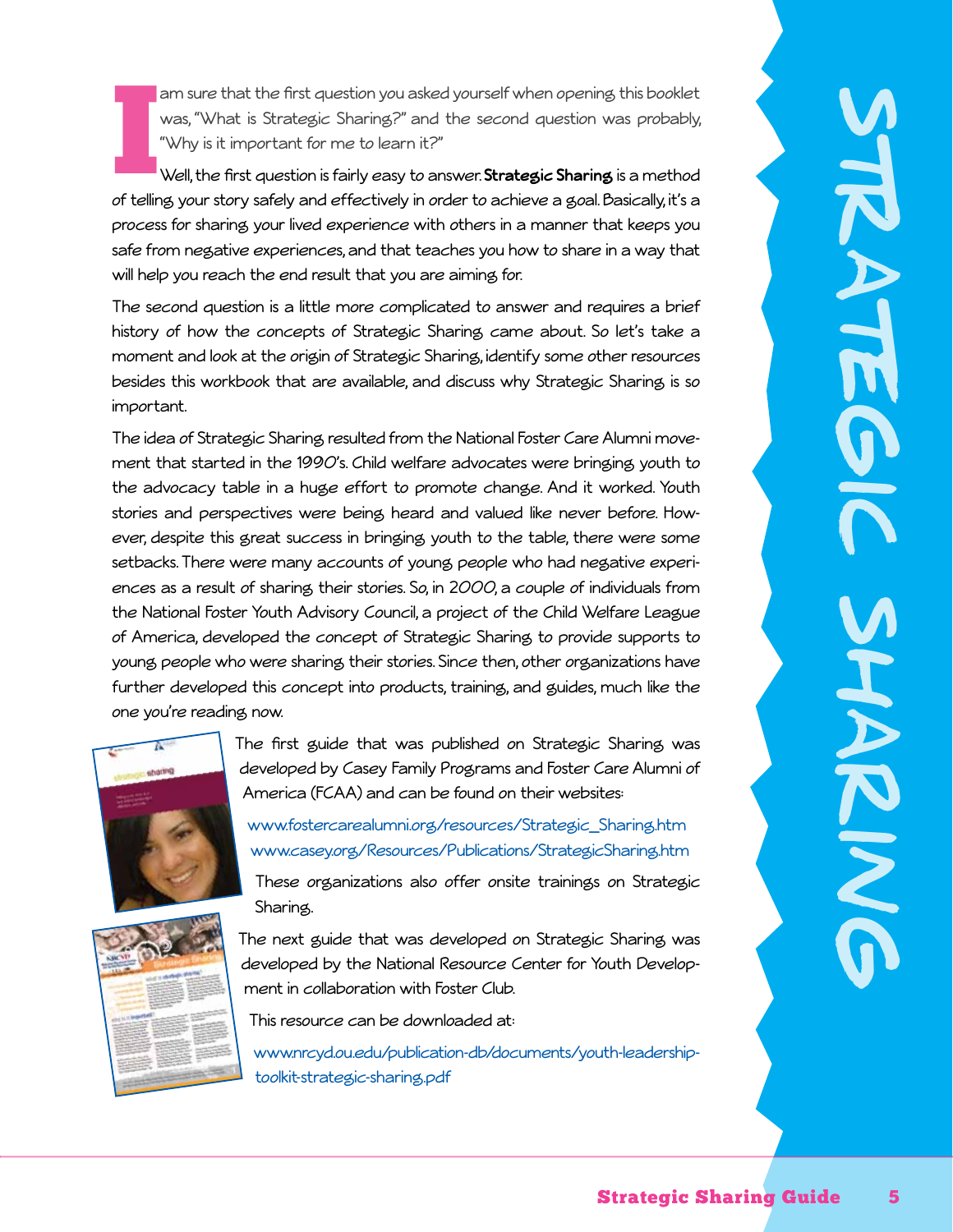Foster Club also has a lot of additional trainings and materials that can be helpful when sharing your story. You should check out their site at www. fosterclub.com.

66 In 2009 I was interviewed for a newspaper that wanted to write an article about me advocating for kids in the foster care system. The newspaper was attracted to me because I had spent almost 7 years in foster care and was now using that experience to help support other youth going through similar life experiences. I did my best to answer all of their questions about my life as honestly as I could. I talked about everything – my mother's drug addiction, my dad being in prison for murder, my step father being in prison for child abuse, me suffering from anxiety and depression…. I held nothing back. I remember when the article came out I was actually very pleased with it and thought it was going to inspire others to become advocates. Two years later, I went out on a blind date with this girl and we both felt it went really well and wanted a second date. That night she went home and told her parents that she had met this really great guy. Her mom was nervous and wanted to know a little bit more about me, so she typed my name in Google. That article was the first thing that came up. After our very first date this girl and her whole family knew my entire life's story/ This was not something I was ready to disclose yet, but because I had said all of it for a news article, they and the entire world had access to it and all they needed to know was my name…..

**— Foster Care Alumnus**

Whenever you engage in an advocacy event, you will need to have the concepts of Strategic Sharing in your mind and be well practiced in them. This is so that you can be effective in getting your message across and keep yourself safe when doing so. It is unfortunate, but many people learn how to share their stories safely and effectively through trial and error. In other words, they make mistakes and have to deal with the consequences. However, all too often the damage is done at this point and it can be hard to recover from. Read the quote to the left for an example of what we're talking about.

Many young people report issues similar to this one, as well as other negative impacts which we will cover later on in this workbook. However, as you can probably guess, it doesn't take making too many mistakes like this before someone hangs up their advocacy hat for good.

So to answer that second question, "Why is it important to learn Strategic Sharing?," the answer is because doing so will give you the skills and abilities to achieve the goal that you want to achieve and ensure that you protect yourself from negative consequences during the process.

Now, after reading this, some of you might feel a little discouraged about sharing your experiences, and that is totally acceptable. You have ownership over your story and it's your right to do with it what you want, and there is no reason that you should feel otherwise. But those of you who have decided that you do want to become advocates, or who might be on the fence, should know that your experiences have more power to create change than any law degree or PhD ever could. You bring a very much-needed expertise to the table that no amount of schooling could ever make up for.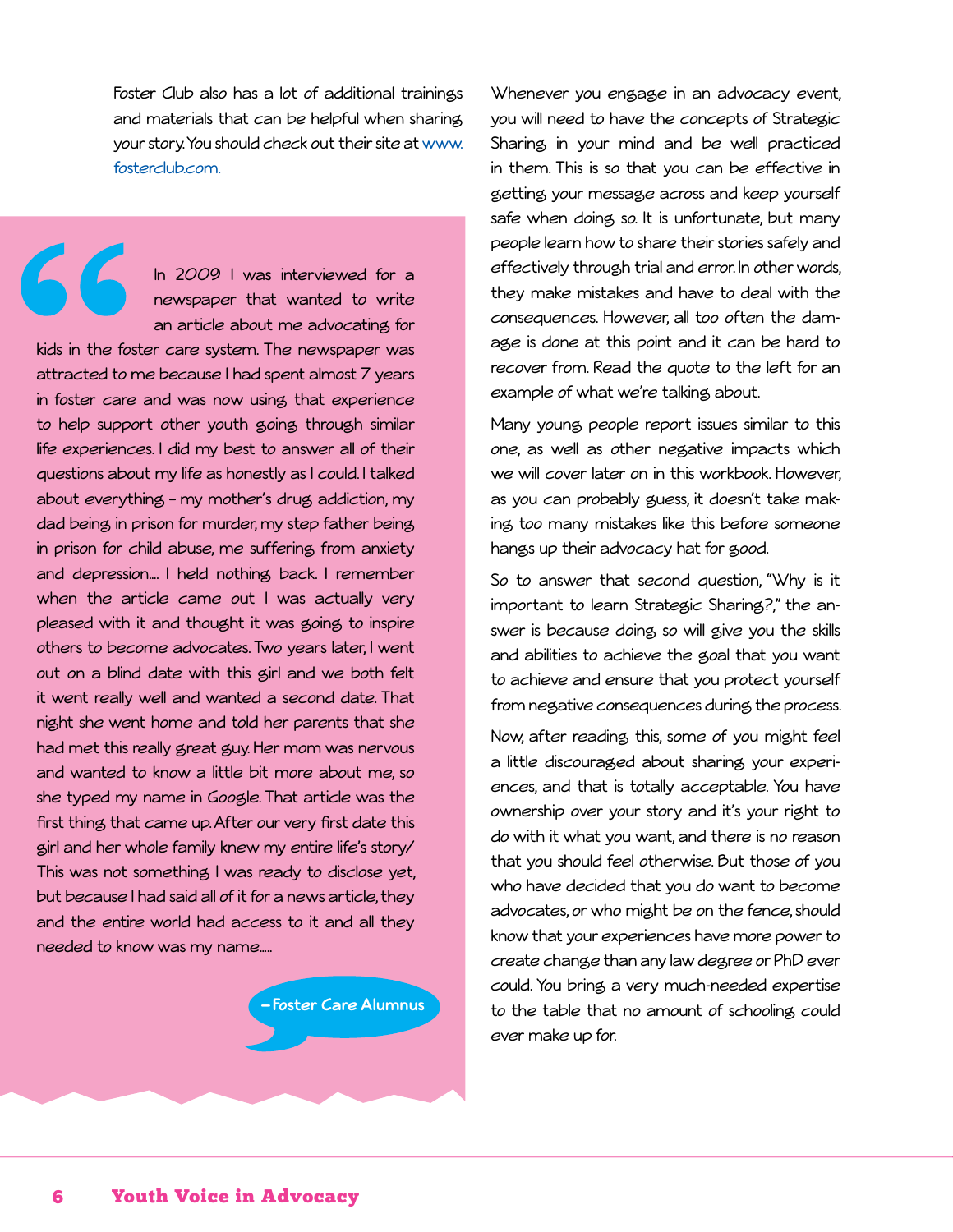o now that you know a little bit about what Strategic Sharing is, where it comes from, and why it's important, let's look at how this workbook is set up to help you learn more about it.

This workbook is designed to give you the opportunity to learn and practice Strategic Sharing concepts in a safe and structured way that will put you at less risk for negative consequences. It is divided into five (5) different sections that first will present you with a concept, and then test your knowledge of that concept through quizzes and other exercises. After you have learned these concepts you will have the opportunity to develop a bio for yourself (which you will need to have when someone asks you to participate in an event). Use the table of contents listed on page 4 to help you navigate through the workbook. However, be sure to do the sections in order since one concept will build off the other.

You may find that the most difficult part of doing this workbook will be the challenge of being honest with yourself. Although it may be hard to admit sometimes, let's face it – we are not perfect people. The good thing is we don't have to be; we should just be open to improving ourselves. This workbook was not designed to determine your ability to share your story effectively; it was designed to help you improve on how you share your story. Therefore, it is our hope that you be honest with yourself while doing it. This book is yours to keep; no one will be collecting or grading it! We do, however, encourage you to use this workbook with a supportive adult who can help you identify needs and supports to meet those needs.

# Important Note

In doing this workbook, it's important to check in on your mental health and well being. During some of these exercises you will be asked to examine your emotions, which can be difficult, and some concepts might bring up painful memories that can be hard to process. We suggest that if you do experience any difficulties you talk to your counselor, parent, or caseworker immediately, and that you take a break from this workbook. This might seem a little intense, but the risks in this book are similar to what you will be facing when you decide to do advocacy work, and these concepts are important to know.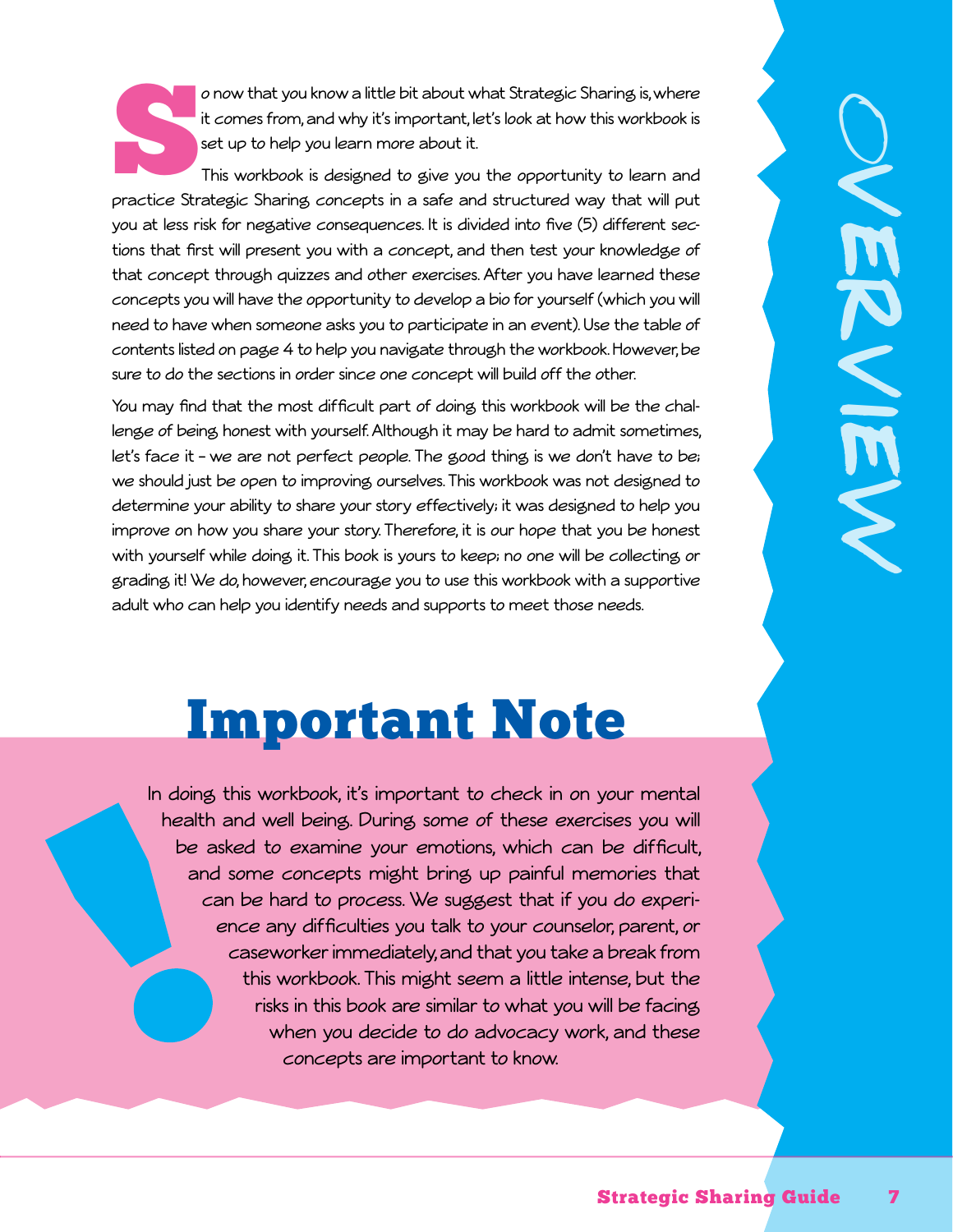he first question that you should ask when you think about doing advocacy work is, "Why do I want to share my story and life experience with others?"

Maybe you feel compelled to share because you were asked to by an adult who is close to you, or because you want someone to listen to what your needs are, or maybe it's because you want to make a difference in the world and improve the quality of life of others. Whatever that reason is, it's important that you identify it and determine if it is a positive reason or a potentially negative one. This can be a very complicated question to answer so let's break down some of the major reasons why you might be compelled to share and what you can do to address any negative reasons.

# Negative Reasons for Sharing

#### **Exploitation**

If you are sharing because you feel like you have to because someone else told you to or asked you to, then it is possible you are being exploited. Basically, this means that you are being taken advantage of by someone else so that they can accomplish a goal that's important to them. Sometimes their intentions are bad but not always; they could be advocating for something very worthy but just going about it in an inappropriate way. If you don't understand what the end goal is or you don't believe in advocating for that goal then you are being exploited. Strategic Sharing is about weighing the risks and the benefits. If you aren't sure of the end goal, then how can you know what the benefits of sharing will be? Often people don't mean to be exploitive but it still happens. Sometimes people in positions of power or authority don't realize the pressure they are putting on you to share your experiences, and your well-being can be negatively impacted by sharing those experiences before you are ready. You should always be adequately informed as to why you are sharing and you should always be in agreement with the end goal.

#### How You Can Address an Exploitation Reason

**Talk to the people or person who is asking you to share your experiences.** Like we said before: often, people don't realize that they are exploiting you, and a simple conversation can clear the air. Just make sure that you talk to them respectfully; nobody wants to be accused of doing things, especially when they didn't mean to. Say something like, "I am really not sure why I should talk about this. It makes me kind of uncomfortable to share this experience."

**Ask questions to better understand the topic.** Ask about things like who is going to be in the audience and what significance your story would have for them,

why d

o i want to share?

NANT

**SHAR!**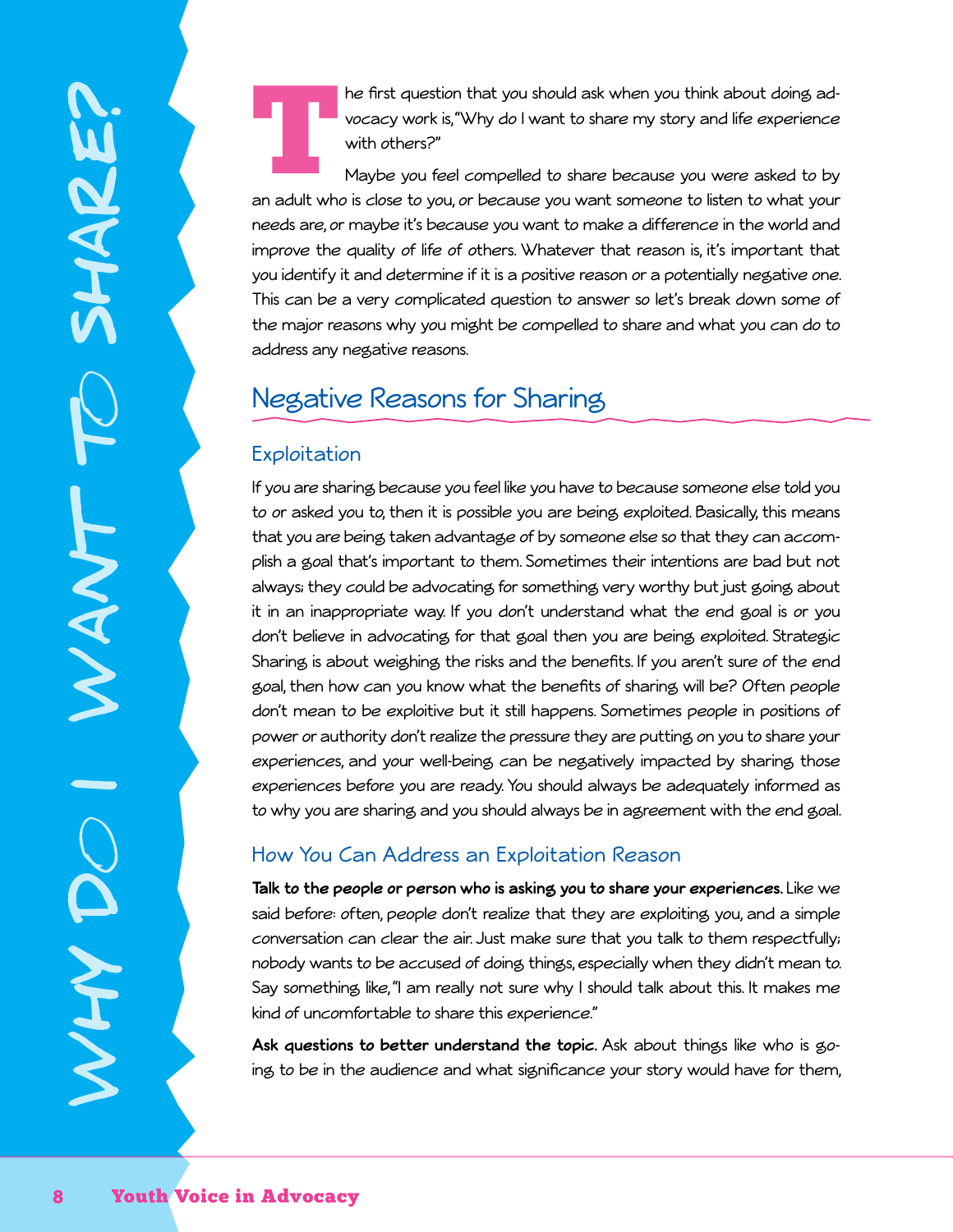or what the end result of sharing your story will be. Remember, exploitation is not knowing why you're sharing and/or not agreeing with that reason. Asking questions that help you better understand the reason you were asked to speak will help you know if you agree with it, in which case it is good advocacy effort and not exploitation.

**Walk away.** If you are asked to share something that you don't feel comfortable talking about, simply let the individual or organization know that you are not interested in participating in that event. This can sometimes be a hard thing to do because it might be a parent or close mentor that wants you to share, and you don't want to disappoint them – just let them know how you feel and why.

#### Anger

Sometimes people share their stories because they are angry about what happened to them and they want justice or retribution. Maybe you are upset with the way that you were treated by a system or a person, or are just mad about the circumstances that you had to experience or are still experiencing. First off, know that anger is a completely normal feeling to have, and is often felt due to a past hurt or trauma that you have experienced. There are very healthy outlets for anger and aggression, but advocacy typically isn't one of them. Anger can be a powerful motivator and can inspire people to stand up and do something. However, angry advocates are often considered radicals and their message can get lost in their emotions. Anger can create a huge barrier to people listening to and accepting your message. It also tends to make us closed-minded to other ideas and less objective, making it difficult to see other points of view and reach compromises. Anger doesn't only compromise your message or ability to work with others; it can

also negatively affect your health! When people are angry their bodies produce stress hormones. Consistent production of these stress hormones can cause problems like headaches, and even increased anxiety. This is why we should limit our anger when doing advocacy.

#### How You Can Address an Anger Reason

**Wait it out!** Have you ever said things when you were angry that you later wished you hadn't? Anger can cause us to have a loss in our selfmonitoring abilities. Basically what this means is that we can either say things that are meant to hurt the other person, or say too much and end up hurting ourselves. So what should you do? I'm sure that most of us are familiar with counting to ten when we are angry so that we can calm down before we speak. Waiting until we calm down will prevent us from damaging our relationships with others, our well-being, and our message. Waiting until you calm down can take minutes, days, or even years. Whatever it takes, remember it's important to control your anger and not let it control you.

**Seek help from a professional.** A professional counselor can often help us work through difficult issues that we are having a hard time processing. As we mentioned above, anger is often a response to a past hurt that we have experienced. Sometimes it's clear as to what that hurt is and sometimes it's not. A counselor or therapist is trained to help us find what that hurt is and how to address it appropriately. Remember, mental health is part of overall wellness, and we can better help others when we learn how to help ourselves.

**Check the facts.** As we mentioned before, anger can often make us closed-minded or give us tunnel vision, making it difficult to see things objec-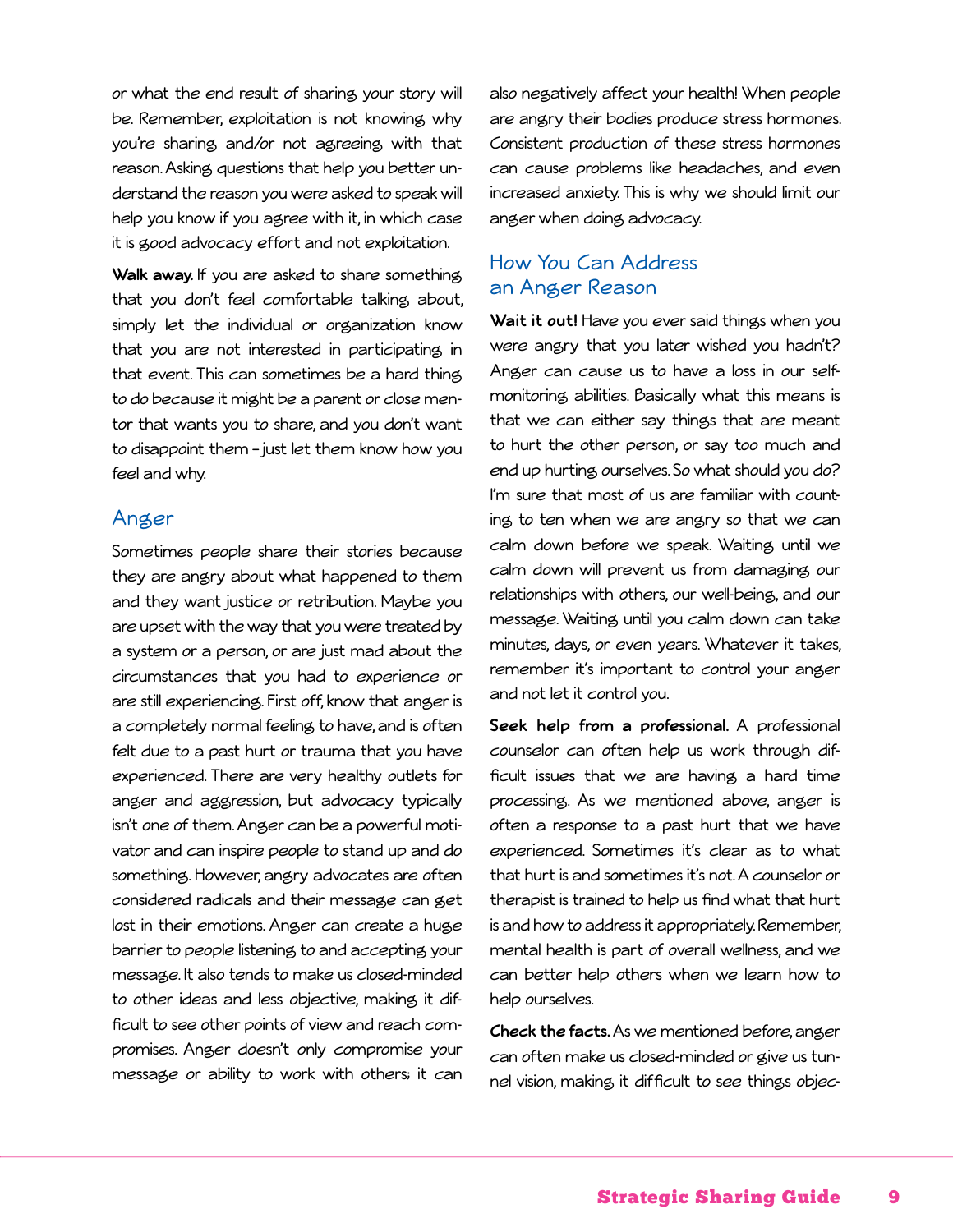tively. If you are angry about something a good strategy can be to obtain objective information about it**.** Sometimes, if we've had a bad experience with something, we think that it's always a bad thing. For example, let's say that you were in foster care and you were adopted when you were 15, and that your adoption failed after only a few months. You might feel like your adoption was rushed or forced so you decide to advocate that young people shouldn't be adopted after they reach a certain age, and that they should just start receiving independent living services. Well, if you took a look at the facts, you would see that overall youth have much better outcomes when they are adopted than when they age out of foster care on their own. Even if your experience was horrible and something happened that shouldn't have, others might have a very different experience, so it's important that we look at the facts and remain objective.

#### Attention Seeking

People do not usually start off sharing their story because they want attention. Attention seeking usually happens later, while you are unaware of it. Being the center of attention can feel really good because it often raises your feelings of self worth and self importance. You can begin to crave that feeling. However, the effects are temporary and there is often an underlying issue that needs to be addressed. These issues could be feelings of jealously, low self-esteem, or even conceitedness. There is nothing wrong with using attention as a little confidence booster, but it shouldn't become your reason for wanting to share. The attention you get can be very addictive. You can start competing with your peers for the spotlight; needless to say, this can damage your relationships with your fellow advocates and friends. In addition, you may start telling more

and more of your personal story than you had intended, in order to keep people interested in you; this can lead you to sharing information that can damage relationships or cause you to be retraumatized by past events that you have not had time to work through yet. Just be aware that as an advocate your relationship with your audience is a one way street and is not therapeutic.

#### How You Can Address an Attention Seeking Reason

**Refocus your thoughts.** As stated above, there is often an underlying reason that you are seeking attention. Jealousy is a common reason people seek attention – they want to pull the spotlight off of someone else and onto themselves. Because jealousy can be detrimental to building relationships with others and even to your wellbeing, it is important to address it quickly. Please note that jealousy is a completely normal feeling and does not make you a bad or weak person. To get over feelings of jealousy you should refocus your thoughts away from the negative qualities about the other person, and instead think of their good qualities. How are they helping the mission or goal that you are also working towards? Remember you are on the same team working to make positive changes in your community and improve quality of life for others. Also be realistic about your thoughts. Ask yourself, "How does feeling this way benefit me or others?" or, "Is what this person is doing really a threat to me?" If you find that you are having trouble refocusing (again, this is normal: jealousy is a survival tactic to protect your ego), try writing out your feelings, both the good and the bad. You might be surprised how much in common you have with the person you are jealous of.

**Take a break and seek help.** You might find that you are seeking attention because you have low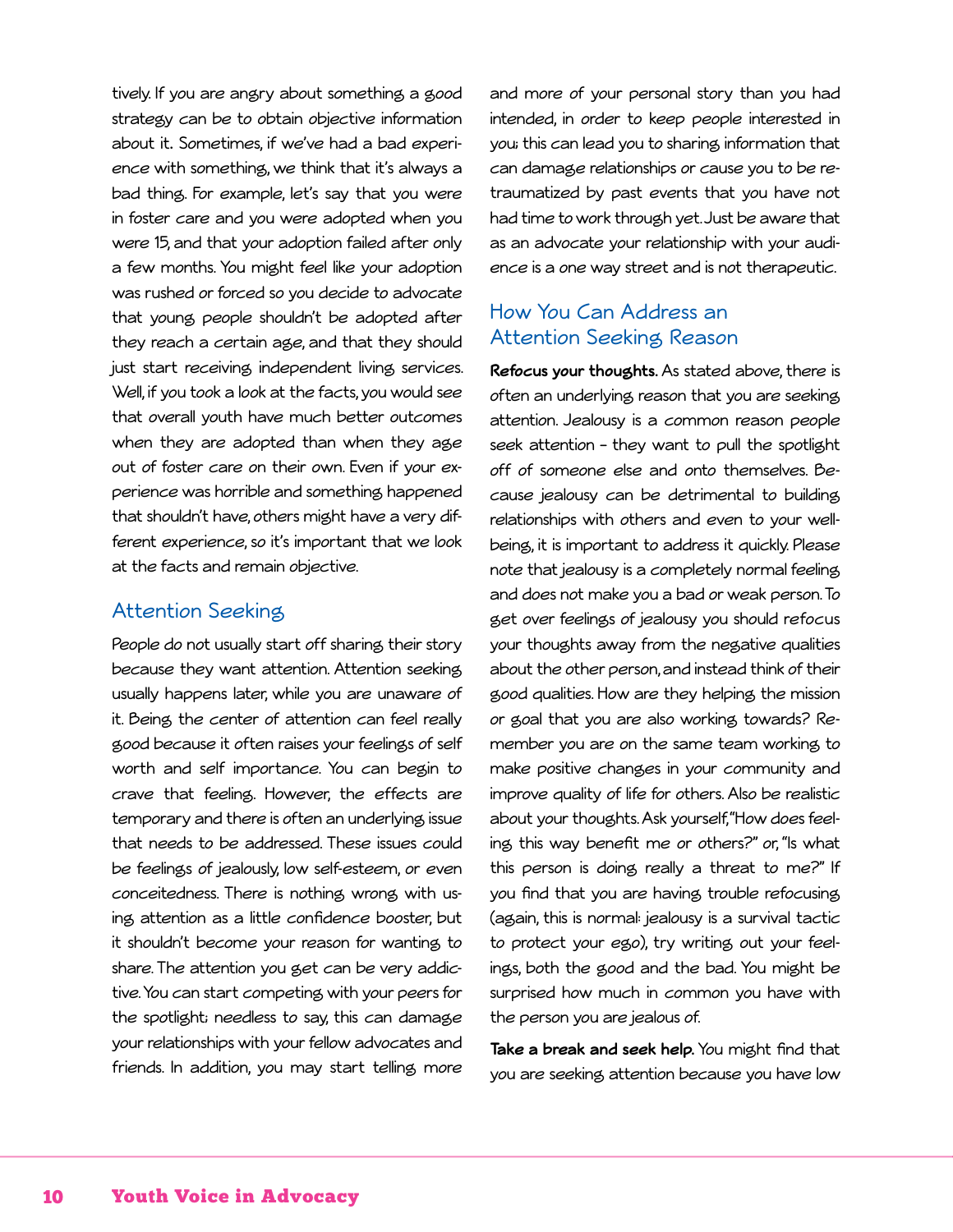self-esteem or a poor self image and the attention and empathy you get from people makes you feel better about yourself. If this is the case, take a break and seek help from a professional. Sharing your story can make you feel better for a little while, but it is like doing drugs. It can feel great at first, but the feeling does not last long and can tear you down emotionally after a while. When we share our stories we often talk about past traumas, relationships, and emotions. The feelings that we experienced during those times in the past can often resurface causing a negative trigger to our emotional well-being. Take it from the guy who is writing this: I became addicted to sharing my story because it made me feel important. I was not seeing a therapist and I thought I was doing fine. On the surface it looked like I had my stuff together. However, I was having panic and anxiety attacks. Then one day on a panel where I was talking to a group of about 50 people, I had an emotional breakdown. After that experience I took some time off from sharing my personal experiences and started seeing a counselor. So, remember to take a break and seek help from a professional when you need one. You have to take care of yourself first.

## Positive Reasons for Sharing

Now that we have looked at some of the negative reasons why people might share their stories, let's look at some of the positive reasons people share. There are many good reasons to share your story with others, but they typically fall into one of three categories: Self Advocacy, Stigma Reduction, and Community Advocacy. These are all good reasons to share your story but you still need to be cautious, as it is easy for a positive reason to slip into a negative one.

#### Self Advocacy

**Self Advocacy** refers to an individual's ability to effectively communicate, convey, negotiate or assert his or her own interests, desires, needs, and rights. It involves making informed decisions and taking responsibility for those decisions.1 This is the foundation of advocacy for individuals that have lived experiences in the system that they are advocating to change. We must remember that we cannot take care of others if our needs are not met. Advocating for what you need should always be your first step. Even though most of us have done some form of this before, it is important that we **learn how to be effective at self advocacy.** 

There are many tools out there that can help you effectively take control of your own life. I would suggest The Youth Guide to Treatment and Treatment Planning: A Better Life by Eileen Mary Grealish, M.Ed. to help you achieve your self-advocacy goals, and help prevent you from turning your positive reason for sharing into a negative one:

#### www.cmhnetwork.org/news/youth-guide-totreatment-treatment-planning-a-better-life

A lot of times when we are working towards our goals we will come up against obstacles that will take time and determination to overcome. Maybe you feel like people are not listening to what you are saying, or that they are going against what you want. It is easy to get frustrated and that frustration can quickly turn to anger.

If you find yourself getting angry, follow the suggestions that we talked about previously in the Anger section of this guide. One of the most effective

1. Van Reusen, A. K., & Bos, C. S. (1994). Facilitating student participation in individualized education programs through motivation strategy instruction.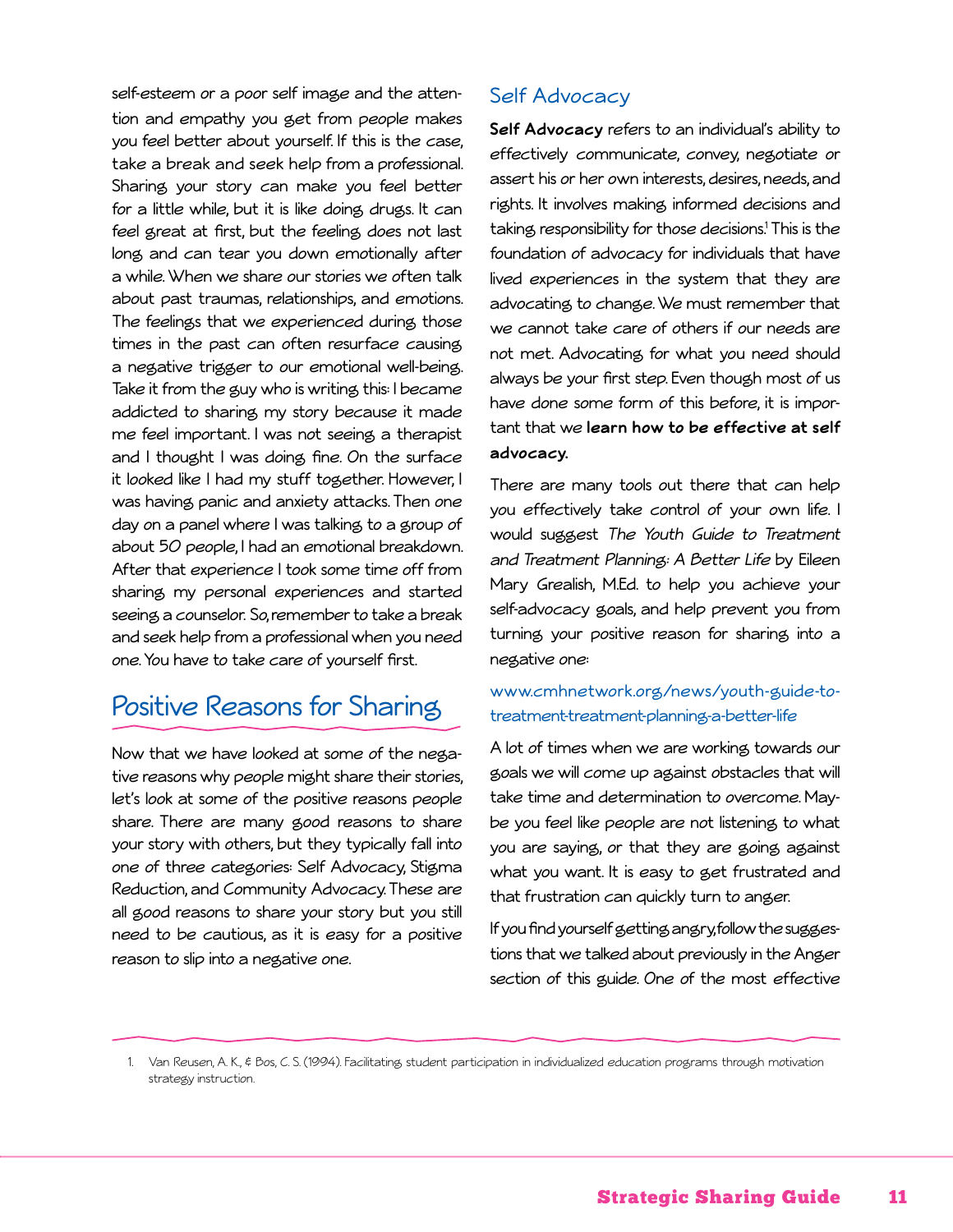things that self advocacy can do is help you develop a better sense of self-efficacy. Self-efficacy is defined as people's beliefs about their abilities to produce designated levels of performance that exercise influence over events that affect their lives. Self-efficacy beliefs determine how people feel, think, motivate themselves, and behave. $2^2$ As you effectively advocate for yourself and start achieving your goals, you begin to feel in control of your life and that you can overcome any obstacle.

#### Stigma Reduction

**Stigma** is when someone judges a person negatively based on a personal trait. Unfortunately for people who have experience in child welfare, mental health, and/or juvenile justice systems, being stigmatized is a common occurrence. Stigma can result in many horrible things like bullying and discrimination, and can lead people to feel alone and ashamed of themselves. Therefore, it is important that we all do everything that we can to reduce stigma. Choosing to share your story with others normalizes those experiences and dispels those negative beliefs and presumptions.

Did you know that according to the Surgeon General, 21% of youth and adolescents access services in the mental health system? $3^3$ That's basically 1 in 5 of all youth in America. How about this: almost 700,000 families come in contact with the child welfare system every year.<sup>4</sup>

When the general public can see young people who have experiences like the ones listed above, working to make a difference in their lives and the lives of others, it can alter perceptions and inspire others to start making a difference as well. This can go a long way to reducing discrimination and bullying around your community. In addition, when you share your story for this reason, you let other youth know that they should not be ashamed of themselves or their experiences.

It is important to remember that when you share your story for any reason you are opening yourself up to be stigmatized. We will get into this more in the next section (Benefits & Risks of Sharing), but it is important to mention here as well. Make sure that you are ready to start publicly telling your story to reduce stigma before you start sharing. I am sure that you have a desire to create changes in your community; otherwise you would not be reading this workbook. But if you are not ready or feel really uncomfortable, then do not share. There is **NOTHING WRONG** with that. You should never feel pressured to share your story or any parts of it; that becomes exploitation, which as you now know, has many negative consequences. If you feel that you are being exploited in any way, refer to the previous section on how to address the Exploitation reason.

**Community Advocacy** is using your voice as an advocate to create changes in your community! This could range from advocating on an issue in

<sup>2.</sup> Bandura, A. (1994). Self-efficacy. In V.S. Ramachaudran (Ed.), Encyclopedia of human behavior (Vol. 4, pp. 71-81). New York: Academic Press. (Reprinted in H. Friedman [Ed.], Encyclopedia of mental health. San Diego: Academic Press, 1998).

<sup>3.</sup> U.S. Department of Health and Human Services. (1999). Mental Health. A Report of the Surgeon General–Executive Summary. Rockville, MD: U.S. Department of Health and Human Services, Substance Abuse and Mental Health Services Administration, Center for Mental Health Services, National Institutes of Health, National Institute of Mental Health.

<sup>4.</sup> Trends in Foster Care and Adoption. (2011). U.S. Department of Health and Human Services, Administration for Children and Families, Children's Bureau. Retrieved March 9, 2012,from http://www.acf.hhs.gov/programs/cb/stats\_research/afcars/trends\_june2011.pdf.

<sup>5.</sup> American Humane Association. (n.d.).About Us: History: Mary Ellen Wilson. Retrieved March 15th, 2012,from http://www.americanhumane.org/about-us/who-we-are/history/mary-ellen-wilson.html.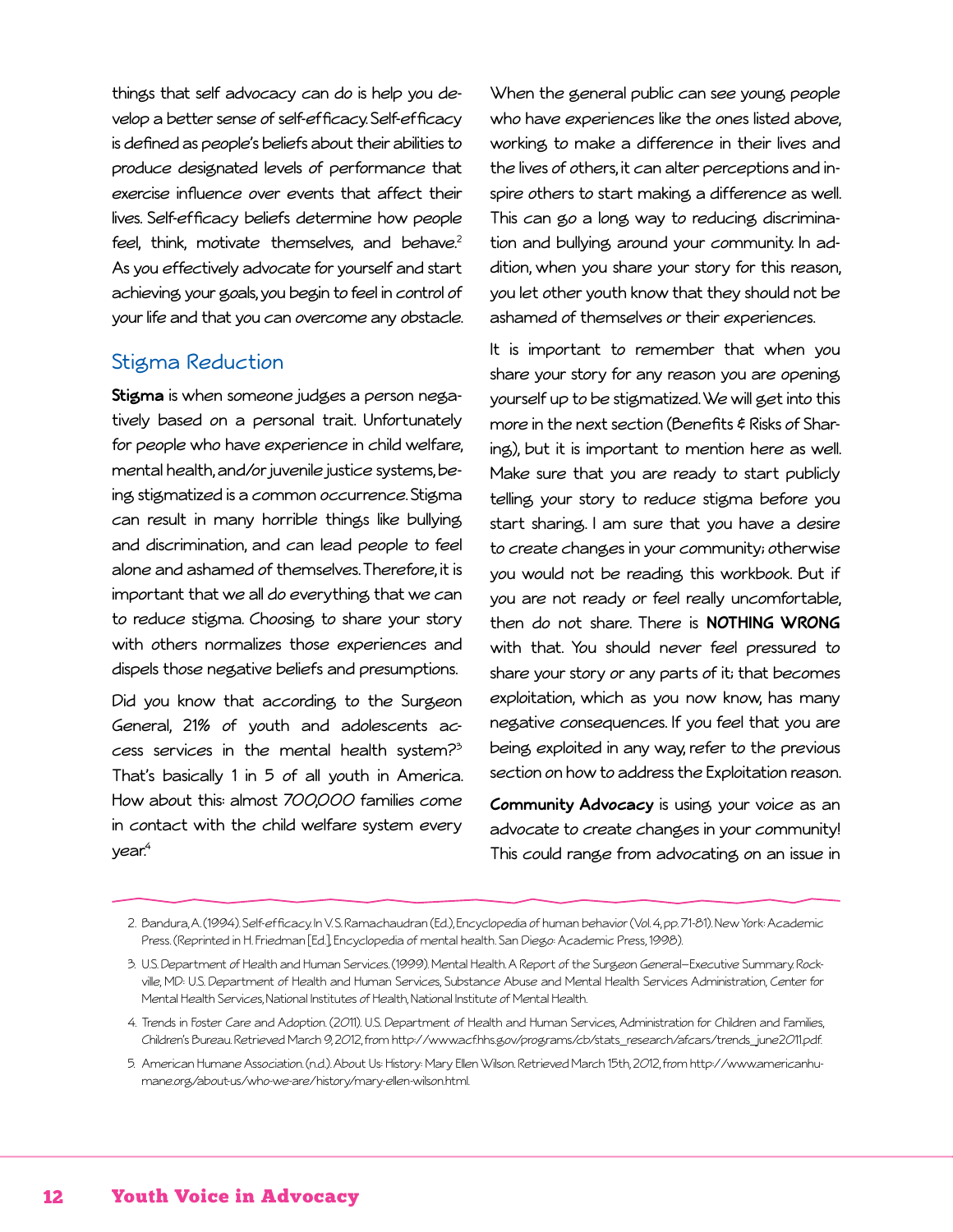your school or even a federal policy issue that affects the entire country. It might seem like your story could not have that much of an impact on creating change on such a large level, but nothing could be further from the truth. People who have the power to create change are greatly influenced by the stories and the experiences of the people they are there to serve.

In fact, the child services field is built on youth advocacy efforts. The first reported case of youth advocacy happened on April 10, 1874. A 10-yearold girl named Mary Ellen Wilson testified in a New York court room against her caregivers in a case regarding their abusiveness towards her. At this time in our country there were not a lot of laws protecting abused and neglected children, but after Mary Ellen's story, that all changed. The newspapers provided extensive coverage of the trial, raising public awareness and helping to inspire various agencies and organizations to advocate for the enforcement of laws that would rescue and protect abused children.5

There really is no greater reason to share your story than to promote positive changes in your community and improve the lives of other youth that have experienced similar difficulties. You just need to make sure that you are adequately prepared for this kind of work. This guide is only a part of the process. There are still many other trainings that you should have as you begin doing community advocacy. Some of the trainings that you should consider are:

- Public Speaking
- Policy Advocacy
- Leadership
- Youth/Adult Partnerships
- Social Marketing
- Strategic Sharing… yep, even this one

Once you start doing this work, you will find that you become a mini celebrity of sorts. Many people will start asking you to speak at various events and conferences and the attention can become addicting. It is really easy to slip into attention-seeking as the main reason you continue to share your story. Once you get into the spotlight it can be hard to let it go, so you might find yourself sharing more than you intended. If this happens, take a break and follow some of the guidelines that we have listed for addressing Attention Seeking.

# Trainings

There are many places that you can obtain these trainings and resources. We would suggest checking out:

**The National Resource Center for Youth Development** 

www.nrcyd.ou.edu/learning-center/ publications/Youth%20Leadership%20Toolkit/All

#### **Youth M.O.V.E. National**

www.youthmovenational.org/ youth-advocacy-and-policy

**Research and Training Center for Pathways to Positive Futures**

www.pathwaysrtc.pdx.edu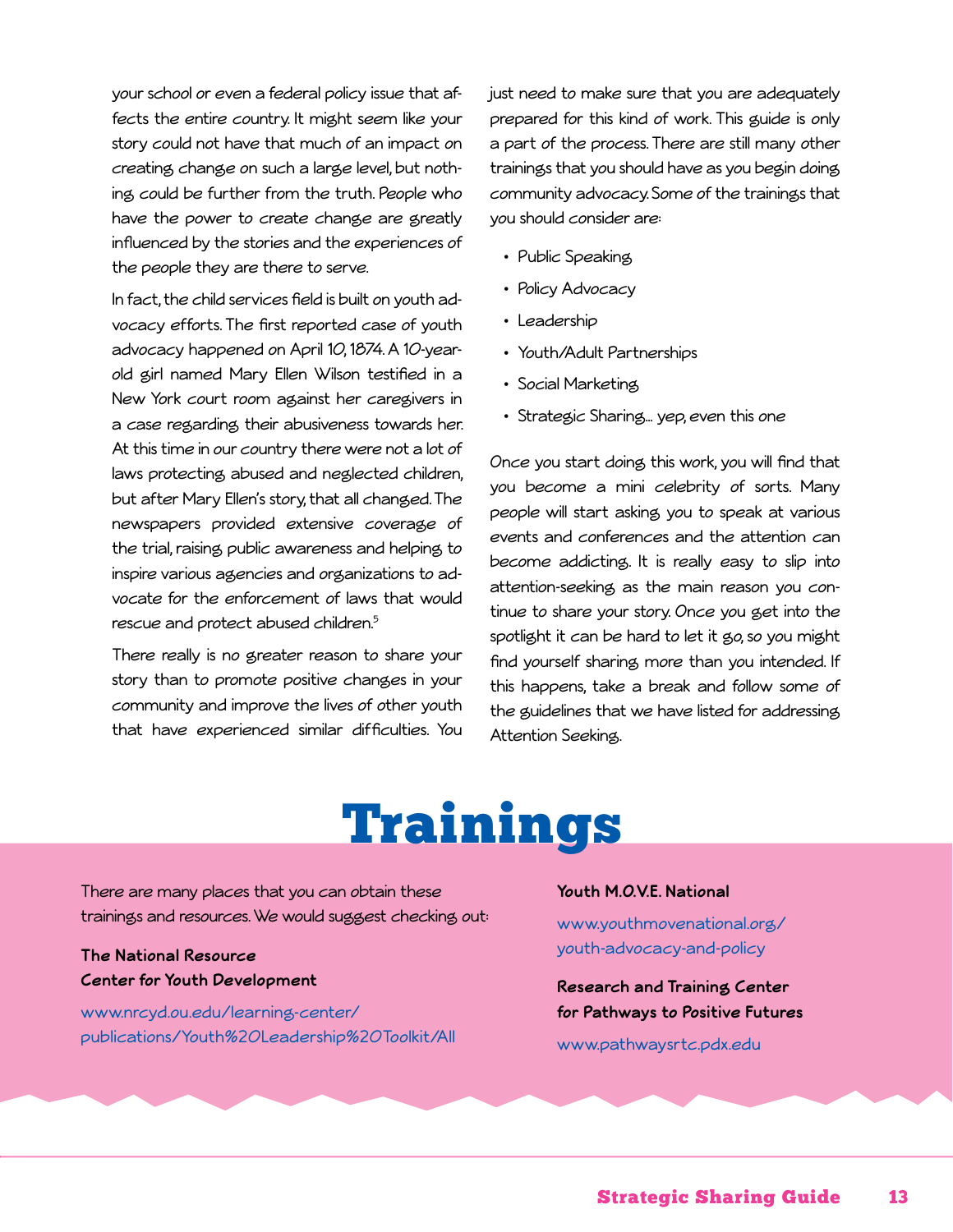# Exercise 1

The following questions will provide you with the opportunity to test your knowledge of why people might share their story. This is not a pass/fail exam. If you do not answer all these questions correctly, don't worry: just go back and review this section and review the explanations in the answer section in the back of the booklet. At the end of these questions you will have the opportunity to identify your own reason for sharing, as well as come up with a strategy for addressing a negative reason for sharing your story.

1. Thomas has been asked to speak at an event about adoption. He really wants to speak about this issue because he had a negative experience with adoption and is against older youth being adopted. He feels that older youth should get more assistance with independent living services rather than adoption services. Thomas's reason for sharing is most likely:

- a. Community Advocacy
- b. Exploitation
- c. Attention Seeking
- d. Stigma Reduction
- e. Anger
- f. Self Advocacy

3. Jason is going to see his doctor to receive a common but necessary outpatient operation. Because of his history of drug abuse with prescription medications he is worried about being given pain medication but is also worried about constantly being in pain while he heals. Jason decides to tell his doctor about his concerns and struggles with addiction. Jason's reason for sharing is most likely:

- a. Community Advocacy
- b. Exploitation
- c. Attention Seeking
- d. Stigma Reduction
- e. Anger
- f. Self Advocacy

2. Kavita is asked to speak before a legislative committee that is meeting in a few weeks. The committee wants to cut funding for a juvenile justice diversion program that she used to be a part of. Kavita plans to share her experience in the program and how it benefited her and kept her out of the prison system. Kavita's reason for sharing was most likely:

- a. Community Advocacy
- b. Exploitation
- c. Attention Seeking
- d. Stigma Reduction
- e. Anger
- f. Self Advocacy

**4.** Molly is finishing up her classes for the day when she gets a call from her case worker. Her case worker asks her if she can swing by the office and share her experience about the services she receives in a meeting with some of the organization's funders. Molly has a really good case worker and does not want to disappoint her, so she agrees to come over. Molly's reason for sharing is most likely:

- a. Community Advocacy
- b. Exploitation
- c. Attention Seeking
- d. Stigma Reduction
- e. Anger
- f. Self Advocacy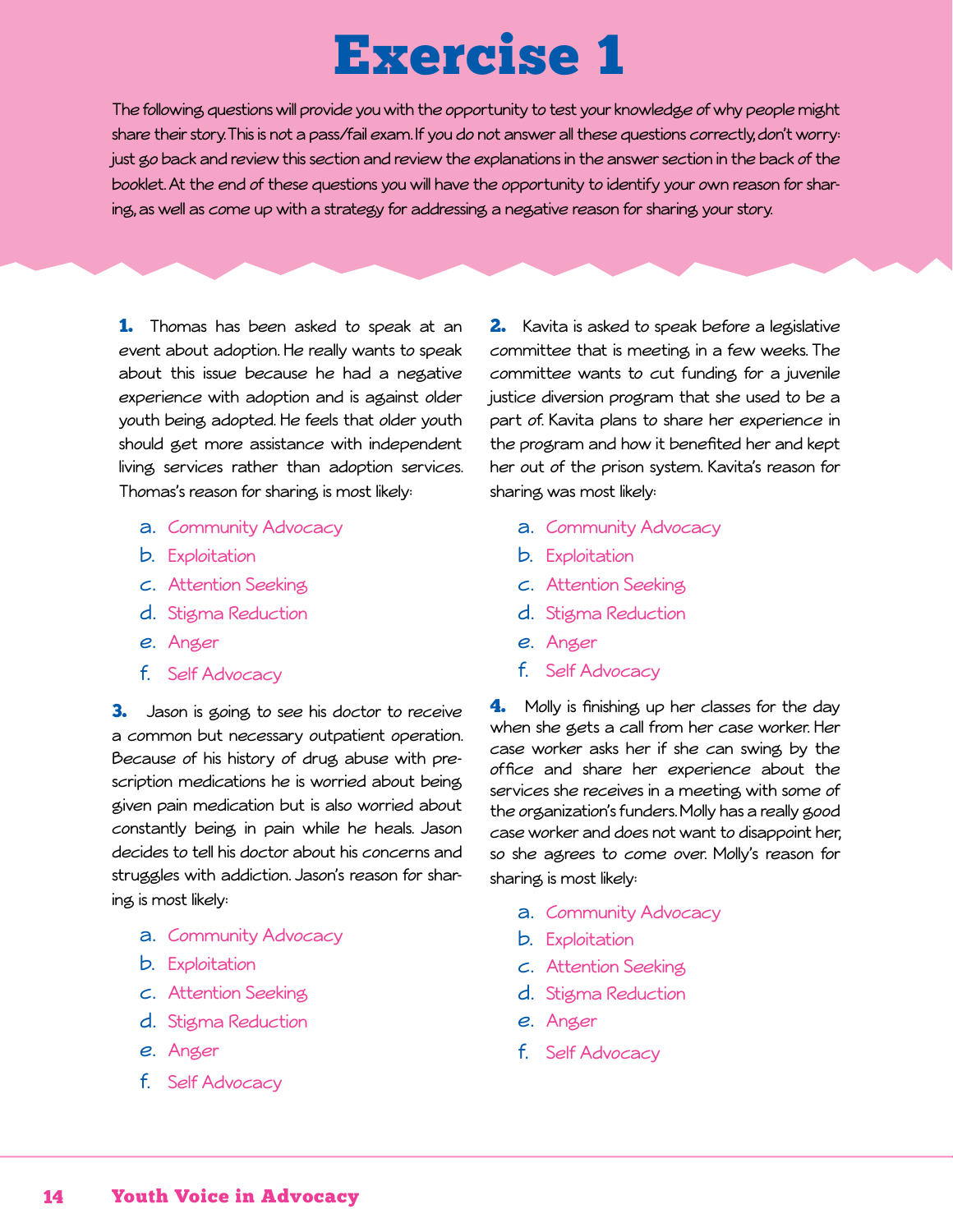5. LaShawn has been working with a youth group for over a year. She has shared several parts of her story at various trainings and events. Lately though, she has been promoting another young person and has supported him in his advocacy. Although she is proud of the work this young person is doing she is also a bit jealous. Recently, however, Lashawn was asked to speak at an event that is happening in just 2 days. She is excited about this opportunity and has decided to share some additional aspects of her life that she has never talked about before. LaShawn's reason for sharing is most likely:

- a. Community Advocacy
- b. Exploitation
- c. Attention Seeking
- d. Stigma Reduction
- e. Anger
- f. Self Advocacy

**6.** Monique is walking down the hall at her school when she sees a fellow classmate crying in the hallway. When Monique asks her what's wrong, the girl says that she was being teased about having a panic attack due to her anxiety issues, and that she was ashamed of herself. Monique then tells the girl that she also suffers from anxiety and actually sees a counselor at the school to help her manage it. Monique's reason for sharing is most likely:

- a. Community Advocacy
- b. Exploitation
- c. Attention Seeking
- d. Stigma Reduction
- e. Anger
- f. Self Advocacy

In the space provided below identify what you feel your overall reason for sharing your story or experience is. Try to do this for each event you are asked to speak at just to make sure that you that you are continuing to share for a positive reason. Remember to be honest with yourself!

\_\_\_\_\_\_\_\_\_\_\_\_\_\_\_\_\_\_\_\_\_\_\_\_\_\_\_\_\_\_\_\_\_\_\_\_\_\_\_\_\_\_\_\_\_\_\_\_\_\_\_\_\_\_\_\_\_\_\_\_\_\_\_\_\_\_\_\_\_\_\_\_\_\_\_\_

\_\_\_\_\_\_\_\_\_\_\_\_\_\_\_\_\_\_\_\_\_\_\_\_\_\_\_\_\_\_\_\_\_\_\_\_\_\_\_\_\_\_\_\_\_\_\_\_\_\_\_\_\_\_\_\_\_\_\_\_\_\_\_\_\_\_\_\_\_\_\_\_\_\_\_\_

\_\_\_\_\_\_\_\_\_\_\_\_\_\_\_\_\_\_\_\_\_\_\_\_\_\_\_\_\_\_\_\_\_\_\_\_\_\_\_\_\_\_\_\_\_\_\_\_\_\_\_\_\_\_\_\_\_\_\_\_\_\_\_\_\_\_\_\_\_\_\_\_\_\_\_\_

\_\_\_\_\_\_\_\_\_\_\_\_\_\_\_\_\_\_\_\_\_\_\_\_\_\_\_\_\_\_\_\_\_\_\_\_\_\_\_\_\_\_\_\_\_\_\_\_\_\_\_\_\_\_\_\_\_\_\_\_\_\_\_\_\_\_\_\_\_\_\_\_\_\_\_\_

\_\_\_\_\_\_\_\_\_\_\_\_\_\_\_\_\_\_\_\_\_\_\_\_\_\_\_\_\_\_\_\_\_\_\_\_\_\_\_\_\_\_\_\_\_\_\_\_\_\_\_\_\_\_\_\_\_\_\_\_\_\_\_\_\_\_\_\_\_\_\_\_\_\_\_\_

\_\_\_\_\_\_\_\_\_\_\_\_\_\_\_\_\_\_\_\_\_\_\_\_\_\_\_\_\_\_\_\_\_\_\_\_\_\_\_\_\_\_\_\_\_\_\_\_\_\_\_\_\_\_\_\_\_\_\_\_\_\_\_\_\_\_\_\_\_\_\_\_\_\_\_\_

 If your reason for sharing is a negative reason what strategies are you going to use to address that issue?

\_\_\_\_\_\_\_\_\_\_\_\_\_\_\_\_\_\_\_\_\_\_\_\_\_\_\_\_\_\_\_\_\_\_\_\_\_\_\_\_\_\_\_\_\_\_\_\_\_\_\_\_\_\_\_\_\_\_\_\_\_\_\_\_\_\_\_\_\_\_\_\_\_\_\_\_

\_\_\_\_\_\_\_\_\_\_\_\_\_\_\_\_\_\_\_\_\_\_\_\_\_\_\_\_\_\_\_\_\_\_\_\_\_\_\_\_\_\_\_\_\_\_\_\_\_\_\_\_\_\_\_\_\_\_\_\_\_\_\_\_\_\_\_\_\_\_\_\_\_\_\_\_

\_\_\_\_\_\_\_\_\_\_\_\_\_\_\_\_\_\_\_\_\_\_\_\_\_\_\_\_\_\_\_\_\_\_\_\_\_\_\_\_\_\_\_\_\_\_\_\_\_\_\_\_\_\_\_\_\_\_\_\_\_\_\_\_\_\_\_\_\_\_\_\_\_\_\_\_

\_\_\_\_\_\_\_\_\_\_\_\_\_\_\_\_\_\_\_\_\_\_\_\_\_\_\_\_\_\_\_\_\_\_\_\_\_\_\_\_\_\_\_\_\_\_\_\_\_\_\_\_\_\_\_\_\_\_\_\_\_\_\_\_\_\_\_\_\_\_\_\_\_\_\_\_

\_\_\_\_\_\_\_\_\_\_\_\_\_\_\_\_\_\_\_\_\_\_\_\_\_\_\_\_\_\_\_\_\_\_\_\_\_\_\_\_\_\_\_\_\_\_\_\_\_\_\_\_\_\_\_\_\_\_\_\_\_\_\_\_\_\_\_\_\_\_\_\_\_\_\_\_

\_\_\_\_\_\_\_\_\_\_\_\_\_\_\_\_\_\_\_\_\_\_\_\_\_\_\_\_\_\_\_\_\_\_\_\_\_\_\_\_\_\_\_\_\_\_\_\_\_\_\_\_\_\_\_\_\_\_\_\_\_\_\_\_\_\_\_\_\_\_\_\_\_\_\_\_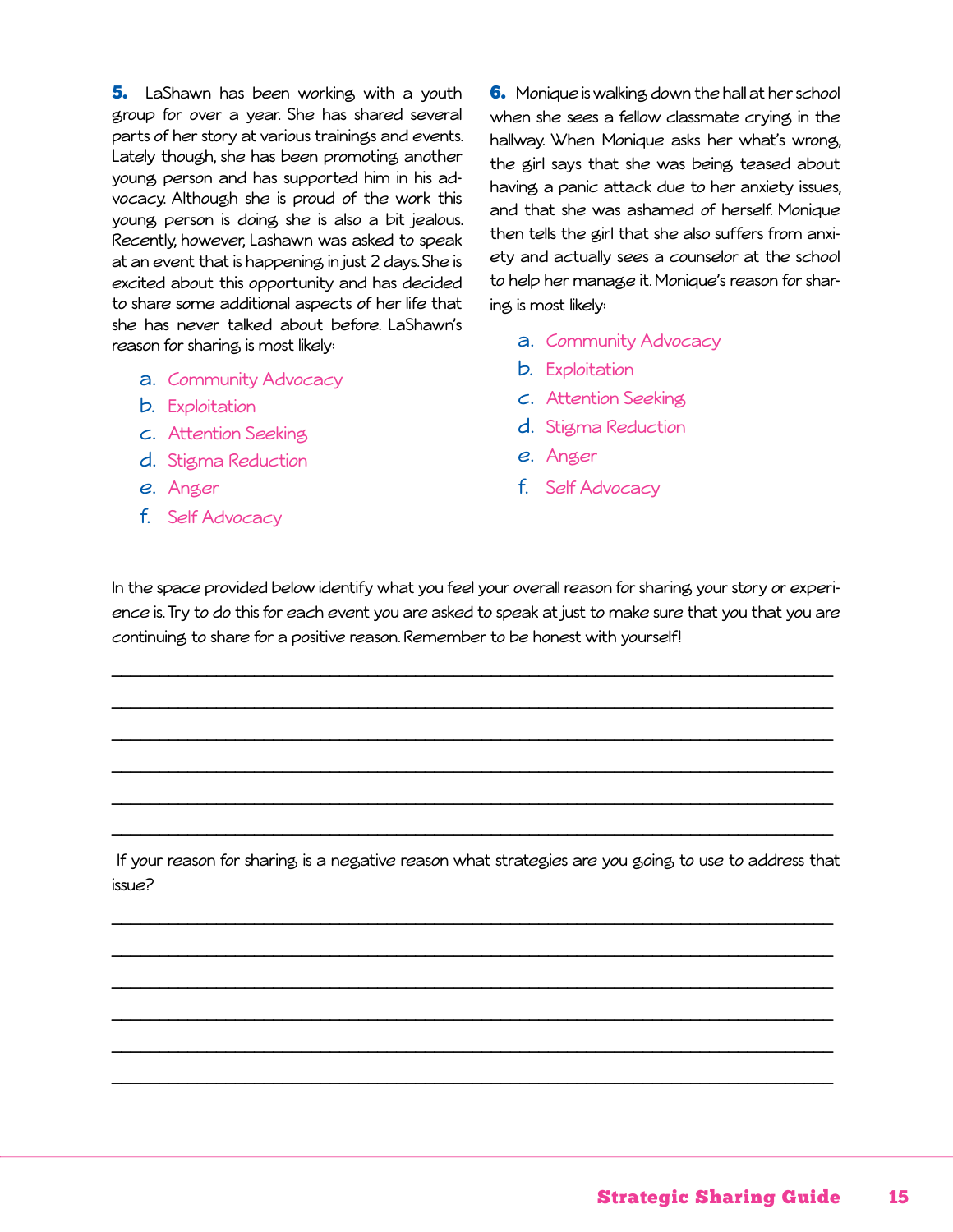nce you have determined the reason you want to share your story, you will want to take a look at some of the benefits and risks of sharing you story is an important aspect of keeping you safe and healthy. It better prepare you will want to take a look at some of the benefits and risks of sharing. Understanding the risk factors and the benefits of sharing your story is an important aspect of keeping you safe and healthy. It betor not. Think of it as a balance or scale:

Basically when there are more benefits there is more of a reason to share, and when there are more risks there is less reason to share. Your objective is not to make the scale swing one way or another. Your objective is to add up all of the pros and cons and see what the outcome is. There will be times when the risks are really high but you still feel that it's important to share; don't worry – there are ways to address this. We cover some strategies you can use in these situations so that



those risks aren't so dangerous. With that said, let's look at some of the benefits and risks of sharing.

## Benefits of Sharing

There are probably a thousand benefits to sharing your story, but in order to save time we are going to consolidate them into three categories: **Education, Positive Change Promotion**, and **Personal Growth & Development.** Let's take a look at these three categories.

#### **Education**

You have amazing life experiences that are unique and allow you to reach out to others and inform them of issues that not many people could. **Education** like this

benefits & risks

ENEFTTS

SYSKS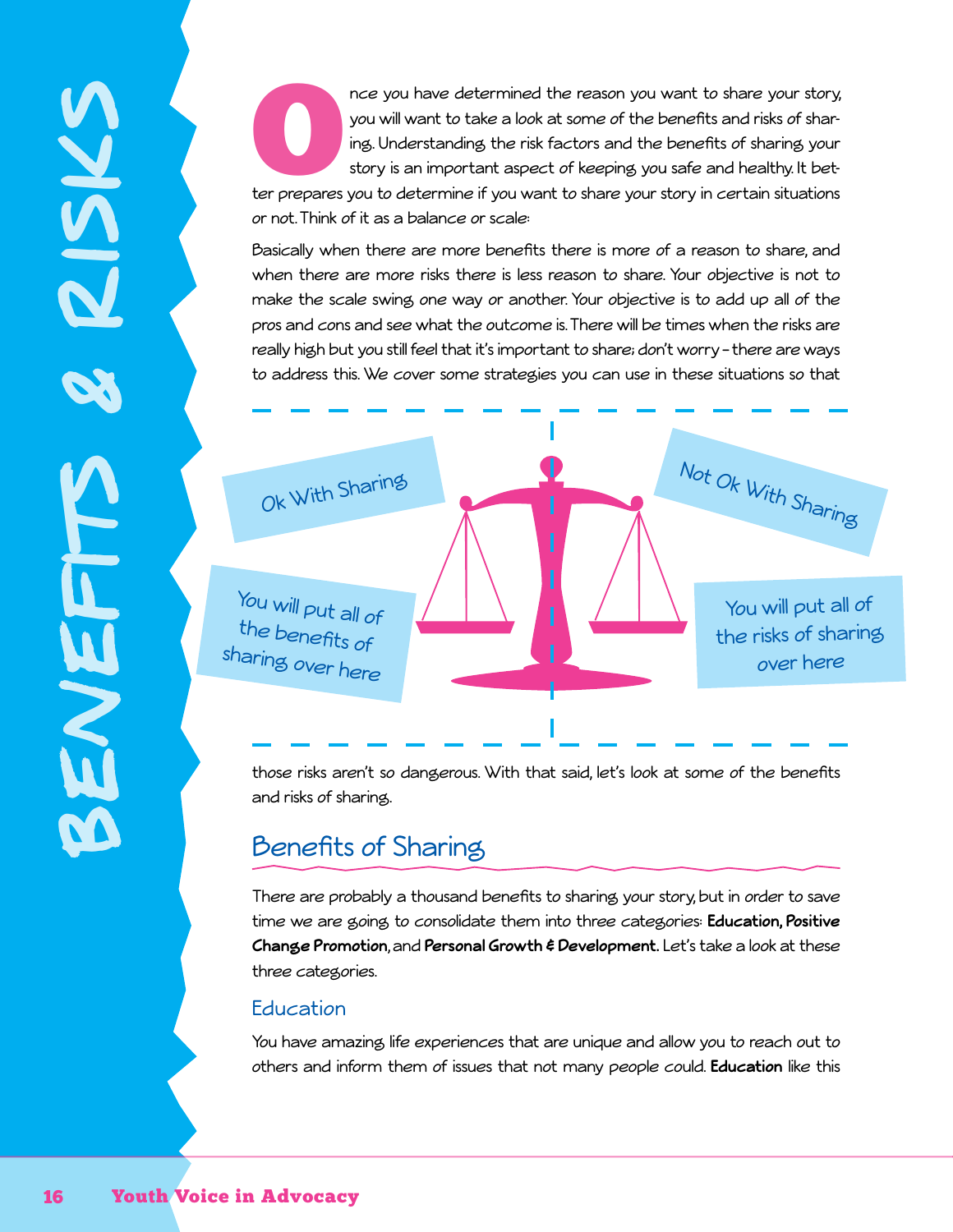is incredibly valuable and beneficial to individuals that are working with young people. Imagine for a moment that you are a teacher at a local high school. Your job is to teach math to a classroom full of students, but you have one student who never has his homework done, has a hard time staying awake in class, and doesn't seem to be paying attention to the lessons. You might think that this student is just lazy or is uninterested in his own education, so you get on the young man for not getting his work done, or call him out in class for not paying attention. But imagine now that when you were first becoming a teacher that you had been trained by a group of young adults who had experienced traumatic life events. Your attitude toward that student might be different. You might consider that he is struggling with depression or is worried about being removed from his current foster home. When service providers (people like teachers, case workers, counselors, etc.) can hear stories from the population of young people they serve, they are better educated and prepared for engaging and working with that population. So one benefit of sharing your voice is that you help to create a workforce that is better educated in meeting the needs of young people that have had systems experiences. This benefits you in that the providers you train may one day be working with you, or already are. This also benefits other youth that will be working with those providers so that they can be engaged and supported in more effective and appropriate ways.

In addition to service providers, there are individuals who might want to get involved and help support young people just because they feel it's the right thing to do. These allies or volunteers will need training just like service providers, but they need to be recruited first. Sharing your story in certain venues can serve to recruit potential

volunteers and mentors. When people hear how a caring adult or friend helped you get through a challenging time in your life it can really inspire them to step up and be that support for someone else. Educating people about how they can help change the life of a child or young adult is important, and there is no one better qualified for that than you. Sharing your story can also help individuals realize whether or not they are ready to be a volunteer. Some volunteers might not realize everything that they are signing up for. One of the worst mistakes that caring people can make is getting into something that they weren't ready for, and then becoming inconsistent in a young person's life. If these people had the opportunity to listen to a young person talk about positive and negative relationships with adult or peer allies, then they would be better educated about what it means to be a volunteer.

As you know from reading above, it's important to educate people who work with children; however, it may be even more important to educate people who don't. Because there is so much stigma around youth involved in mental health, juvenile justice, child welfare, and special education systems, it is important that we work to educate the general public to dispel those negative stereotypes. Stigma reduction is one of the best reasons for sharing because it is one of the most beneficial things you can do for your community. By reducing the stigma that youth with these backgrounds face, you reduce discrimination that they often endure. Discrimination can prevent individuals from getting hired, and/or finding and building caring relationships with others. Sometimes people assume that youth, young adults, and even adults are unstable because they have a mental health diagnosis or a traumatic past. That's why it's important that the general public see youth and young adults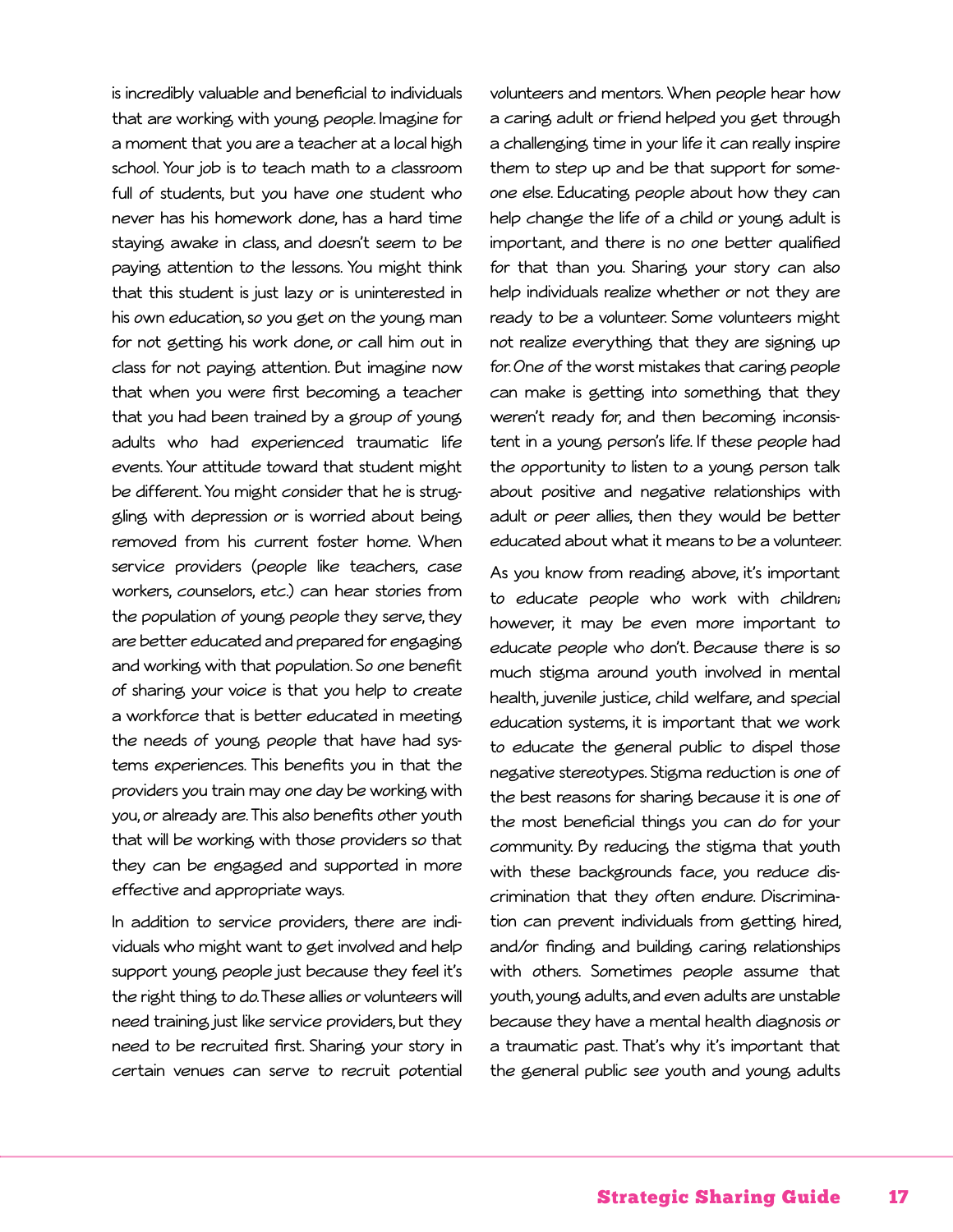giving back to the community in positive ways.

#### Positive Change Promotion

Remember the story in the community advocacy section about Mary Ellen Wilson? Well she is a perfect example of how someone's story can inspire and promote change. There are many cases in which youth have shared their stories and brought about **positive changes** on a legislative level. Youth voice and participation are becoming more and more important and valued at this level. There are many ways that you can participate in this process, whether it's on a local, state, or national level. You could write, call, or visit your elected officials and inform them how current legislation would impact you. You can also attend committee meets and provide testimony on a bill that is up for hearing.

There are many different things that you can do to influence legislation. If you are interested in learning more about how you can better partici-



pate in this kind of advocacy then check out one of our other guides:

Youth Voice in Policy: A Guide to Shaping History

www.youthmovenational.org/ youth-voice-policy-guideshaping-history

It doesn't always take an act of Congress to affect positive changes in the lives of young people. In fact, most changes happen on a program or system level. To make changes on a system level, you would want to talk directly to directors of state departments or non-profits. Sometimes it's just as simple as making them aware that there is an issue or concern about how services are delivered to children, youth, and familes. You could start at your local school and inform school boards about how teachers should receive additional training on supporting youth in crisis. You can also participate in local youth groups and on advisory boards to ensure that youth voice is present for every decision that is made that would have an impact on their lives. Helping to guide these decisions not only benefits you but also benefits the hundreds or thousands of youth that will come up in those systems behind you.

#### Fostering Personal Growth & Development

Sharing your story can be very beneficial in fostering your own **personal growth and development**. In addition to the benefits you see that come from advocating on program, system, or policy levels, you also help make people aware of your individual needs. For example, at an event where I shared my story of being homeless and putting myself through college, my state's Independent Living Director, who was in the audience, made me aware of additional funding resources that helped pay for my last two semesters of school. When people are made aware of what's going on in our lives and what our goals and aspirations are, they can often help us achieve them. This is why it's so important that you take an active role in your own case management. More than likely you will experience these things during self-advocacy, but not always. It can happen on any level!

Are you familiar with the phrase "It's not what you know, it's who you know?" Well, that's true to a certain extent; knowing the right people can really help you advance your career, develop positive relationships, and meet your needs. Networking is important for any youth regardless of his or her background and circumstances. When you share your story in a public forum you may often be asked to speak at other events. This allows you to meet new people and to make a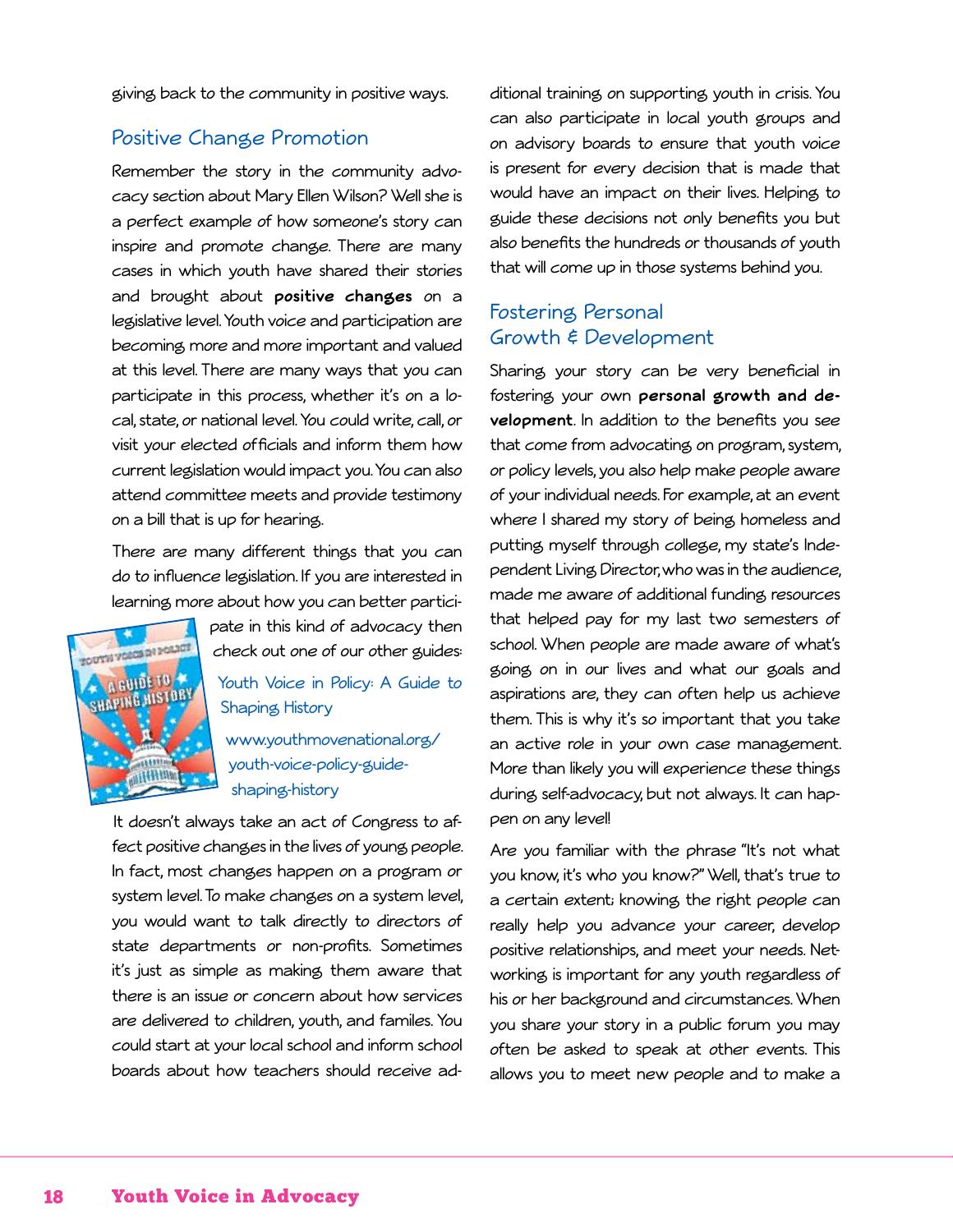name for yourself. Soon you might be asked to serve on boards or committees and provide your input and expertise there. Next, you might be encouraged to apply for an internship by someone you met, and before you know it you are a wellrespected professional in the field of advocacy. What if you don't want to do advocacy? Well, if you have been telling people that you're interested in culinary arts or computer programming then you will more than likely find educational or internship opportunities doing those things, thanks to the people that you have met through your advocacy work!

As you are doing advocacy work and sharing your experiences, chances are you will receive additional education and training which help develop your skills and build your resume. We have talked about and shared resources for additional training in policy advocacy, leadership, public speaking, etc. Having all these skills will make you more attractive to employers and colleges. Having experience in a leadership position and/ or having presentation skills will put you a step above most of your peers when applying for a job. In addition, you will have a greater sense of self-confidence, helping you to interview well and land a job; to better respond to emotionally difficult situations; and to cope appropriately when triggered by life's challenges. Having these skills is invaluable to having a stable and successful educational or work force experience.

## Risks of Sharing

Sharing your story is a double-edged sword. Just as positive things can come from self-disclosure, many negative things can also happen. This is the reason that Strategic Sharing is so important. If you are aware of some of the negative repercussions of sharing, then you can better prepare

yourself for dealing with them. Now, it would be impossible to predict all of the negative things that could happen with sharing who you are, but we have included the most common things that young people report having happened. These things fall into 4 basic categories: **Personal Relationships, Professional Relationships, Stigma Exposure,** and **Emotional Well-being**. Let's take a look at them.

#### Personal Relationships

Most of us didn't grow up in the deep forest having been raised by wolves; in fact, I'm willing to bet that no one reading this has. At some point, your life was impacted by, and shared with, others. So naturally we often mention those relationships when we tell our stories, whether they were good or bad. However, sometimes the people we mention can become upset with what we have said about them, thus negatively impacting our personal relationships. Many young people who are systems-involved have had negative experiences with others, and part of their advocacy work is talking about those experiences. For example, let's say that you had a parent who struggled with addiction issues and that's what caused you to come into foster care. That parent might not want you telling people about their addiction. This is difficult because a very common part of telling people your story is giving them a history of how you started accessing services. So, you share that your parent had drug abuse issues. This can cause a rift between you and that parent, making it more difficult for you to reunite. You might currently already have a negative relationship with that parent and not care about putting their information out there, but that could change in the future so be mindful of what you want to say. Also remember that it doesn't always have to be a negative experi-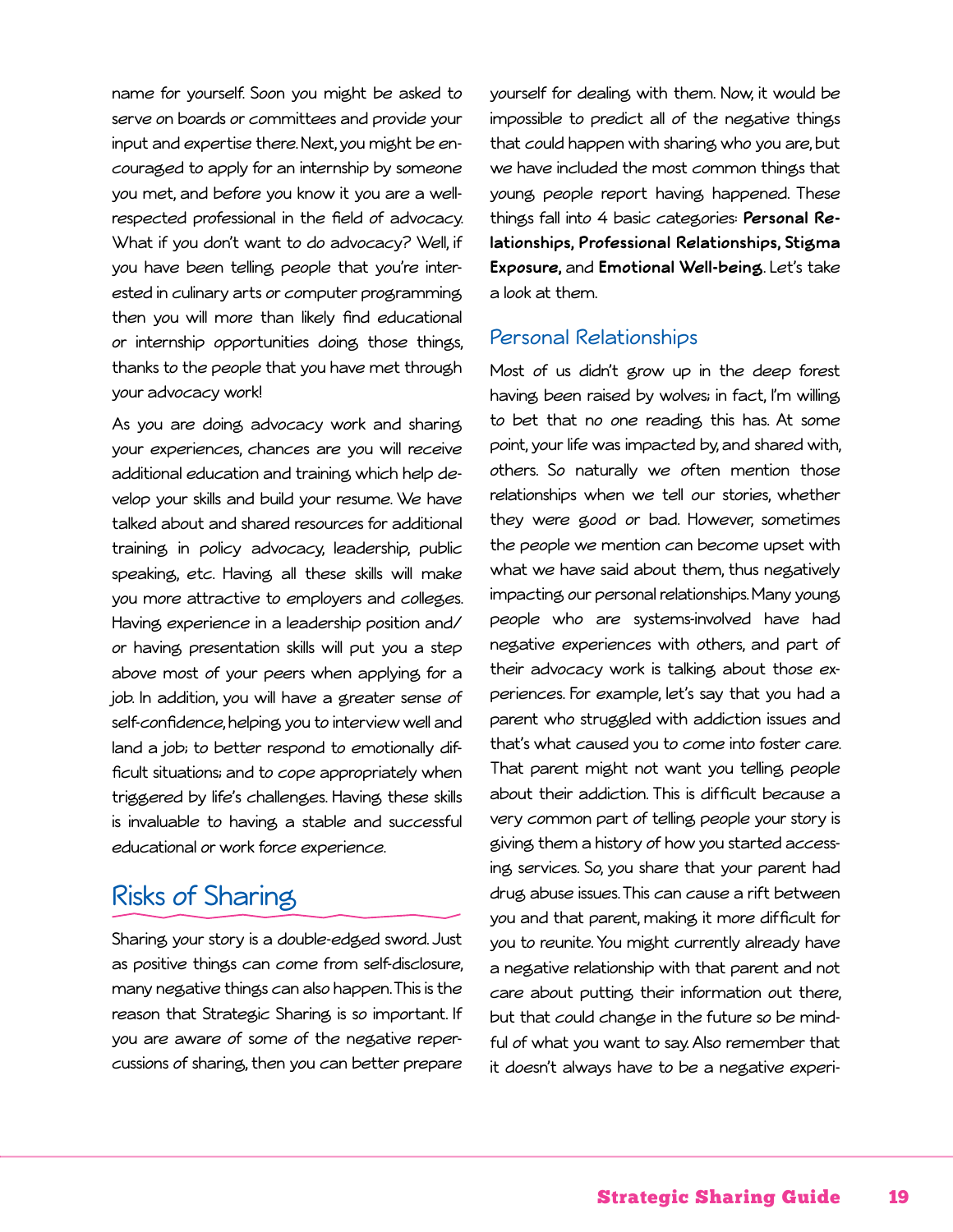ence that you're talking about. You could talk about how your sister really helped you through a difficult time, because of the example she set when addressing her own mental health needs. However, she might not be okay with people knowing about her mental health condition. So just make sure that you consider your relationships and how they could be impacted before you share. Here are some tips that can help you when considering what to share:

- 1. **Talk it over.** Talk with the people that you want to mention in your stories. See what they are okay with you sharing and what they are not.
- 2. **Leave out names.** Don't give out the names of people like your case worker, or relative even if you want to share something good that they did (believe me, they didn't do it for recognition; they did it for you)
- 3. **Be strength-based.** If you want to maintain a relationship, or think that you will in the future, be more strength-based in what you say. For example, instead of saying, "My mother was a drug addict and couldn't take care of her kids," say, "My mother suffered with some addiction issues at the time and had a difficulty meeting our needs."

#### Professional Relationships

The field of children, youth, and family advocacy is very rewarding, but it's not for everyone. You might decide to start doing things around community advocacy or stigma reduction work while you are younger, but maybe that's not the work you want to keep doing as you move on in your career path. Maybe you want to get involved in the music industry, or you love cooking and want

to be a chef. Whatever it is, you should always pursue what you love. So please understand that there is nothing to feel guilty about if you want to stop doing advocacy work and pursue other goals and dreams. What you do and say can make a huge impact on the lives around you! However, be aware of **how** what you are saying about yourself can affect future employment opportunities. Know that, Title I of the Americans with Disabilities Act of 1990 prohibits private employers, state and local governments, employment agencies and labor unions from discriminating against qualified individuals with disabilities in job application procedures, hiring, firing, advancement, compensation, job training, and other terms, conditions, and privileges of employment.<sup>6</sup> However, just because this type of discrimination is against the law doesn't mean it doesn't happen. Although there is not much research on the issue, youth often report that their disclosure of mental health experiences, and/or juvenile justice and foster care backgrounds, has prevented them from getting a job. This issue is important to be aware of, especially in today's social media age, as it is easier to get information than ever before. Look at your Facebook page; type your name into Google and see what comes up. Are you OK with the fact that potential employers have access to that information about you? Let's say that you have a history of involvement in the juvenile justice system. Now that you're an adult, your record has been sealed and nobody can access it. However, if you have shared your juvenile justice experiences with the media, there could be a news article online somewhere that shares that story to your possible new employer. This is one of the ways that advocacy can be a doubleedged sword: it can help you develop skills and

6. U.S. Equal Employment Opportunity Commission. (2012). Facts About Americans with Disabilities ACT. Retrieved April 30, 2012,from http://www.eeoc.gov/eeoc/publications/fs-ada.cfm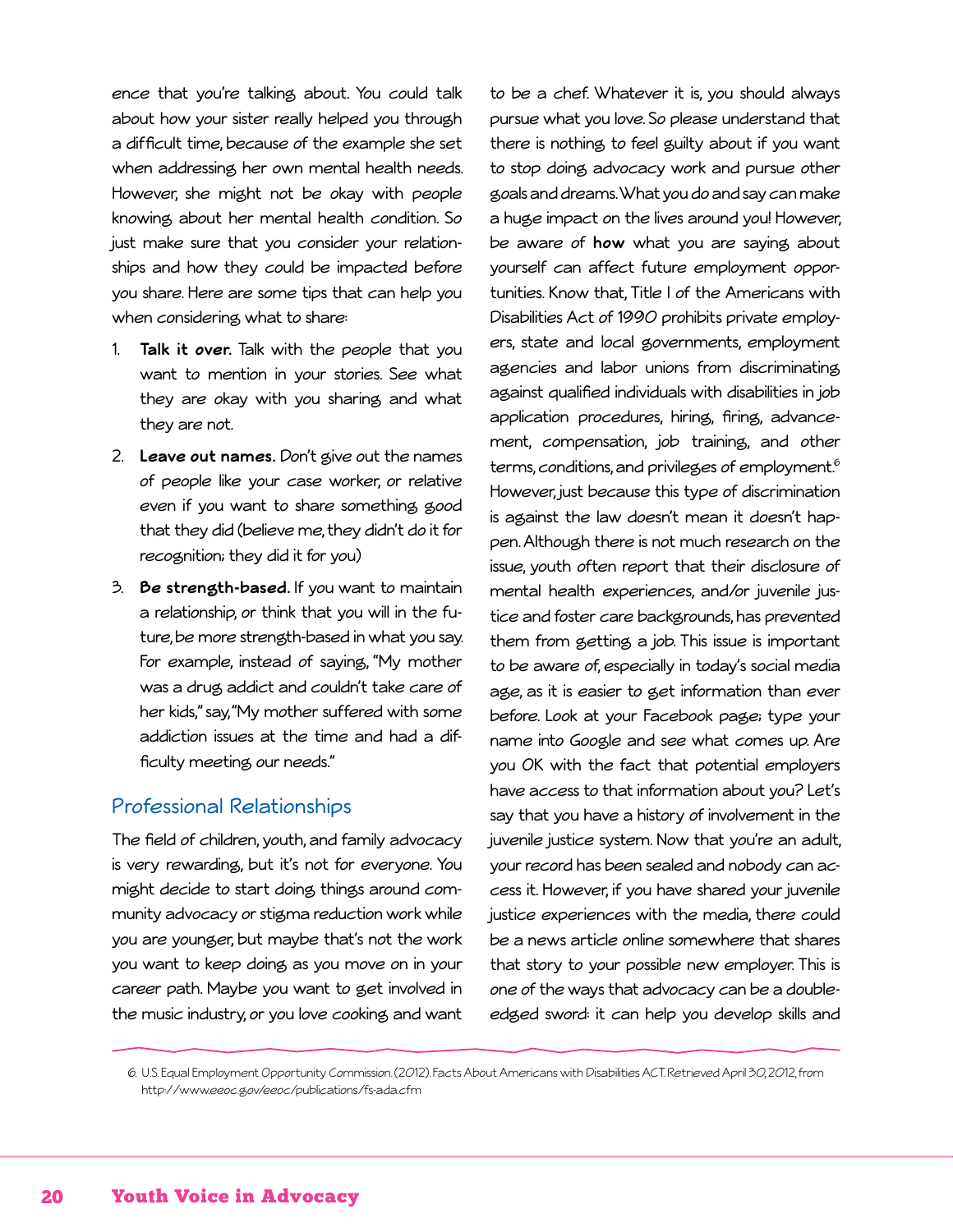experiences that would make you a more attractive job candidate but it also opens you up to being judged and stereotyped.

Here are some steps you can take to help avoid workplace discrimination issues.

- 1. **Protect your information.** Make your Facebook, Twitter, and other social media accounts protected and discreet. There is no reason that complete strangers should have access to your information.
- 2. **Ask if the media will be present** during the event that you are speaking at. The information will help you decide if you want to do that event or not.
- 3. **Ask how long the article or event information will be posted online.**
- 4. **Have the media use only your first name.** It is a lot harder for people to find you that way.

#### Stigma Exposure

In the last section we talked about positive reasons for sharing, remember? One of those reasons was to reduce stigma. Stigma is a very damaging and powerful force. So it's important that we all work together to reduce stigma. However, in order to do that we have to risk being judged and stigmatized. People's judgment of you can cause you to miss out on opportunities like work, housing, education, or even relationships with significant others. Think about it from this perspective: you're on a date, and the girl or guy you're with asks what you do in your free time. You tell them that you advocate for children, youth, and families that are involved in a system like child welfare, mental health, or juvenile justice, etc… Well, typically they follow up that first question with another: "What caused you to get involved with that?" Now you have to decide what

you want to tell them about your past. It's a tricky situation, and what makes it more complicated is that many things about your personal life can be found online. When we advocate in the public sector our stories get out there… and that's the point: we can't fight stigma if we are afraid of it ourselves. We set positive examples and can break those preconceived notions that people have about youth with systems experiences. However, I'm not going to lie; it's sometimes easier to keep our private lives private. So many young advocates start sharing their stories to change their communities and when they start facing the stigma, many burn out. Everyone needs to decide for themselves if they are willing and ready to face this stigma; you just simply have to weigh the risks and benefits. To better prepare for this issue:

- 1. **Talk to a counselor or therapist.** Stigma can often affect our emotional well-being.
- 2. **Utilize this guide** and really weigh the risks and benefits of sharing.
- 3. **Decide what you are okay with people knowing** – remember, there is no reason you have to tell your whole story. You can still be an effective advocate without going into too much detail.

#### Emotional Well-Being

There are a lot of ways that sharing your experiences can impact your emotional well-being. One of the most common things young people report feeling after sharing their story is **remorse**. Remorse is often viewed as a good thing, and in a lot of cases it can be. Remorse may signal that one is suffering psychologically because of their negative behavior toward another, which leads to empathy for the harmed party who then will express forgiveness.7 However, remorse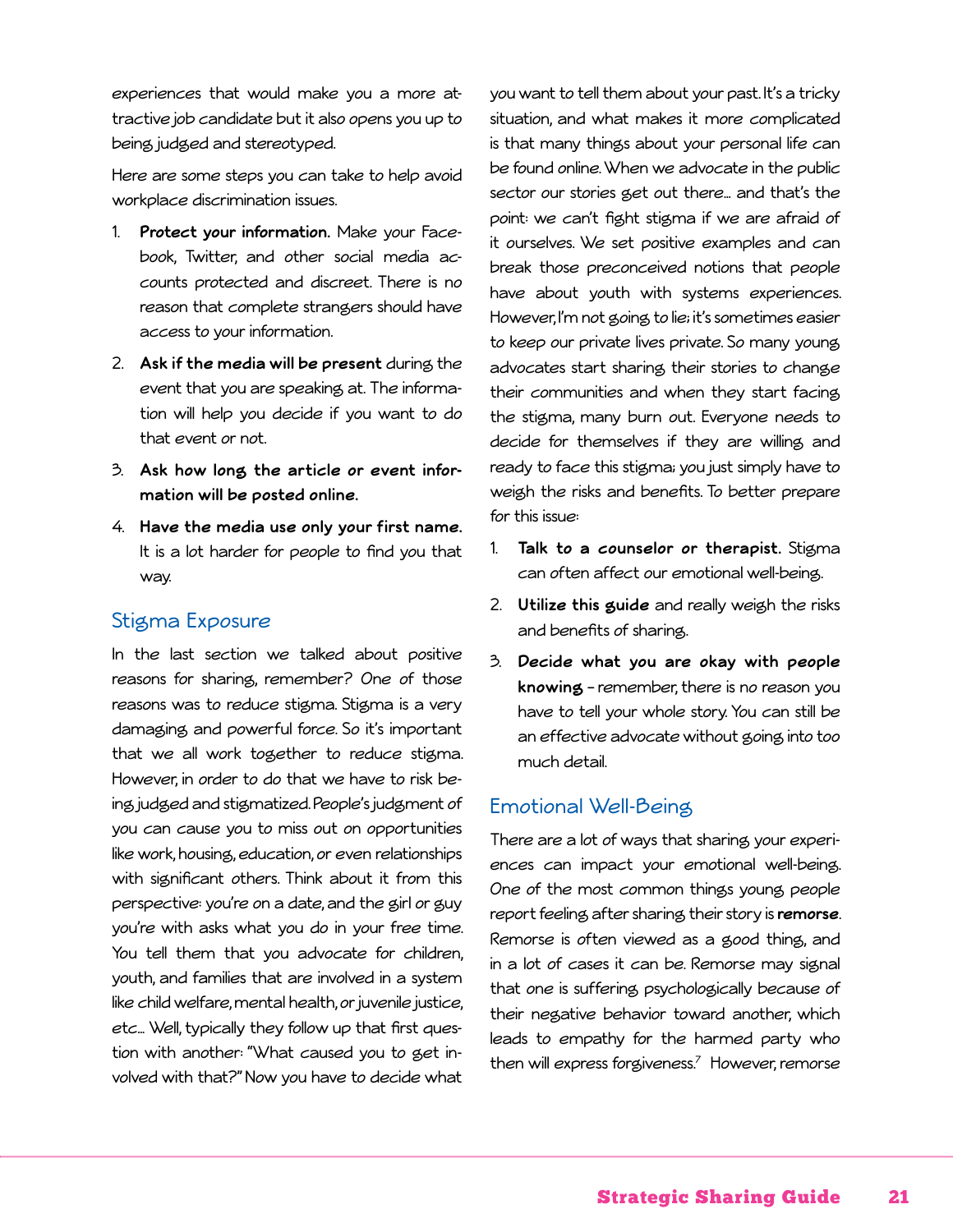becomes negative when we have trouble forgiving ourselves. Let's say, for example, that sharing your story caused your sister to become upset with you because you shared information about her that she didn't want people to know. You might begin to feel so bad about this that you condemn yourself (or punish yourself) for what you have done. Self-condemnation is said to be associated with poor psychological well-being.<sup>8</sup> This can cause significant negative effects on your mental well-being, such as low self-worth; or at the very least, cause you to never again want to share your experiences. If you are having feelings of remorse it's important that you:

- 1. Talk with a counselor, therapist, or trusted adult to help you process those emotions more effectively.
- 2. Ask for forgiveness of anyone you might have hurt and forgive yourself. Remember, communication is key to solving problems, but we are all human and all of us make mistakes.
- 3. Identify what you shared that caused you to feel remorse and change how you talk about that experience. Simple changes in wording can sometimes avoid conflict.
- 4. Avoid negative coping mechanisms like drinking, illegal drugs, etc. These things only worsen outcomes in the long run; plus, they feed into negative stereotypes.

Did you know that youth in foster care are

diagnosed with Post Traumatic Stress Disorder (PTSD) at twice the rate of U.S. war veterans? Approximately 25% of youth in foster care have a PTSD diagnosis.<sup>9</sup> Many youth that are in systems have faced trauma in some form or fashion. This doesn't make you broken or less than normal. In fact, epidemiological research suggests that as many as 70% of individuals living in the United States have experienced one or more traumatic events during their lifetime.<sup>10</sup> Trauma is a risk factor in advocacy because as much as we would like to avoid reliving past experiences, we often have to when we advocate. Sharing our experiences will often **bring up painful memories** that can be difficult to process and can trigger emotional instability. PTSD can cause people to withdraw from participation in significant activities; have difficulty falling or staying asleep; and have difficulty controlling emotions and/ or difficulty concentrating, among many other things. Because of these risk factors, it is crucial that we identify potential triggers that could come up when advocating. Sometimes it's easy to figure out what will trigger us and other times it can be next to impossible. Many youth, including the one writing this guide, have broken down in tears during panel presentations and speeches because we became overwhelmed with emotions and didn't know what was causing them. Being triggered on a regular basis can quickly wear us down and cause us to burn out, or even worse, have an emotional breakdown. Think of it

<sup>7.</sup> Davis, J, & Gold, G. (2011). An examination of emotional empathy, attributions of stability, and the link between perceived remorse and forgiveness. Personality and Individual Differences <sup>50</sup>(3), 392-397.

<sup>8.</sup> Exline, J., & Fisher, M.(2006). Self-Forgiveness versus Excusing: The roles of remorse, effort, and acceptance of responsibility. Self and Identity <sup>5</sup>, 127–46.

<sup>9.</sup> Pecora, P.J., et al. (2005). Improving family foster care: Findings from the Northwest Foster Care Alumni study. Seattle, WA: Casey Family Program.

<sup>10.</sup>United States Department of Commerce. (2002). PTSD Basics. Retrieved April 13, 2012,from NTIS National Technical Information Service: http://www.ntis.gov/pdf/ptsdbasicstext.pdf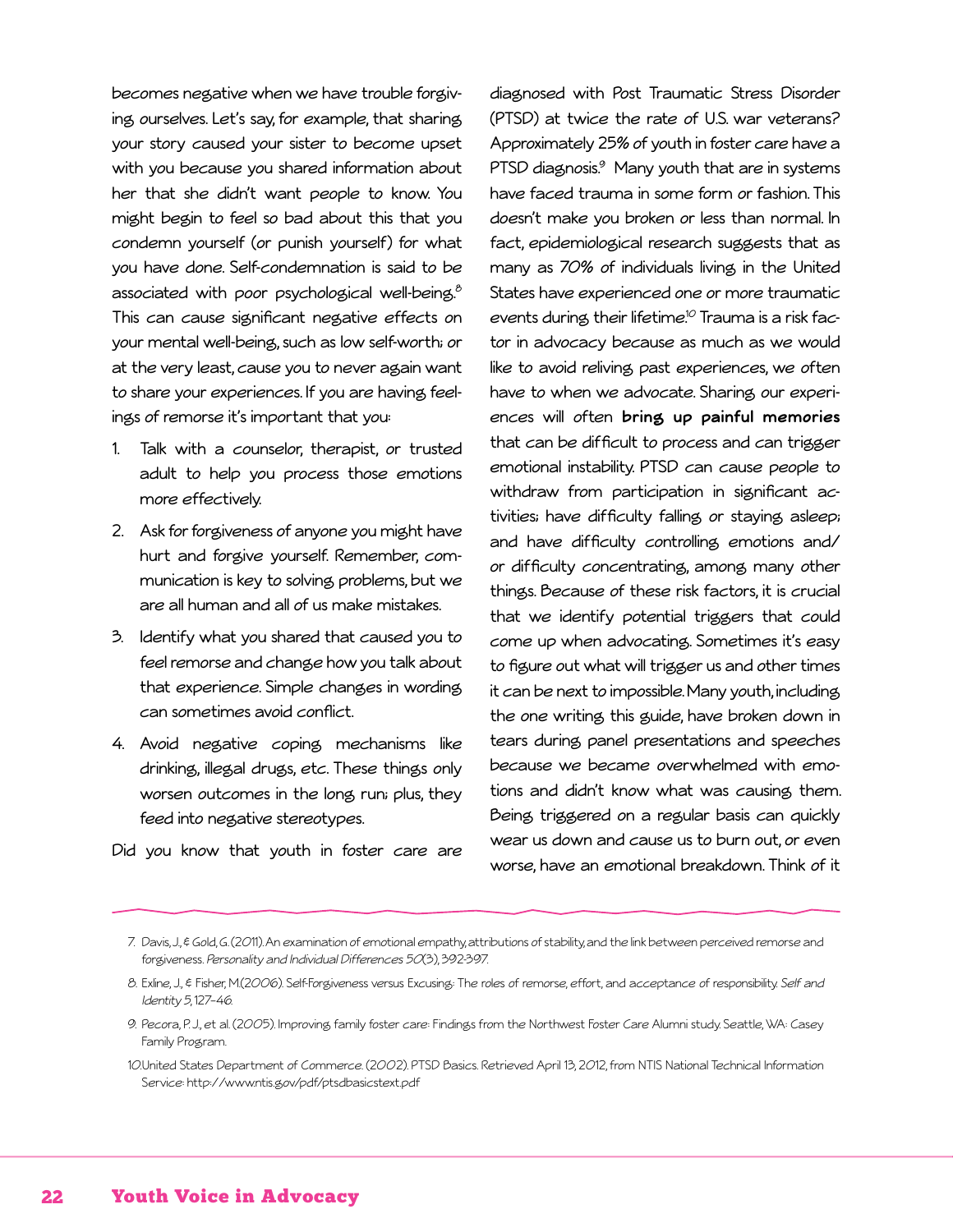as being out in an extremely cold environment. With the proper protection you can handle it, but still not for very long. You need to have a chance to recover from the elements. The same is true for exposing yourself to past traumas; you need to protect yourself and also recover from the elements. There are a variety of ways that you can do this:

- 1. Identify possible triggers and avoid talking about those things until you're ready.
- 2. Develop and follow your safety plan (we will cover this in the next section).
- 3. Take a break. Even the President of the United States needs to take a break every now and then. You deserve one too.

Many times, youth have strong connections with adult and peer supports in their life. Because we have such a tight bond with these people, it is often hard to disappoint them. We might have feelings of guilt if we turn down an event that they asked us to speak at, or if we felt we performed poorly during an event. This feeling of guilt can also be accompanied by feelings of anxiety, especially if the person who asked for your participation is someone who is in a position of authority over you, like a caregiver or caseworker. We talked in the previous section about how exploitation was a negative reason for sharing. Well, many youth tend to share despite that because they want to make that person happy and because of the feelings of guilt and anxiety that they want to avoid. Feelings of guilt can often lead to excessive worrying and thinking things like, "Are they upset with me because I didn't come through for them?" or "Do they think less of me now because I did badly on that panel?" You might even start to worry about whether those people will continue to be there for you as the result of your performance. This worry is unnecessary and can lead to stress, then to prolonged anxiety issues that, I'm sure we can agree, no one wants to deal with. Plus, these feelings can cause you to over-share, and say things that maybe you aren't ready to talk about yet, in an effort to make up for past events. First off, you should never feel guilty about not sharing your story. Putting out that very personal information is not an easy thing to do. Second, we feel the way we feel. It's easy to say "don't feel this way," but it takes a long time and a lot of practice to prevent those feelings from happening. What we want to focus on is how you can address the feelings when they arise.

- 1. Communication! Just talking to the individual who is asking you to speak and sharing your concerns with them can prevent a lot of unnecessary guilt and anxiety.
- 2. If you find yourself anxious a lot, then some underlying issues might need to be addressed. Talk to a counselor and/or therapist about these concerns.
- 3. Debrief after every event that you do. Use events that go poorly as learning opportunities and identify areas for growth. Don't look at them as failures.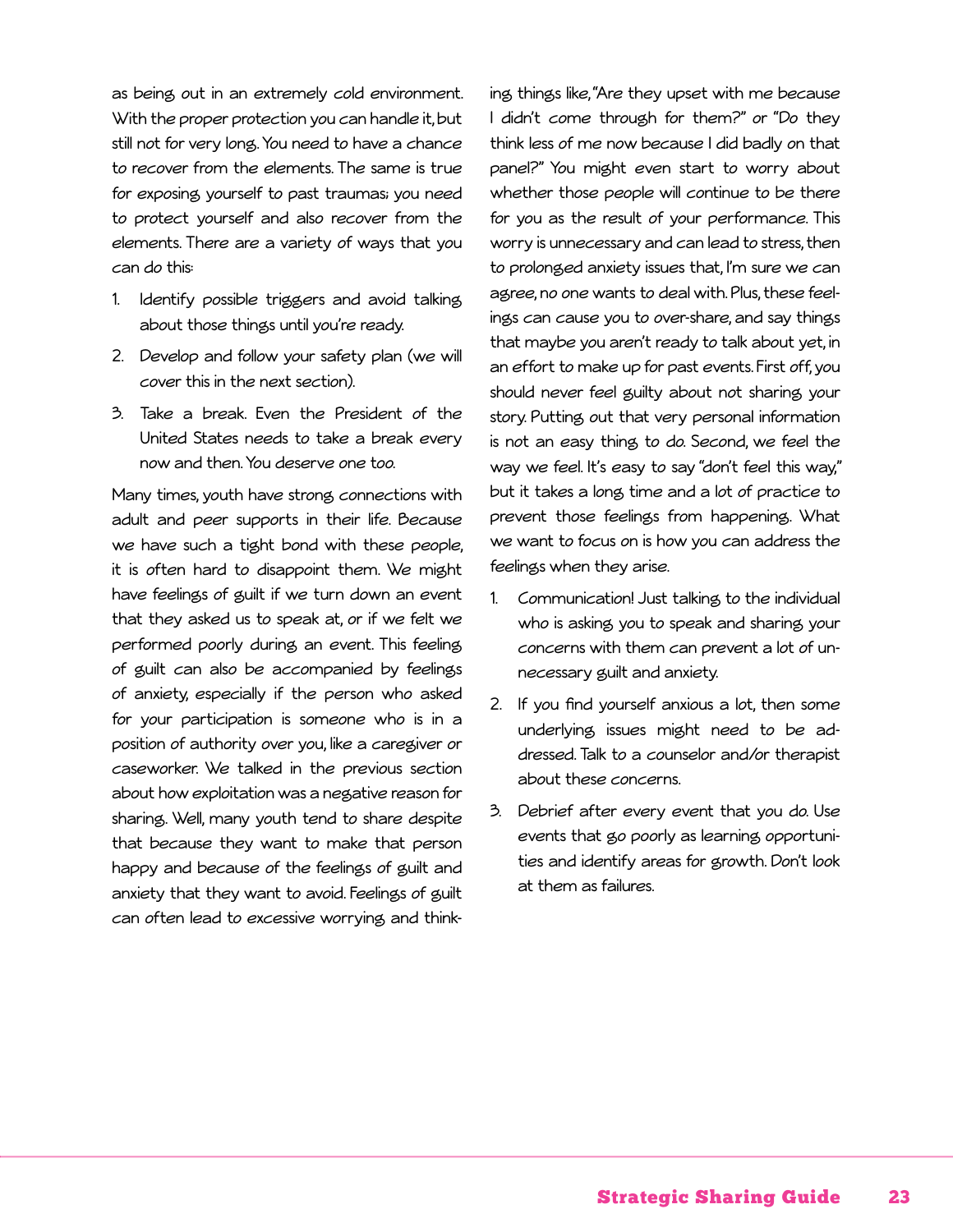# Exercise 2

The following scenarios will provide you with the opportunity to test your knowledge of the risks and benefits of sharing your stories. There are multiple right answers, so explain your answer in the space provided. If you are having trouble with a question, check out our answer section in the back for an example. At the end of these questions, you will have the opportunity to identify some of the risks and benefits that you have seen or that you think you will see in your advocacy work.

1. Peter is in foster care and is about to attend his case planning meeting. He really wants to go on a school trip to a leadership camp, but he doesn't have the funds to pay for it. He also knows that his biological mother doesn't have the money to spare. He is concerned that asking his foster parents for money will hurt his mother's feelings. He is torn because he knows this trip would be a great experience for him, but he doesn't want to upset anyone. Now he has to decide whether or not to bring this issue up with his case planning team. Name one benefit and one risk that Peter should take into consideration.

\_\_\_\_\_\_\_\_\_\_\_\_\_\_\_\_\_\_\_\_\_\_\_\_\_\_\_\_\_\_\_\_\_\_\_\_\_\_\_\_\_\_\_\_\_\_\_\_\_\_\_\_\_\_\_\_\_\_\_\_\_\_\_\_\_\_\_\_\_\_\_\_\_\_\_\_

\_\_\_\_\_\_\_\_\_\_\_\_\_\_\_\_\_\_\_\_\_\_\_\_\_\_\_\_\_\_\_\_\_\_\_\_\_\_\_\_\_\_\_\_\_\_\_\_\_\_\_\_\_\_\_\_\_\_\_\_\_\_\_\_\_\_\_\_\_\_\_\_\_\_\_\_

\_\_\_\_\_\_\_\_\_\_\_\_\_\_\_\_\_\_\_\_\_\_\_\_\_\_\_\_\_\_\_\_\_\_\_\_\_\_\_\_\_\_\_\_\_\_\_\_\_\_\_\_\_\_\_\_\_\_\_\_\_\_\_\_\_\_\_\_\_\_\_\_\_\_\_\_

\_\_\_\_\_\_\_\_\_\_\_\_\_\_\_\_\_\_\_\_\_\_\_\_\_\_\_\_\_\_\_\_\_\_\_\_\_\_\_\_\_\_\_\_\_\_\_\_\_\_\_\_\_\_\_\_\_\_\_\_\_\_\_\_\_\_\_\_\_\_\_\_\_\_\_\_

\_\_\_\_\_\_\_\_\_\_\_\_\_\_\_\_\_\_\_\_\_\_\_\_\_\_\_\_\_\_\_\_\_\_\_\_\_\_\_\_\_\_\_\_\_\_\_\_\_\_\_\_\_\_\_\_\_\_\_\_\_\_\_\_\_\_\_\_\_\_\_\_\_\_\_\_

\_\_\_\_\_\_\_\_\_\_\_\_\_\_\_\_\_\_\_\_\_\_\_\_\_\_\_\_\_\_\_\_\_\_\_\_\_\_\_\_\_\_\_\_\_\_\_\_\_\_\_\_\_\_\_\_\_\_\_\_\_\_\_\_\_\_\_\_\_\_\_\_\_\_\_\_

\_\_\_\_\_\_\_\_\_\_\_\_\_\_\_\_\_\_\_\_\_\_\_\_\_\_\_\_\_\_\_\_\_\_\_\_\_\_\_\_\_\_\_\_\_\_\_\_\_\_\_\_\_\_\_\_\_\_\_\_\_\_\_\_\_\_\_\_\_\_\_\_\_\_\_\_

\_\_\_\_\_\_\_\_\_\_\_\_\_\_\_\_\_\_\_\_\_\_\_\_\_\_\_\_\_\_\_\_\_\_\_\_\_\_\_\_\_\_\_\_\_\_\_\_\_\_\_\_\_\_\_\_\_\_\_\_\_\_\_\_\_\_\_\_\_\_\_\_\_\_\_\_

\_\_\_\_\_\_\_\_\_\_\_\_\_\_\_\_\_\_\_\_\_\_\_\_\_\_\_\_\_\_\_\_\_\_\_\_\_\_\_\_\_\_\_\_\_\_\_\_\_\_\_\_\_\_\_\_\_\_\_\_\_\_\_\_\_\_\_\_\_\_\_\_\_\_\_\_

\_\_\_\_\_\_\_\_\_\_\_\_\_\_\_\_\_\_\_\_\_\_\_\_\_\_\_\_\_\_\_\_\_\_\_\_\_\_\_\_\_\_\_\_\_\_\_\_\_\_\_\_\_\_\_\_\_\_\_\_\_\_\_\_\_\_\_\_\_\_\_\_\_\_\_\_

\_\_\_\_\_\_\_\_\_\_\_\_\_\_\_\_\_\_\_\_\_\_\_\_\_\_\_\_\_\_\_\_\_\_\_\_\_\_\_\_\_\_\_\_\_\_\_\_\_\_\_\_\_\_\_\_\_\_\_\_\_\_\_\_\_\_\_\_\_\_\_\_\_\_\_\_

\_\_\_\_\_\_\_\_\_\_\_\_\_\_\_\_\_\_\_\_\_\_\_\_\_\_\_\_\_\_\_\_\_\_\_\_\_\_\_\_\_\_\_\_\_\_\_\_\_\_\_\_\_\_\_\_\_\_\_\_\_\_\_\_\_\_\_\_\_\_\_\_\_\_\_\_

Benefit:

Risk:

What is one way that Peter could address his risk(s)?

Justify your answers: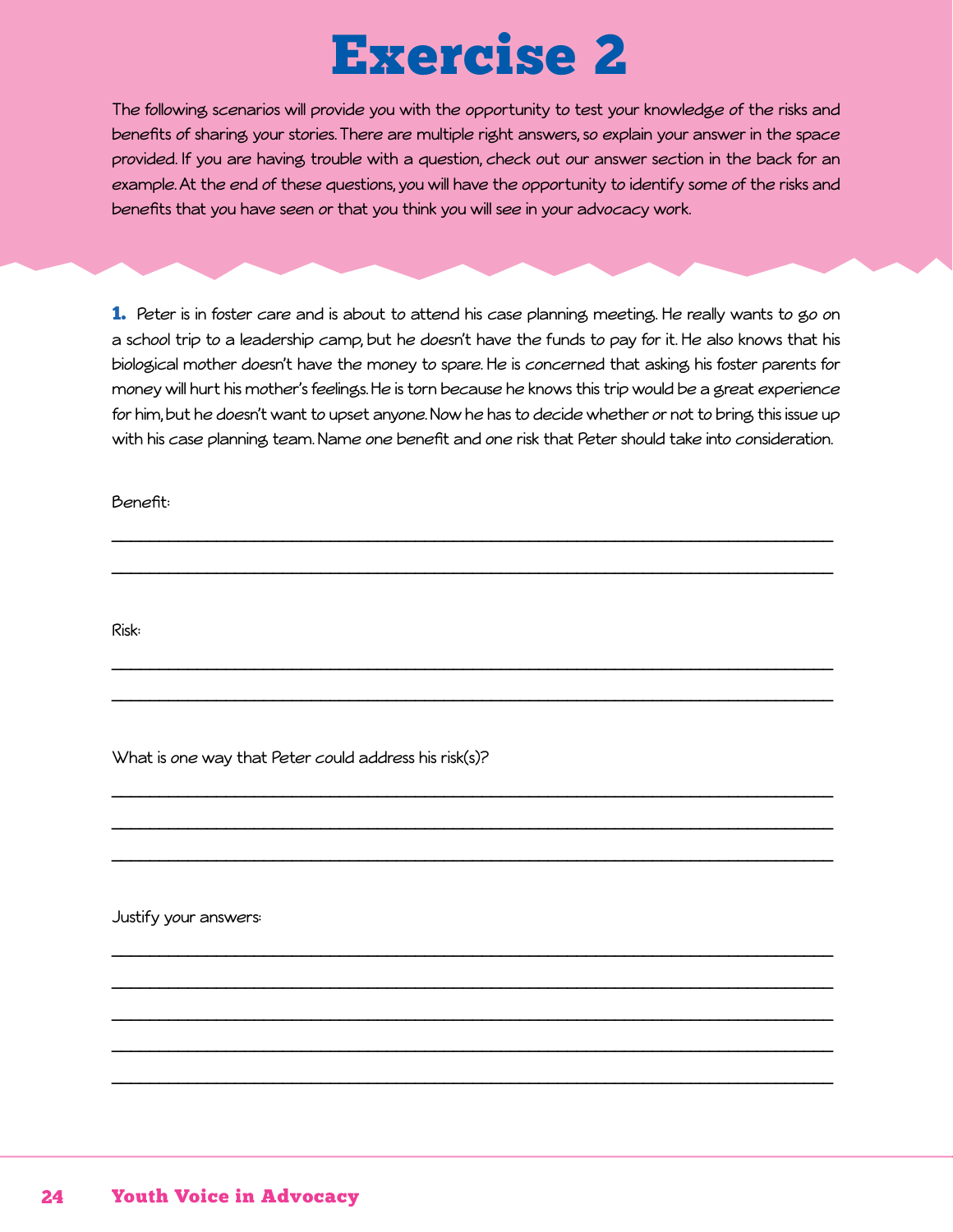2. Ashley has been asked to speak at a congressional briefing. The briefing is addressing issues around suicide and substance abuse. Ashley has a very moving story about her struggles with substance abuse and thoughts of suicide, and how mental health services are helping her cope and manage her needs. Ashley has some uneasy feelings about speaking at this event. Name one benefit and one risk that Ashley should measure before doing this event.

\_\_\_\_\_\_\_\_\_\_\_\_\_\_\_\_\_\_\_\_\_\_\_\_\_\_\_\_\_\_\_\_\_\_\_\_\_\_\_\_\_\_\_\_\_\_\_\_\_\_\_\_\_\_\_\_\_\_\_\_\_\_\_\_\_\_\_\_\_\_\_\_\_\_\_\_

\_\_\_\_\_\_\_\_\_\_\_\_\_\_\_\_\_\_\_\_\_\_\_\_\_\_\_\_\_\_\_\_\_\_\_\_\_\_\_\_\_\_\_\_\_\_\_\_\_\_\_\_\_\_\_\_\_\_\_\_\_\_\_\_\_\_\_\_\_\_\_\_\_\_\_\_

\_\_\_\_\_\_\_\_\_\_\_\_\_\_\_\_\_\_\_\_\_\_\_\_\_\_\_\_\_\_\_\_\_\_\_\_\_\_\_\_\_\_\_\_\_\_\_\_\_\_\_\_\_\_\_\_\_\_\_\_\_\_\_\_\_\_\_\_\_\_\_\_\_\_\_\_

\_\_\_\_\_\_\_\_\_\_\_\_\_\_\_\_\_\_\_\_\_\_\_\_\_\_\_\_\_\_\_\_\_\_\_\_\_\_\_\_\_\_\_\_\_\_\_\_\_\_\_\_\_\_\_\_\_\_\_\_\_\_\_\_\_\_\_\_\_\_\_\_\_\_\_\_

\_\_\_\_\_\_\_\_\_\_\_\_\_\_\_\_\_\_\_\_\_\_\_\_\_\_\_\_\_\_\_\_\_\_\_\_\_\_\_\_\_\_\_\_\_\_\_\_\_\_\_\_\_\_\_\_\_\_\_\_\_\_\_\_\_\_\_\_\_\_\_\_\_\_\_\_

\_\_\_\_\_\_\_\_\_\_\_\_\_\_\_\_\_\_\_\_\_\_\_\_\_\_\_\_\_\_\_\_\_\_\_\_\_\_\_\_\_\_\_\_\_\_\_\_\_\_\_\_\_\_\_\_\_\_\_\_\_\_\_\_\_\_\_\_\_\_\_\_\_\_\_\_

\_\_\_\_\_\_\_\_\_\_\_\_\_\_\_\_\_\_\_\_\_\_\_\_\_\_\_\_\_\_\_\_\_\_\_\_\_\_\_\_\_\_\_\_\_\_\_\_\_\_\_\_\_\_\_\_\_\_\_\_\_\_\_\_\_\_\_\_\_\_\_\_\_\_\_\_

\_\_\_\_\_\_\_\_\_\_\_\_\_\_\_\_\_\_\_\_\_\_\_\_\_\_\_\_\_\_\_\_\_\_\_\_\_\_\_\_\_\_\_\_\_\_\_\_\_\_\_\_\_\_\_\_\_\_\_\_\_\_\_\_\_\_\_\_\_\_\_\_\_\_\_\_

\_\_\_\_\_\_\_\_\_\_\_\_\_\_\_\_\_\_\_\_\_\_\_\_\_\_\_\_\_\_\_\_\_\_\_\_\_\_\_\_\_\_\_\_\_\_\_\_\_\_\_\_\_\_\_\_\_\_\_\_\_\_\_\_\_\_\_\_\_\_\_\_\_\_\_\_

\_\_\_\_\_\_\_\_\_\_\_\_\_\_\_\_\_\_\_\_\_\_\_\_\_\_\_\_\_\_\_\_\_\_\_\_\_\_\_\_\_\_\_\_\_\_\_\_\_\_\_\_\_\_\_\_\_\_\_\_\_\_\_\_\_\_\_\_\_\_\_\_\_\_\_\_

\_\_\_\_\_\_\_\_\_\_\_\_\_\_\_\_\_\_\_\_\_\_\_\_\_\_\_\_\_\_\_\_\_\_\_\_\_\_\_\_\_\_\_\_\_\_\_\_\_\_\_\_\_\_\_\_\_\_\_\_\_\_\_\_\_\_\_\_\_\_\_\_\_\_\_\_

\_\_\_\_\_\_\_\_\_\_\_\_\_\_\_\_\_\_\_\_\_\_\_\_\_\_\_\_\_\_\_\_\_\_\_\_\_\_\_\_\_\_\_\_\_\_\_\_\_\_\_\_\_\_\_\_\_\_\_\_\_\_\_\_\_\_\_\_\_\_\_\_\_\_\_\_

Benefit:

Risk:

What is one way that Ashley could address her risk?

Justify your answers:

3. Joy has been doing advocacy work on lesbian, gay, bisexual, transgender, and questioning (LGBTQ) issues for a few months now. She was recently approached by her school's guidance counselor about creating a GSA (Gay Straight Alliance) group in her high school. Joy is open about her sexuality with her parents and a few close friends and mentors, but her sexual orientation isn't common knowledge amongst the community. Name one benefit and one risk that Joy has in creating a GSA in her school.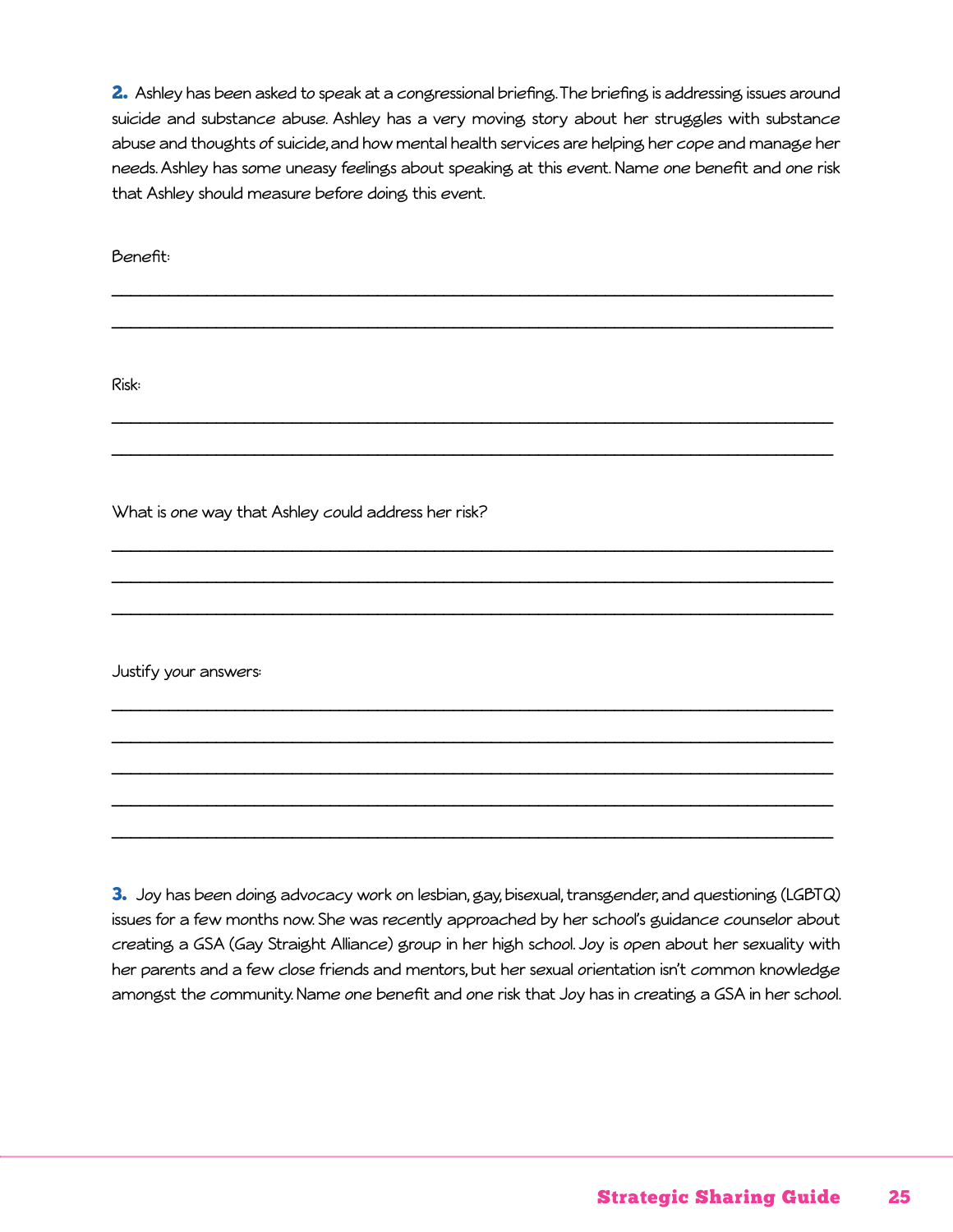Benefit:

Risk:

What is one way that Joy could address her risk?

Justify your answers:

4. Marcus is a strong speaker and advocate. He grew up in foster care as a result of abuse and neglect, and has told his stories at many different venues. He is given the opportunity to attend an internship program that would require him to travel around the country to share his story of overcoming trauma at many different venues. Marcus is excited about this opportunity but a little nervous about leaving his friends and family for the summer. What is one benefit and one risk for Marcus?

Benefit:

Risk: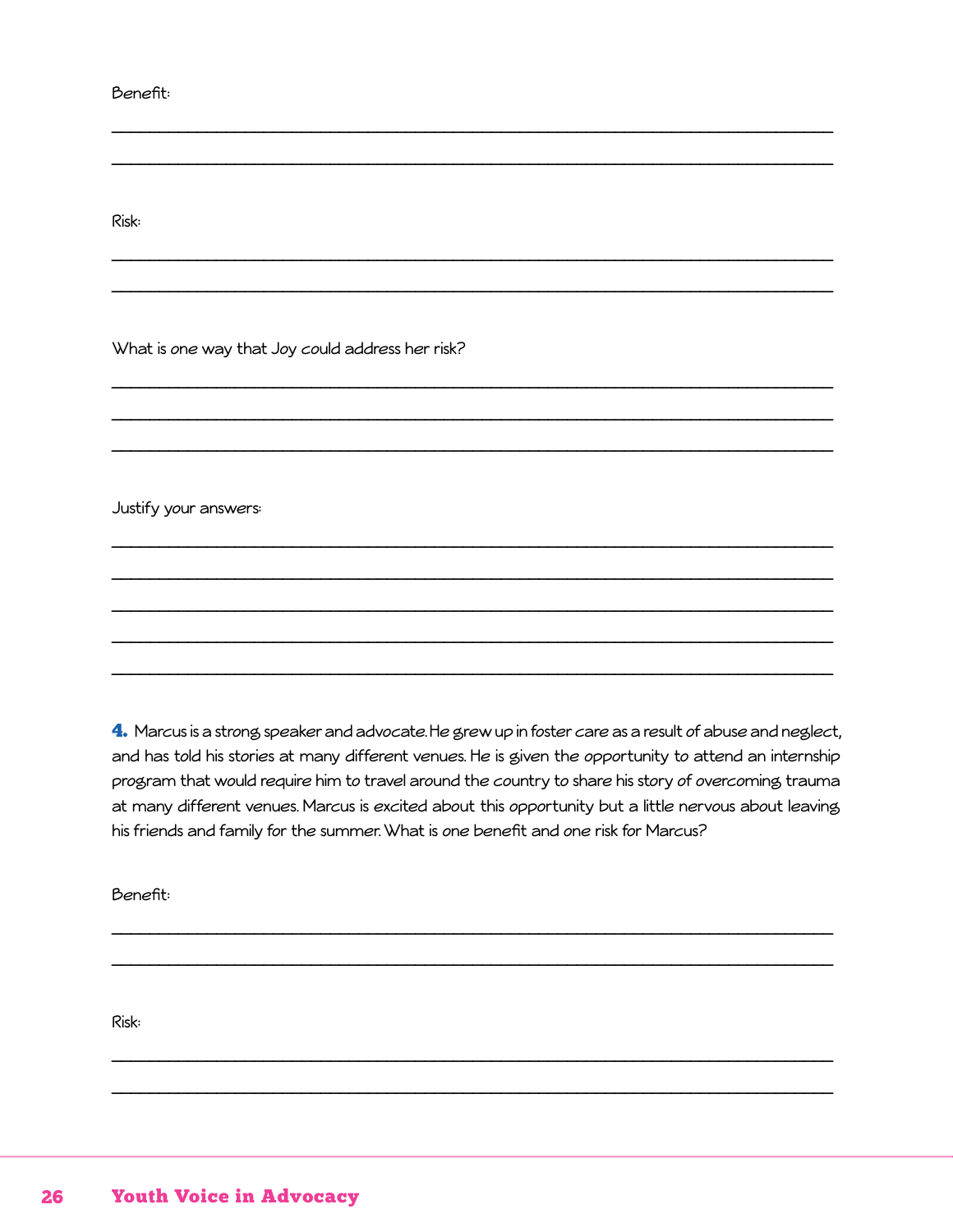What is one way that Marcus could address his risk?

Justify your answers:

5. Let's take a moment to identify some of the risk factors you have seen or think that you will see when you are doing your advocacy.

6. What are some steps that you can take to address these risk factors?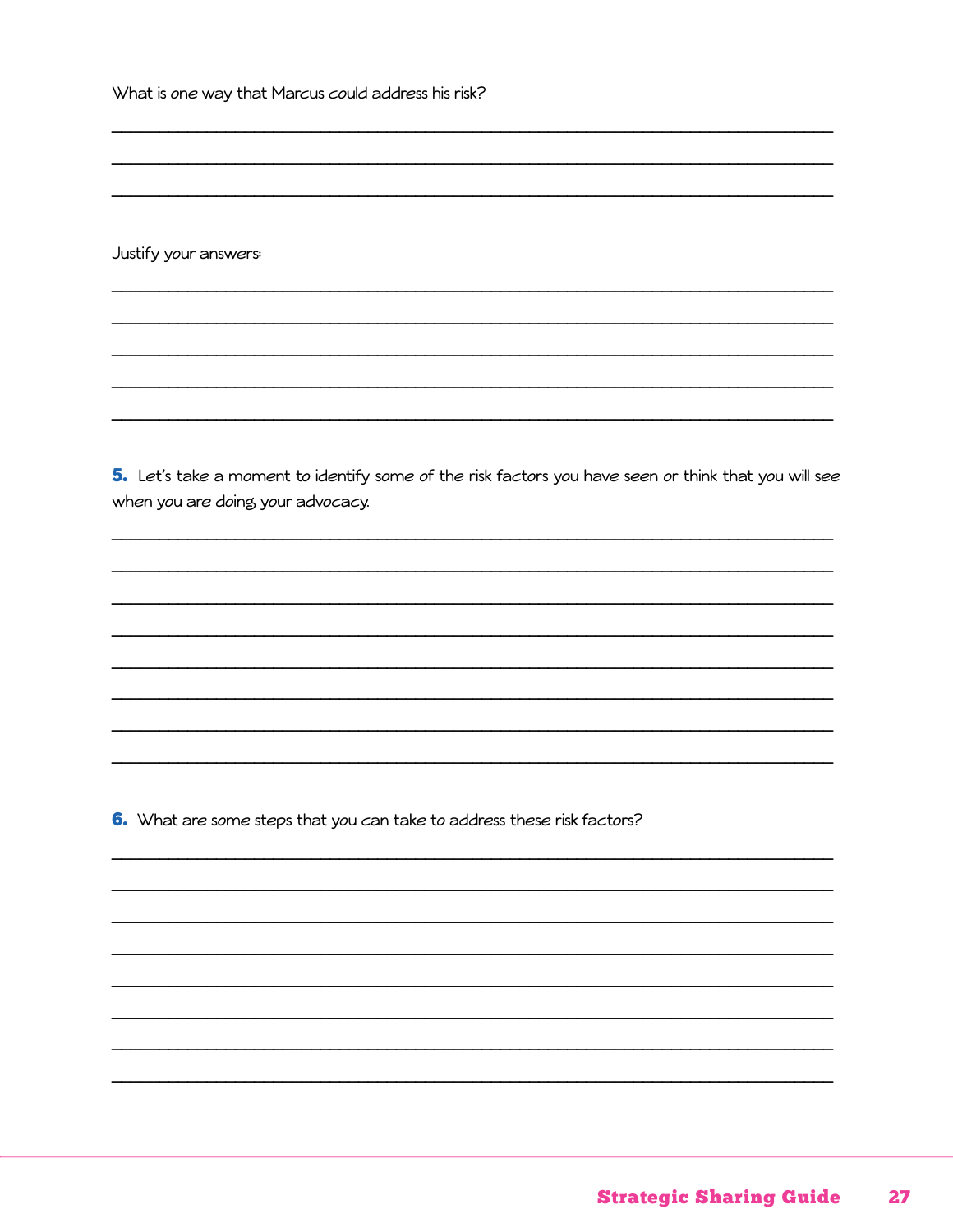nother way you can avoid negative sharing experiences is by pre-<br>paring for each and every engagement. It is very rare that you will<br>share the same experiences with the same audiences throughout<br>your advocacy career. Durin paring for each and every engagement. It is very rare that you will share the same experiences with the same audiences throughout your advocacy career. During this section we will cover some of the are certain steps that you will want to take to "Target the Tasks" that you have been asked to do. First you want to **Target your Audience**; next, **Study Your Topic**; and finally, **Develop Your Safety Plan**. Following these 3 steps will help you avoid common pitfalls and create a more positive and effective sharing experience overall.

# 1) Target Your Audience

There are many reasons why you want to target your various audiences: it helps establish your credibility; saves you time when developing your presentation; helps you avoid negative aspects of sharing; and many, many more. We are going to divide these reasons into two categories: The first is **Effectiveness** and the second is **Safeguarding**.

#### **Effectiveness**

So how does targeting your audience increase your effectiveness? When you know who the audience is and what information is relevant and important for them to hear, it shows that you know what you're doing. This increases your credibility, and the more credible people find you, the more likely they are to listen to you. By providing only the relevant information, you decrease the chance of confusion and make the most effective use of everyone's time. For example, let's say you are asked to attend an event talking to child welfare directors about the need for increased family-finding program funding. Your focus at this event should be on how family-finding programs have been, or how they would have been, impactful in your life. You wouldn't want to focus on how post-custody services have been helpful; that would be counterproductive. Let's look at another example. Say you're attending your IEP (Individualized Education Program) meeting. It would be more productive to talk about your educational needs than it would be to talk about your pending court date. This is because your teachers and school counselors are not as able to help you with your court hearing as much as they are able to help you with your educational needs. Be aware of what influence your audience has and what they need to hear from you so that you can guide them to influence things the way you think that they need to.

#### **Safeguarding**

There are parts of our life experiences that we feel more comfortable telling certain people than others. You might feel more comfortable talking with your parents about your depression issues than you would a friend. On the other hand,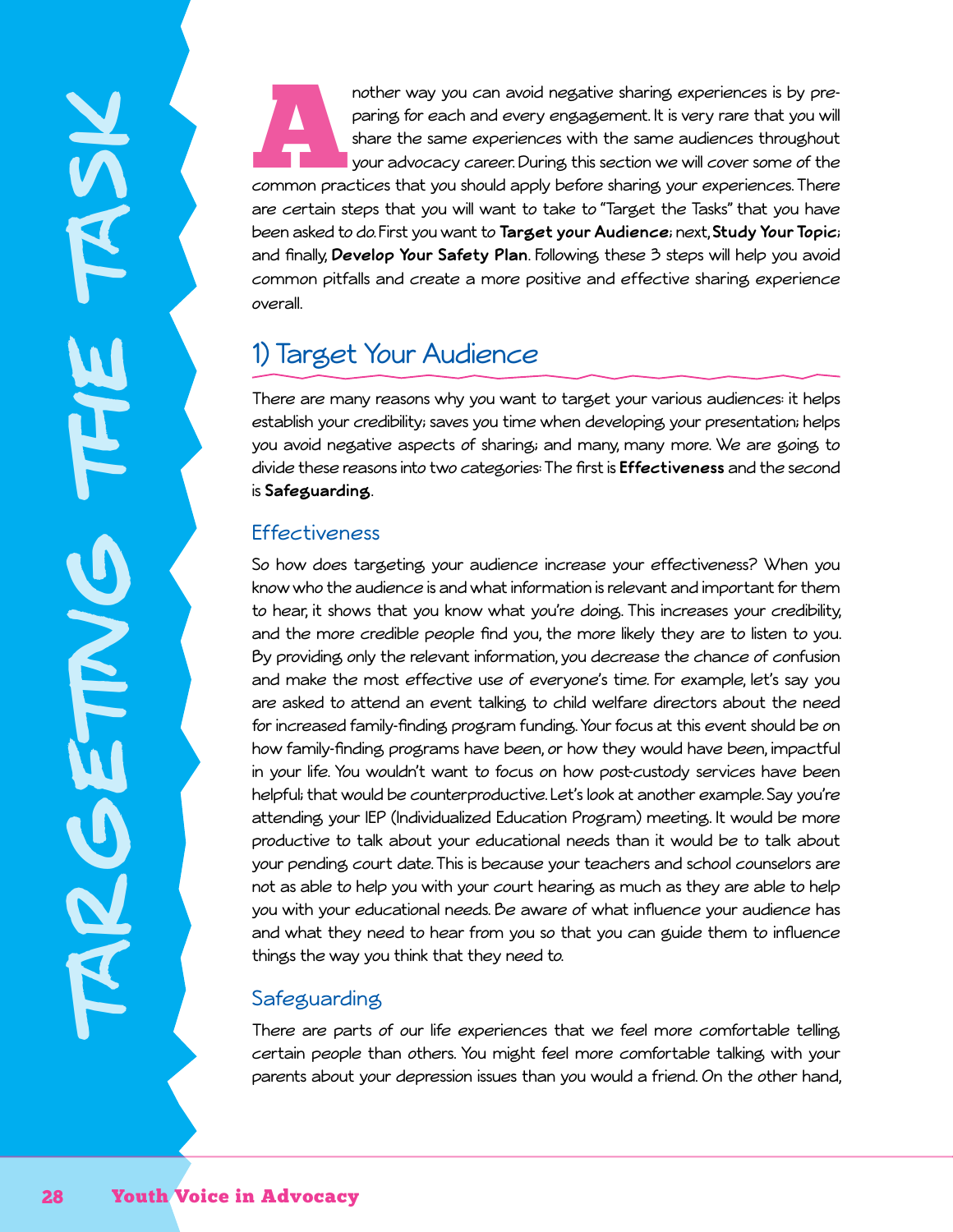you might feel more comfortable talking to your friend about the guy or girl that you have a crush on. We naturally make these choices in our private lives but we typically know who our audience is in those settings. Imagine that you are asked to speak in front of two hundred people in your community about your personal experiences in a child serving system, and you didn't know who they were going to be. That makes it really hard to decide what it is you want to say. That's why it's always important to know who is in your audience.

Check out the diagram below. The center circle is all the pieces of your story and the circles around the outside are some of the people you might share your story with.

Now think about the different parts of your story. What do you feel comfortable telling a group of new attorneys? What do you feel comfortable telling your mentor? Would you feel comfortable telling your caseworker that you really like your foster parents? How would you feel if your biological parents knew? What if you were doing a training for mental health care caseworkers, and you talked about a negative experience with your caseworker, not knowing that their supervisor was in the room? These are the questions that you need to ask yourself. Knowing who is in your audience will help you preserve your personal and professional relationships. Choose carefully what you are okay with them knowing, and think about some of the potential risks when sharing. Keep in mind that what you share with the media and the general public can potentially be shared with anyone. So be very careful what you share when media are present.

Also make sure that you can relate to your audience. For example, if you are asked to speak at an event around the importance of diversion programs in the juvenile justice system but you have no experience in these programs or in the juvenile justice system, then this really isn't the event for you. Avoid talking in terms of theory, like "If I had been involved in the juvenile justice system I would have liked to have had the opportunity to participate in a diversion program." If it's not your experience then it isn't entirely ethical to talk about it; this can also make you look less credible.

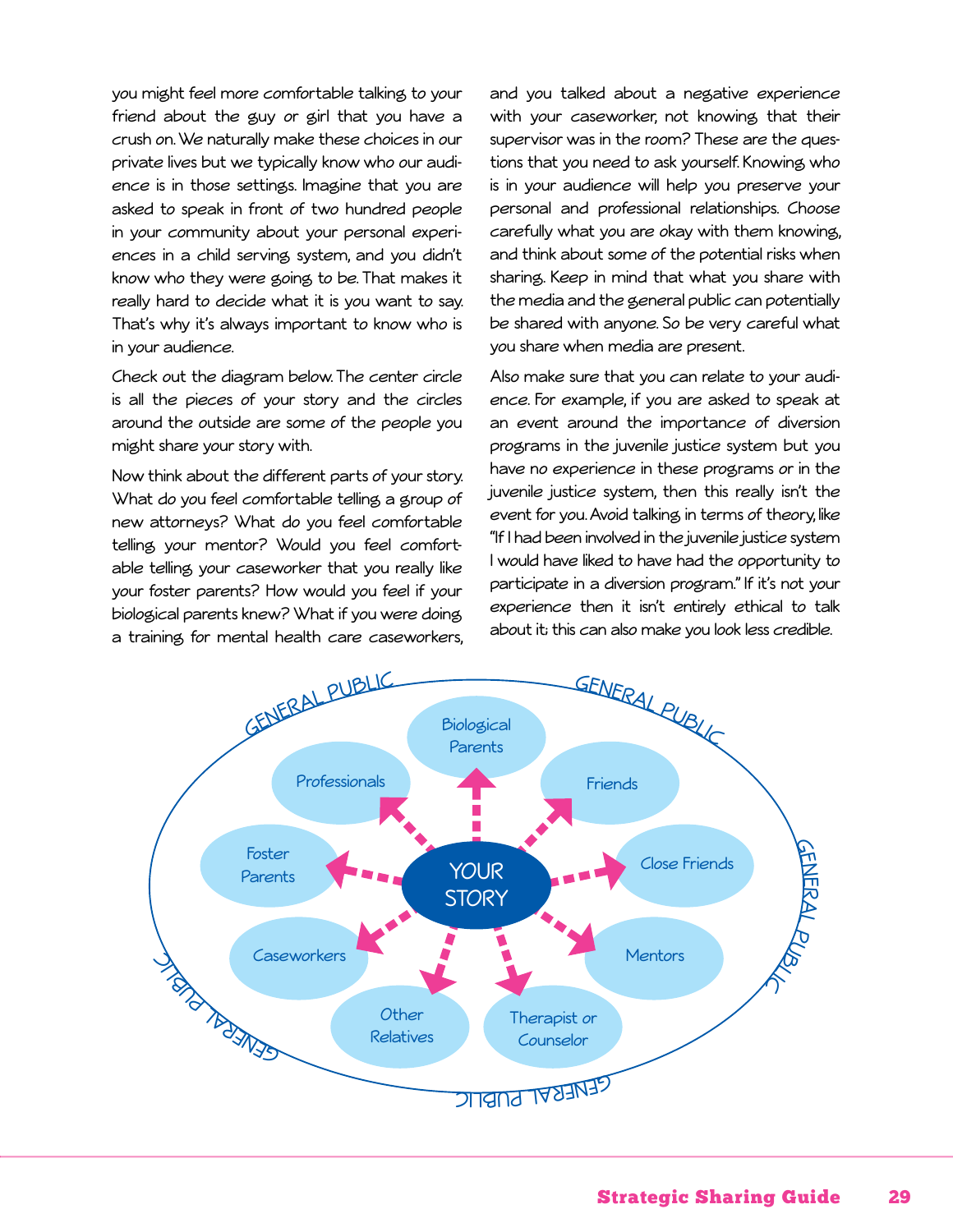Before each event ask these questions:

1. Who is in my audience?

2. What is the purpose of the event?

3. How does my experience relate to the purpose?

4. What do I hope to influence by speaking at this event?

5. What parts of my experience do I feel comfortable speaking, about in front of this audience?

6. What are the risks of sharing with this audience?

7. What steps can I take to avoid any of these risks?

Asking these simple questions will go a long way in helping you target your audience and prepare for your event.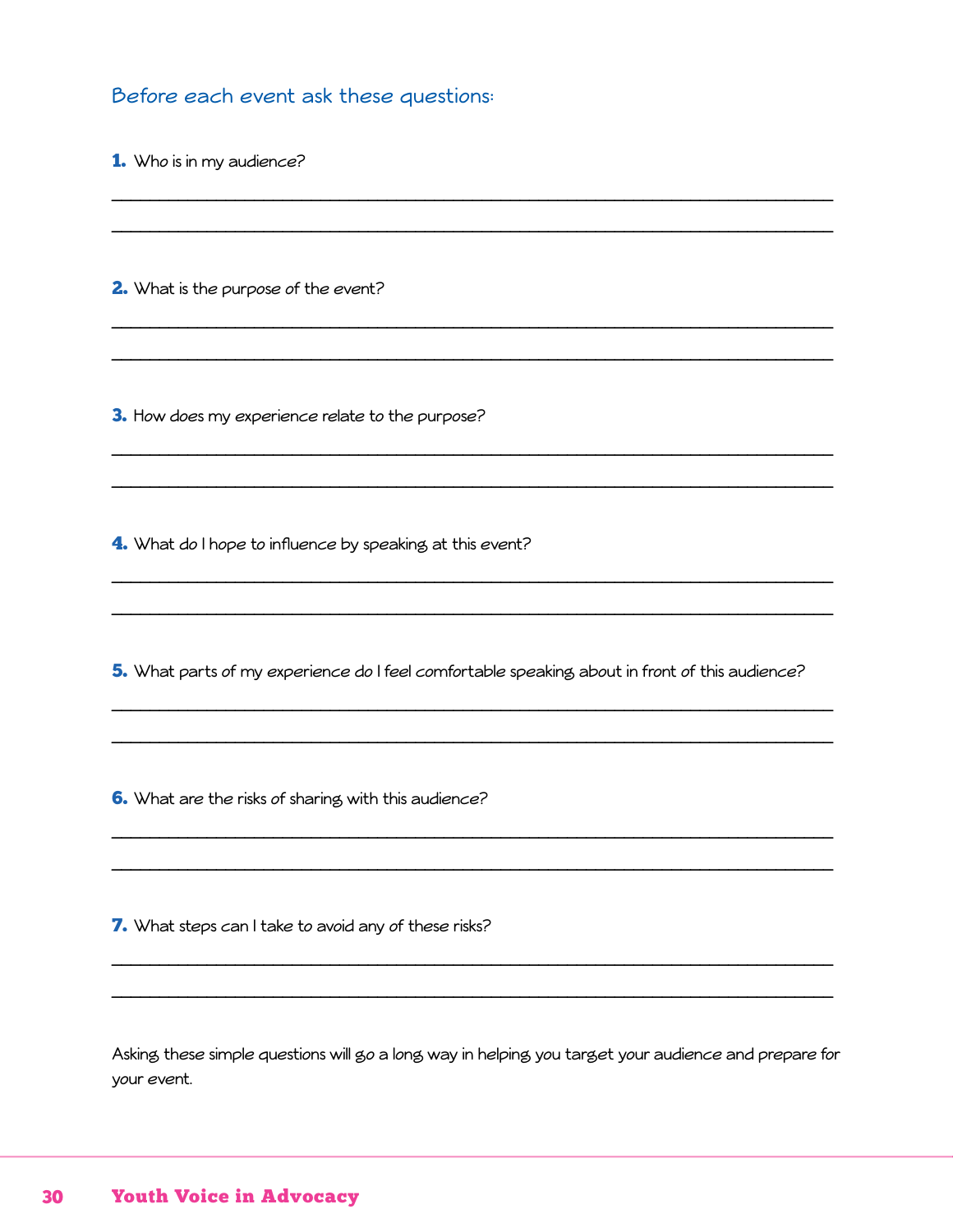# 2) Study Your Topic

Just like getting ready for a test, you will want to study and prepare for each and every event. Knowing your audience is important, but knowing your past and how to talk about it effectively is even more important. Now you might think that you know your own story and how to tell it, but you might be surprised at what can happen. Imagine you went to an event unprepared and you were asked a question, like how old were you when you first came into foster care. You tell people that you were nine years old, but at a later event you say that you were eight. This is because you were two weeks away from your 9th birthday when you came into care. This might seem like a small issue, but any inconsistency in your story will decrease your credibility. What if you told people that you were adopted but had a failed adoption? People might assume that your adoption failed because of your behavioral issues, when in fact it failed because of the physical health needs of your adoptive parent. It's important that you know how your audience might receive or interpret your story. This way you can better avoid any type of confusion and/or negative stereotypes and stigma.

Another great reason to study your topic is so that you can use data and statistics along with your personal story. To say that you have a diagnosable mental health need is one thing, but to say that you, like 20% of all youth in America, have a diagnosable mental health need is another. When we can use our stories as an example of a much bigger issue to be addressed then we can be truly impactful. Remember, when we advocate on a community level we are sharing our stories on behalf of hundreds of thousands of other youth.

When studying your topic, it is important that you choose your boundaries carefully. Let's say that you are at an event and are speaking about when you first came into foster care. You pause because talking about the fear you felt while the police were taking you away triggers emotional memories in you and you have to take a moment to regain your composure. If you had studied your topic and what you wanted to say, you would have known if talking about this was something that would trigger you. When choosing your boundaries, remember what the purpose for the event is and how your story relates to your audience. Is it necessary they hear information that is difficult for you to talk about? The best advice for making this decision is: don't use this speech, presentation, or event to talk about difficult emotional issues that you haven't previously addressed in a therapeutic setting. This is one of the quickest ways to burn out, or worse: be re-traumatized. However, sometimes you might feel that despite the risk, it's worth sharing for the sake of the audience learning. In this case you need to get prepared, and incorporate this into your safety plan. You can always talk to a trusted adult beforehand if you have any questions as to whether something is appropriate to share. We will talk about how you develop a safety plan in a minute; first you should ask yourself these questions:

1. Out of my diverse personal experiences, which ones best relate to my audience and purpose?

\_\_\_\_\_\_\_\_\_\_\_\_\_\_\_\_\_\_\_\_\_\_\_\_\_\_\_\_\_\_\_\_\_\_\_\_\_\_\_\_\_\_\_\_\_\_\_\_\_\_\_\_\_\_\_\_\_\_\_\_\_\_\_\_\_\_\_\_\_\_\_\_\_\_\_\_

\_\_\_\_\_\_\_\_\_\_\_\_\_\_\_\_\_\_\_\_\_\_\_\_\_\_\_\_\_\_\_\_\_\_\_\_\_\_\_\_\_\_\_\_\_\_\_\_\_\_\_\_\_\_\_\_\_\_\_\_\_\_\_\_\_\_\_\_\_\_\_\_\_\_\_\_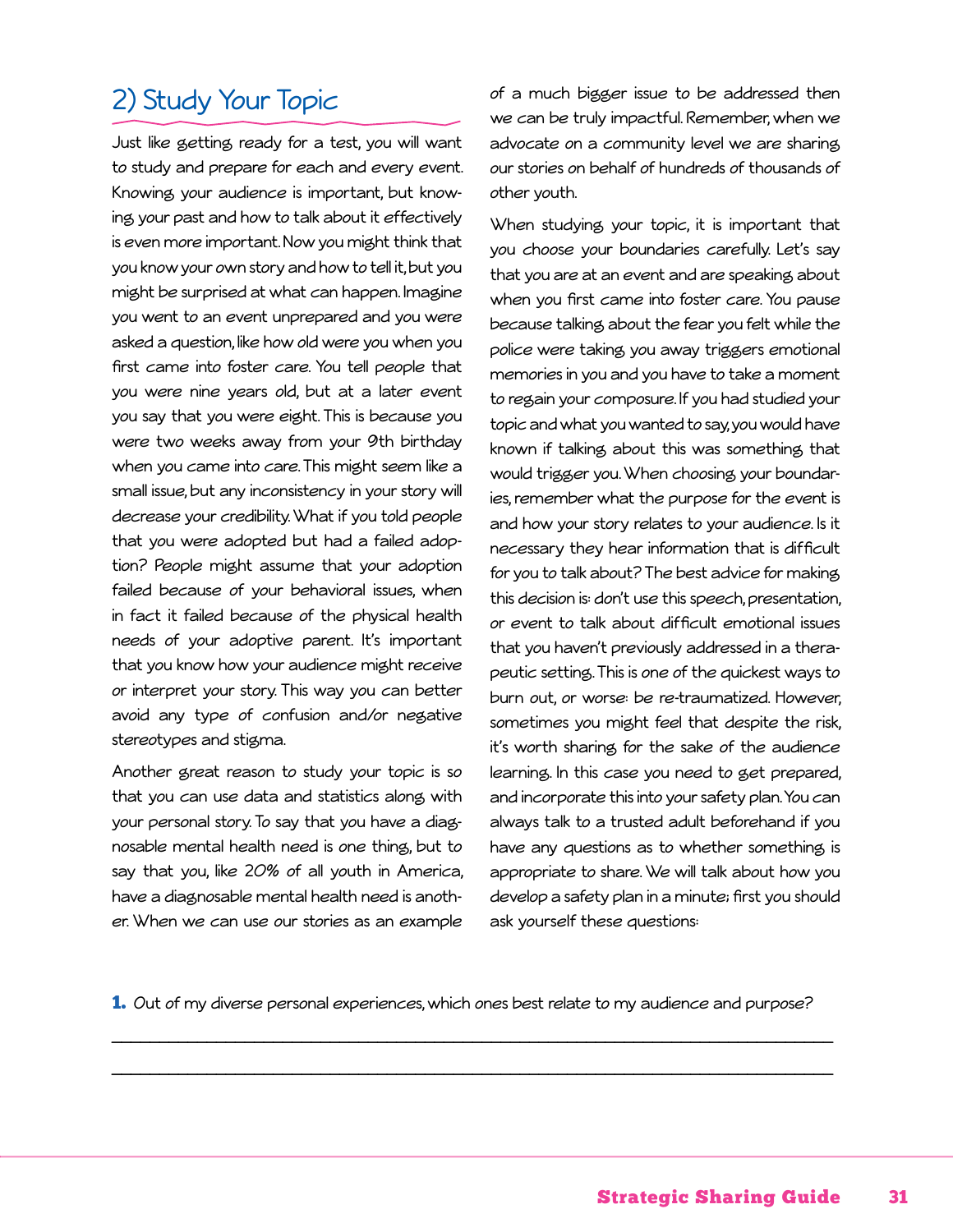**3.** What data and statistics support or relate to my experiences?

\_\_\_\_\_\_\_\_\_\_\_\_\_\_\_\_\_\_\_\_\_\_\_\_\_\_\_\_\_\_\_\_\_\_\_\_\_\_\_\_\_\_\_\_\_\_\_\_\_\_\_\_\_\_\_\_\_\_\_\_\_\_\_\_\_\_\_\_\_\_\_\_\_\_\_\_

\_\_\_\_\_\_\_\_\_\_\_\_\_\_\_\_\_\_\_\_\_\_\_\_\_\_\_\_\_\_\_\_\_\_\_\_\_\_\_\_\_\_\_\_\_\_\_\_\_\_\_\_\_\_\_\_\_\_\_\_\_\_\_\_\_\_\_\_\_\_\_\_\_\_\_\_

\_\_\_\_\_\_\_\_\_\_\_\_\_\_\_\_\_\_\_\_\_\_\_\_\_\_\_\_\_\_\_\_\_\_\_\_\_\_\_\_\_\_\_\_\_\_\_\_\_\_\_\_\_\_\_\_\_\_\_\_\_\_\_\_\_\_\_\_\_\_\_\_\_\_\_\_

\_\_\_\_\_\_\_\_\_\_\_\_\_\_\_\_\_\_\_\_\_\_\_\_\_\_\_\_\_\_\_\_\_\_\_\_\_\_\_\_\_\_\_\_\_\_\_\_\_\_\_\_\_\_\_\_\_\_\_\_\_\_\_\_\_\_\_\_\_\_\_\_\_\_\_\_

\_\_\_\_\_\_\_\_\_\_\_\_\_\_\_\_\_\_\_\_\_\_\_\_\_\_\_\_\_\_\_\_\_\_\_\_\_\_\_\_\_\_\_\_\_\_\_\_\_\_\_\_\_\_\_\_\_\_\_\_\_\_\_\_\_\_\_\_\_\_\_\_\_\_\_\_

\_\_\_\_\_\_\_\_\_\_\_\_\_\_\_\_\_\_\_\_\_\_\_\_\_\_\_\_\_\_\_\_\_\_\_\_\_\_\_\_\_\_\_\_\_\_\_\_\_\_\_\_\_\_\_\_\_\_\_\_\_\_\_\_\_\_\_\_\_\_\_\_\_\_\_\_

\_\_\_\_\_\_\_\_\_\_\_\_\_\_\_\_\_\_\_\_\_\_\_\_\_\_\_\_\_\_\_\_\_\_\_\_\_\_\_\_\_\_\_\_\_\_\_\_\_\_\_\_\_\_\_\_\_\_\_\_\_\_\_\_\_\_\_\_\_\_\_\_\_\_\_\_

\_\_\_\_\_\_\_\_\_\_\_\_\_\_\_\_\_\_\_\_\_\_\_\_\_\_\_\_\_\_\_\_\_\_\_\_\_\_\_\_\_\_\_\_\_\_\_\_\_\_\_\_\_\_\_\_\_\_\_\_\_\_\_\_\_\_\_\_\_\_\_\_\_\_\_\_

4. Am I comfortable sharing these experiences?

**5.** Will anything that I'm sharing be a trigger for me?

# 3) Develop Your Safety Plan

What is a strategic sharing safety plan and why is it important to have one? A safety plan is a process that you have in place just in case you are triggered or have an emotional health need during your participation at an event. You never know what might trigger you. You could have told the same story time and time again and never had an issue, then one day it just hits you differently. Maybe the stress from school is overwhelming and that pressure triggers you as you are talking about the lack of appropriate intervention programs in schools for mental health crises. How people respond when they are triggered is as varied as each individual. Some might start crying while on stage; others might turn to a negative coping skill like drugs or alcohol. Only you and those close to you know how you respond to triggers. To avoid the negative impacts of triggers on your life, it is important to develop a safety plan for when they occur.

What should you do if you feel like something you say or hear might trigger you? First and foremost, talk to a mental health provider or a supportive adult that knows your story. Speaking to a counselor is the first option, but if one is not readily available or it will take time to get an appointment, the second best option is talking with your supportive adult. After you have done that, the next step is to communicate this issue with your event support. This person could be the moderator of the panel you're on, the youth leader of your youth group, or even the co-presenter. Talk to them about what they should say and do if you have a breakdown on stage. Next, develop "safe stories" or stories that you know you are comfortable sharing. This way, if on the day of the event you are feeling overwhelmed, you can fall back on telling your safe story; this decreases the likeli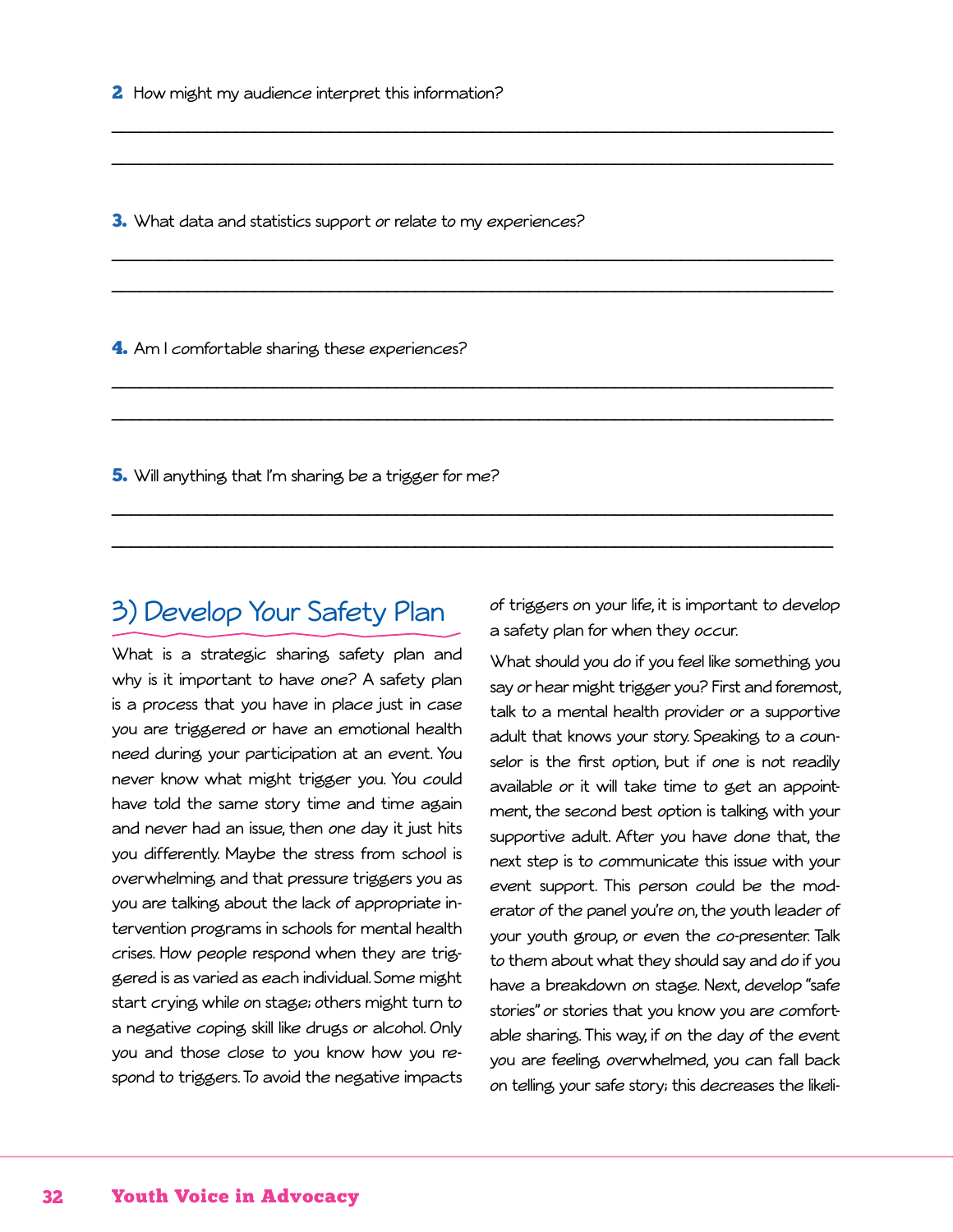hood that you will be triggered. There is nothing that you will advocate for that is worth disrupting your emotional well-being. Finally, identify positive supports that you can access to help you recover and keep you from using negative coping skills.

Remember, your social and emotional stability are the **most important priorities**, so take the development of your safety plan seriously. Ask these questions when you develop your safety plan:

1. Have I talked about the experiences I want to share with a therapist or counselor?

\_\_\_\_\_\_\_\_\_\_\_\_\_\_\_\_\_\_\_\_\_\_\_\_\_\_\_\_\_\_\_\_\_\_\_\_\_\_\_\_\_\_\_\_\_\_\_\_\_\_\_\_\_\_\_\_\_\_\_\_\_\_\_\_\_\_\_\_\_\_\_\_\_\_\_\_

\_\_\_\_\_\_\_\_\_\_\_\_\_\_\_\_\_\_\_\_\_\_\_\_\_\_\_\_\_\_\_\_\_\_\_\_\_\_\_\_\_\_\_\_\_\_\_\_\_\_\_\_\_\_\_\_\_\_\_\_\_\_\_\_\_\_\_\_\_\_\_\_\_\_\_\_

\_\_\_\_\_\_\_\_\_\_\_\_\_\_\_\_\_\_\_\_\_\_\_\_\_\_\_\_\_\_\_\_\_\_\_\_\_\_\_\_\_\_\_\_\_\_\_\_\_\_\_\_\_\_\_\_\_\_\_\_\_\_\_\_\_\_\_\_\_\_\_\_\_\_\_\_

\_\_\_\_\_\_\_\_\_\_\_\_\_\_\_\_\_\_\_\_\_\_\_\_\_\_\_\_\_\_\_\_\_\_\_\_\_\_\_\_\_\_\_\_\_\_\_\_\_\_\_\_\_\_\_\_\_\_\_\_\_\_\_\_\_\_\_\_\_\_\_\_\_\_\_\_

2. Who is my event support?

**3.** What do I need my event support to say and do if I am triggered?

4. What experiences do I feel more comfortable sharing if I'm nervous or stressed on the day of the event?

\_\_\_\_\_\_\_\_\_\_\_\_\_\_\_\_\_\_\_\_\_\_\_\_\_\_\_\_\_\_\_\_\_\_\_\_\_\_\_\_\_\_\_\_\_\_\_\_\_\_\_\_\_\_\_\_\_\_\_\_\_\_\_\_\_\_\_\_\_\_\_\_\_\_\_\_

\_\_\_\_\_\_\_\_\_\_\_\_\_\_\_\_\_\_\_\_\_\_\_\_\_\_\_\_\_\_\_\_\_\_\_\_\_\_\_\_\_\_\_\_\_\_\_\_\_\_\_\_\_\_\_\_\_\_\_\_\_\_\_\_\_\_\_\_\_\_\_\_\_\_\_\_

\_\_\_\_\_\_\_\_\_\_\_\_\_\_\_\_\_\_\_\_\_\_\_\_\_\_\_\_\_\_\_\_\_\_\_\_\_\_\_\_\_\_\_\_\_\_\_\_\_\_\_\_\_\_\_\_\_\_\_\_\_\_\_\_\_\_\_\_\_\_\_\_\_\_\_\_

\_\_\_\_\_\_\_\_\_\_\_\_\_\_\_\_\_\_\_\_\_\_\_\_\_\_\_\_\_\_\_\_\_\_\_\_\_\_\_\_\_\_\_\_\_\_\_\_\_\_\_\_\_\_\_\_\_\_\_\_\_\_\_\_\_\_\_\_\_\_\_\_\_\_\_\_

\_\_\_\_\_\_\_\_\_\_\_\_\_\_\_\_\_\_\_\_\_\_\_\_\_\_\_\_\_\_\_\_\_\_\_\_\_\_\_\_\_\_\_\_\_\_\_\_\_\_\_\_\_\_\_\_\_\_\_\_\_\_\_\_\_\_\_\_\_\_\_\_\_\_\_\_

\_\_\_\_\_\_\_\_\_\_\_\_\_\_\_\_\_\_\_\_\_\_\_\_\_\_\_\_\_\_\_\_\_\_\_\_\_\_\_\_\_\_\_\_\_\_\_\_\_\_\_\_\_\_\_\_\_\_\_\_\_\_\_\_\_\_\_\_\_\_\_\_\_\_\_\_

5. What are my signs that I need my support to step in and take over?

**6.** What are the positive supports and coping skills that I can access after the event?

When you prepare for your next event – and every event after that – read through this last section, "Targeting the Task," to help you better prepare. If you answer all of these questions then you will have a much better and much more effective experience.

Another important part of preparing is practicing your presentation. Take every opportunity you get to run through your presentation and analyze how you can make it better, more effective, and safer.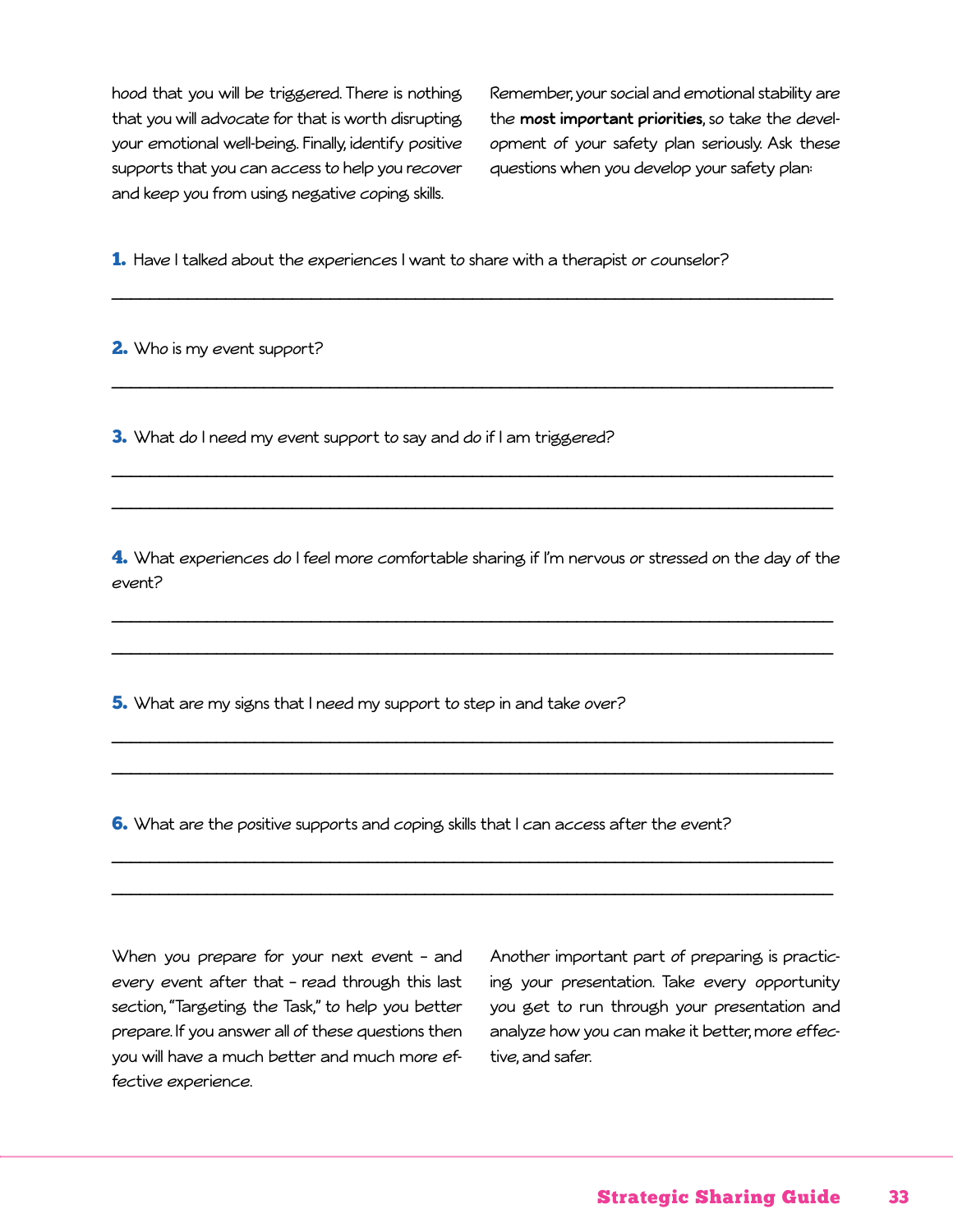ood news!! You are in the home stretch! There are just a few more general tips on being strategic that we want to cover. First is **Limiting Emotions**, second is **Answering Difficult Questions**, and third is **Debriefing the Event**.

# Limiting Emotions

One of the strongest assets that a young person has to create change is their ability to evoke an emotional reaction from their audience. This is because our stories are so compelling that they inspire and motivate people to take action. Even though our goal is to invoke an emotional response, it's important that we limit our own emotions while presenting. Of course, this can be a hard thing to do when we are talking about very personal experiences and how we feel/felt during those times of our lives. There are two reasons why we want to limit our emotions. First, we want people to focus on what we are saying, not on what we are feeling. Have you ever listened to someone while they are crying? It can be hard to understand what they are saying, and it also makes you think about what you can do to make them feel better in the moment, like wondering where the nearest box of tissues is. How about listening to someone who is angry? It can be really difficult to focus on someone who is really mad. It typically makes people feel uncomfortable and that can cause them to tune out and think of other things.

In addition to making it difficult for your audience to listen to you, letting your emotions go can diminish your credibility. People prefer a speaker who is poised and prepared; when your emotions are not under control, you do not look prepared. A lot of times when our emotions are not under control, we tend to spiral down, causing our emotional well-being to be compromised. We don't want our purpose to get lost in our presentation. So the best thing to do is prevent this from happening altogether. You can do that by:

- Avoiding audiences that you feel strongly about.
- Sticking to the facts and avoiding talking about your emotions on the subject.
- Utilizing your safety plan when triggered; don't try to power through something.

# Answering Difficult Questions

One of the biggest issues that young people come across while sharing is people asking inappropriate or difficult questions. Someone from your audience might ask specific questions about the abuse that you faced, or they might make judgments and ask you why you acted a certain way when in crisis. You would be surprised at the kinds of questions you might get. For example, one time I saw a youth speak on a panel where he talked about his experiences with abuse. After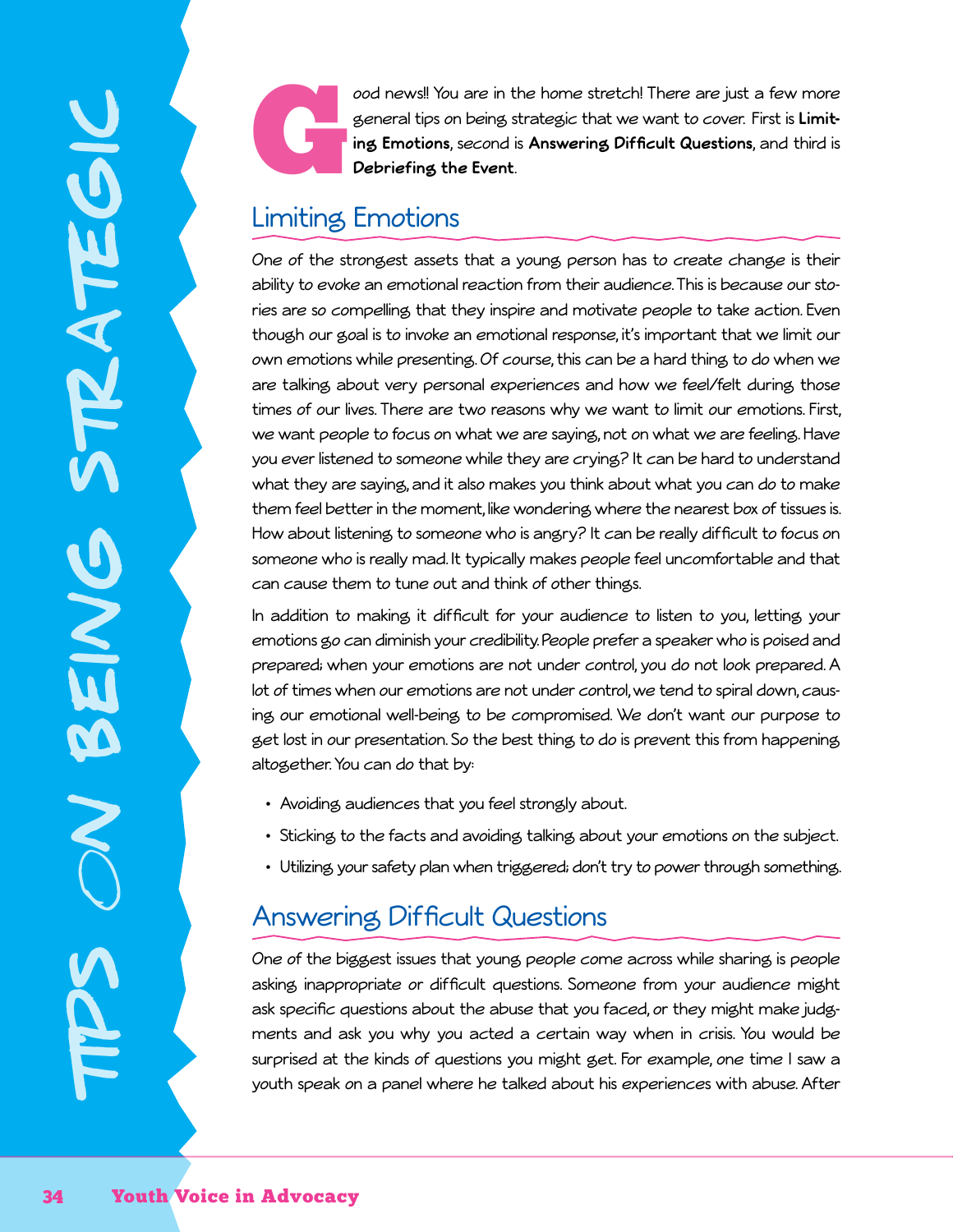the panel, a woman in the crowd told him of the abuse that she faced growing up and informed him that the best way to move on is to forgive the people who abused him. She then asked him if he had forgiven his abusers yet. Whether you agree with this or not, a panel presentation in front of your peers and professionals is not the best place to have this discussion. What should you do when questions like that arise? Here are a few strategies that you can you use to handle questions like this:

Redirect – try redirecting the question back to your purpose. For example, let's say you are in a foster home and you are advocating that more people become foster parents. At the end of your speech an audience member asks you what you did wrong to be placed in foster care. You came in to foster care due to abuse and neglect like most young people do, so you find this question offensive. But you don't want to offend anyone in the room as your purpose is to recruit them to be foster parents. So you would take the question and relate it back to your topic. "There are a variety of reasons that youth come into care; very few youth are placed in foster care because of bad behaviors. Most are placed due to abuse and neglect." This response would inform your entire audience that the preconceived notion that youth in foster care are there because of their behavioral issues is false. When these potential foster parents hear this, it helps change their perception of youth in care for the better.

Open to the Audience – Let's say that someone asks you a question that you don't feel comfortable answering because of the emotional impact it has on you; something like "Does your mental health diagnosis affect your relationships with significant others?" This question is difficult for you to answer because you have recently experienced rejection after sharing your personal story with someone you were dating. So you decide to open this up to the group by saying "It has its impacts... what does the rest of the group think about this?" This tactic gives the audience the chance to put themselves in your shoes for a moment, and can be very effective.

Politely Decline - This isn't a political debate, you never have to answer any question you don't want to. I know we feel like we are supposed to answer every question asked, but remember, you have the right to pass on any question you don't feel like answering. It is important though, that you decline politely if you don't want to answer a question. Remember, we want to make the best impression possible, and getting emotional at an audience member's question is never good. If you are ever asked a question that you feel uncomfortable answering, simply say, "I don't really feel comfortable answering that question."

Rely on Event Support – Most times you are presenting, you will have someone supporting you at that event. Either they are moderating the panel, or are hosting your event. If you have taken the time to develop your safety plan, they will know with just a simple glance from you that you don't know what to say or don't want to say anything and they can step in and deflect the question for you.

Following these tactics is a great way to be an effective presence and influence change, while protecting your own emotional well-being.

### Debriefing the Event

Debriefing after each event with the event support is one of the most important things that you can do. It might be hard to do at first because you just finished and you feel like relaxing and celebrating, but don't skip over this. Debriefing allows you to review the good and the bad from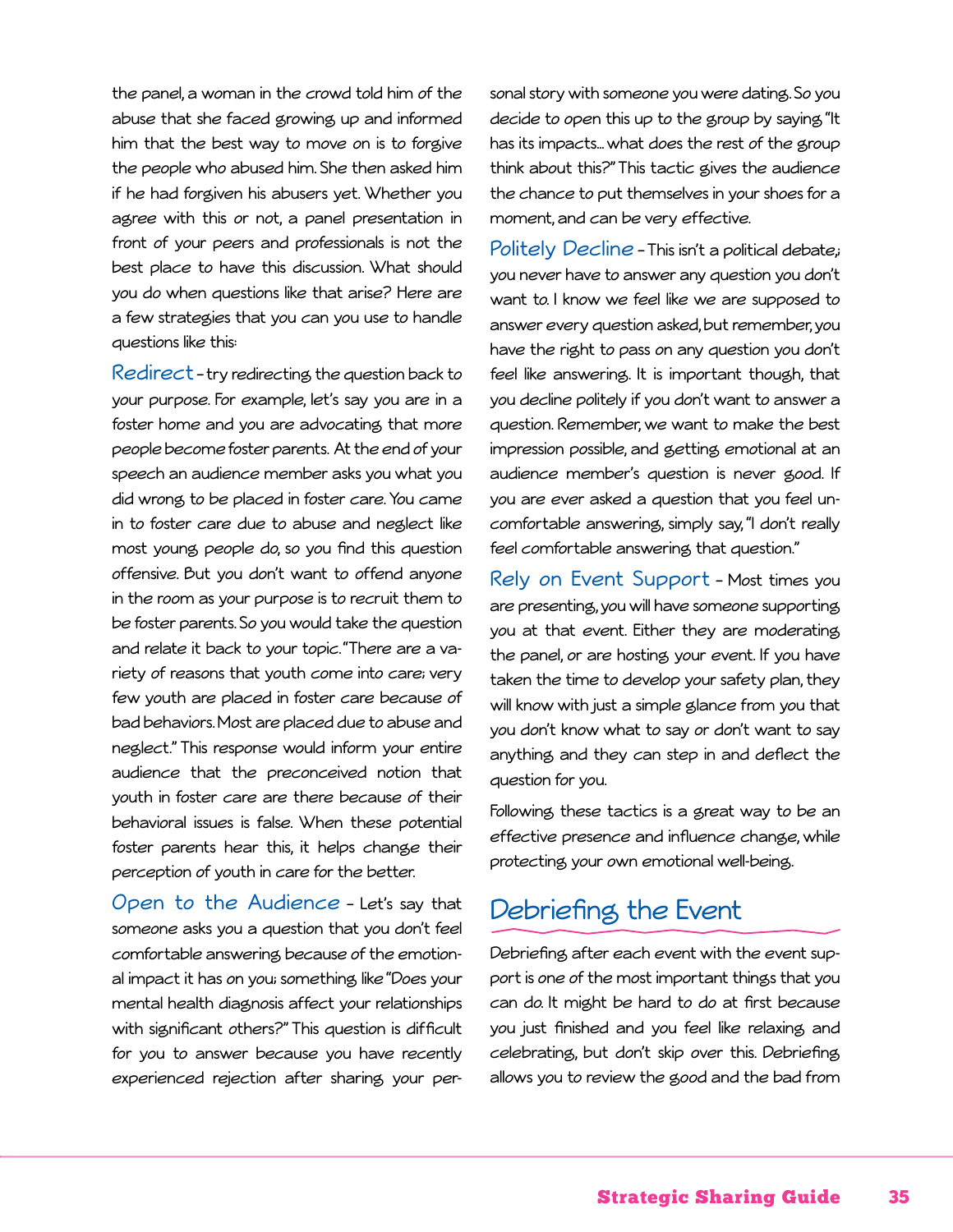each event and provides the opportunity to process the information that you received. There are many things you will want to cover during your debriefing session. Below is a checklist of the questions you should ask during your debriefing.

- 1. Was there any trouble with logistics (finding the location of the event, travel, hotel, stipend, etc.)?
- 2. Do you feel like you accomplished your objective?
- 3. Was there anything that surprised you?
- 4. Did anything go poorly?
- 5. Think back on your trainings: Was there anything that you improved (speaking too softly or too quickly, etc.)?
- 6. Do you feel like you were triggered and need support?

Asking these questions will help you identify strengths and needs so that you can continue improving on your presentation skills. As you improve as an advocate so will the impact you have on your community. In addition to that, it's just more fun to do things well, and the more fun you are having the better your social and emotional wellbeing will get.

# Exercise 3

The following questions will provide you with the opportunity to test your knowledge of the General Tips on Being Strategic. Again, this is not a pass/ fail exam. If you don't answer all these questions right, don't worry – just go back and review this section and review the explanations in the answer section in the back of the booklet.

1. Rebecca is a youth advocate in her community and is really involved in her youth group. Three months ago Rebecca had an adoption fail and is really upset with the entire adoption process. She has decided that she is going to go into post custody services. She is now being asked to speak at a commission meeting on the importance of funding the adoption assistance program. Rebecca feels that adoption assistance money could be better spent on getting youth ready for independence. Rebecca should:

- a. Do the event anyway
- b. Avoid this audience

Justify your answer:

2. Arisa is a youth advocate who talks to other youth in schools about managing anxiety and depression. She has recently lost her mother, who she was very close with. While she is speaking at

\_\_\_\_\_\_\_\_\_\_\_\_\_\_\_\_\_\_\_\_\_\_\_\_\_\_\_\_\_\_\_\_\_\_\_\_

\_\_\_\_\_\_\_\_\_\_\_\_\_\_\_\_\_\_\_\_\_\_\_\_\_\_\_\_\_\_\_\_\_\_\_\_

\_\_\_\_\_\_\_\_\_\_\_\_\_\_\_\_\_\_\_\_\_\_\_\_\_\_\_\_\_\_\_\_\_\_\_\_

\_\_\_\_\_\_\_\_\_\_\_\_\_\_\_\_\_\_\_\_\_\_\_\_\_\_\_\_\_\_\_\_\_\_\_\_

\_\_\_\_\_\_\_\_\_\_\_\_\_\_\_\_\_\_\_\_\_\_\_\_\_\_\_\_\_\_\_\_\_\_\_\_

\_\_\_\_\_\_\_\_\_\_\_\_\_\_\_\_\_\_\_\_\_\_\_\_\_\_\_\_\_\_\_\_\_\_\_\_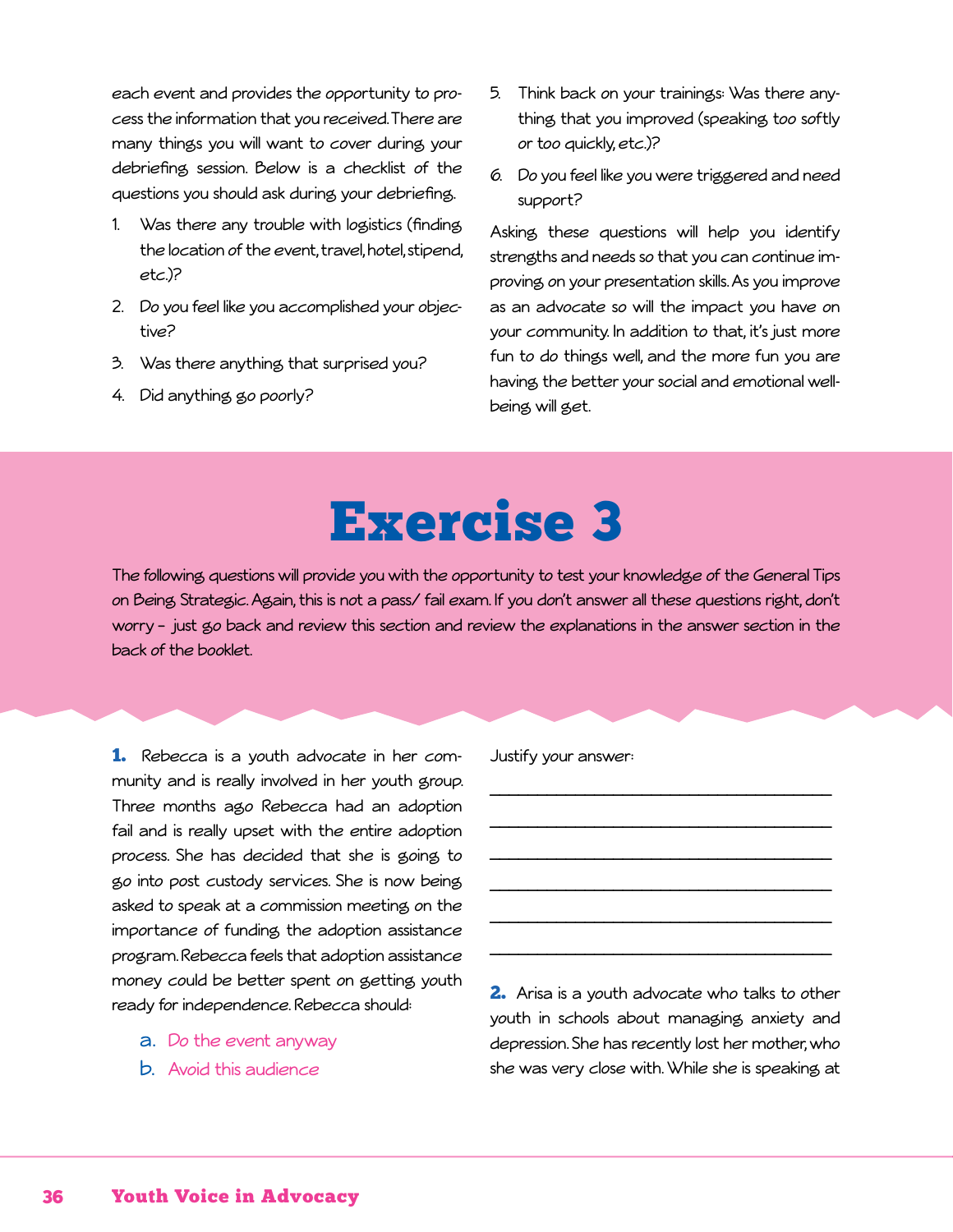an event she starts talking about the strength her mother gave her, is triggered, and begins crying. Arisa should:

a. Try to power through it; this information is powerful

\_\_\_\_\_\_\_\_\_\_\_\_\_\_\_\_\_\_\_\_\_\_\_\_\_\_\_\_\_\_\_\_\_\_\_\_

\_\_\_\_\_\_\_\_\_\_\_\_\_\_\_\_\_\_\_\_\_\_\_\_\_\_\_\_\_\_\_\_\_\_\_\_

\_\_\_\_\_\_\_\_\_\_\_\_\_\_\_\_\_\_\_\_\_\_\_\_\_\_\_\_\_\_\_\_\_\_\_\_

\_\_\_\_\_\_\_\_\_\_\_\_\_\_\_\_\_\_\_\_\_\_\_\_\_\_\_\_\_\_\_\_\_\_\_\_

\_\_\_\_\_\_\_\_\_\_\_\_\_\_\_\_\_\_\_\_\_\_\_\_\_\_\_\_\_\_\_\_\_\_\_\_

\_\_\_\_\_\_\_\_\_\_\_\_\_\_\_\_\_\_\_\_\_\_\_\_\_\_\_\_\_\_\_\_\_\_\_\_

b. Use her safety plan

Justify your answer:

3. You are on a panel and are asked, "Do you feel like a broken person or 'damaged goods' because you have experienced a child-serving system?" Let's pretend that you find this question really offensive and are not sure how to answer it.

What is one tactic that you could use to address this question?

\_\_\_\_\_\_\_\_\_\_\_\_\_\_\_\_\_\_\_\_\_\_\_\_\_\_\_\_\_\_\_\_\_\_\_\_

\_\_\_\_\_\_\_\_\_\_\_\_\_\_\_\_\_\_\_\_\_\_\_\_\_\_\_\_\_\_\_\_\_\_\_\_

Using that tactic what would your response be?

\_\_\_\_\_\_\_\_\_\_\_\_\_\_\_\_\_\_\_\_\_\_\_\_\_\_\_\_\_\_\_\_\_\_\_\_

\_\_\_\_\_\_\_\_\_\_\_\_\_\_\_\_\_\_\_\_\_\_\_\_\_\_\_\_\_\_\_\_\_\_\_\_

\_\_\_\_\_\_\_\_\_\_\_\_\_\_\_\_\_\_\_\_\_\_\_\_\_\_\_\_\_\_\_\_\_\_\_\_

**4.** Corey is speaking to a group of case workers and mentions during his presentation that his father is serving life in prison. At the end of the presentation he is asked about how growing up without his father has impacted him. Corey is currently working on his relationship with his father and has started writing him this past year and is still trying to figure out how he feels about how things have impacted him. Corey answers the question by saying, "I think that a lot of youth struggle when they are lacking in family supports, which is why family-finding programs are so important to youth in care or at risk of coming in to care." What tactic did Corey use to answer this question?

- a. Redirecting
- b. Politely declining
- c. Opening to the audience
- d. Relying on event support

5. Mary, Sandra, and Becky just finished a panel discussion on some policy issues in their state. When they get back to their youth group's office, they decide to debrief the event. Sandra had a very difficult time at the event with some of the comments that were made about juvenile justice youth not deserving a second chance. Since Sandra is the only one in the group with juvenile justice experience she decides not to talk about it. Sandra:

- a. Did the right thing: eveyone else is satisfied with the event; why break the good mood?
- b. Was triggered by the event and needs to talk about it in case she needs support

\_\_\_\_\_\_\_\_\_\_\_\_\_\_\_\_\_\_\_\_\_\_\_\_\_\_\_\_\_\_\_\_\_\_\_\_

\_\_\_\_\_\_\_\_\_\_\_\_\_\_\_\_\_\_\_\_\_\_\_\_\_\_\_\_\_\_\_\_\_\_\_\_

\_\_\_\_\_\_\_\_\_\_\_\_\_\_\_\_\_\_\_\_\_\_\_\_\_\_\_\_\_\_\_\_\_\_\_\_

\_\_\_\_\_\_\_\_\_\_\_\_\_\_\_\_\_\_\_\_\_\_\_\_\_\_\_\_\_\_\_\_\_\_\_\_

\_\_\_\_\_\_\_\_\_\_\_\_\_\_\_\_\_\_\_\_\_\_\_\_\_\_\_\_\_\_\_\_\_\_\_\_

\_\_\_\_\_\_\_\_\_\_\_\_\_\_\_\_\_\_\_\_\_\_\_\_\_\_\_\_\_\_\_\_\_\_\_\_

\_\_\_\_\_\_\_\_\_\_\_\_\_\_\_\_\_\_\_\_\_\_\_\_\_\_\_\_\_\_\_\_\_\_\_\_

Justify your answer: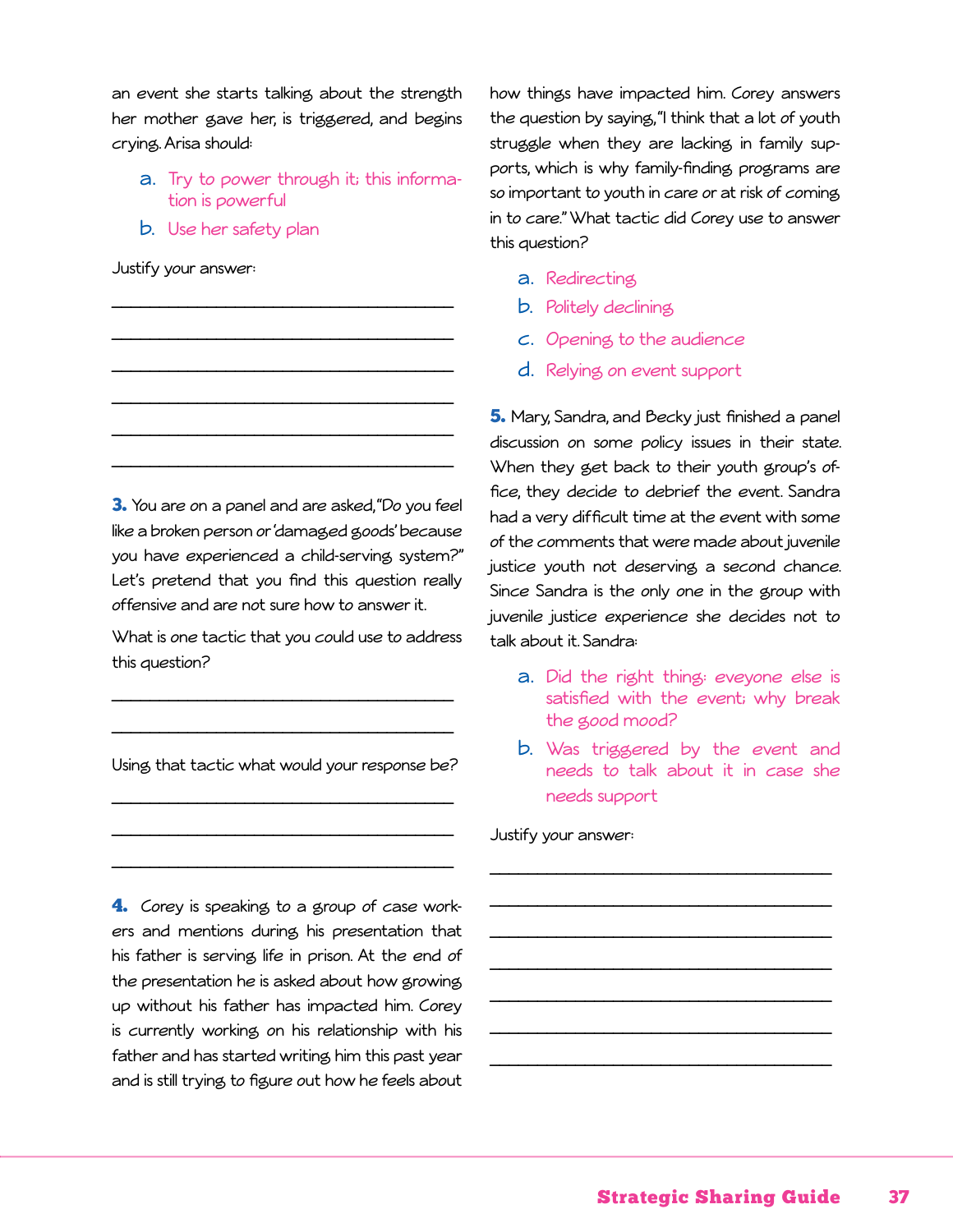ne of the best ways to be prepared for an event is to have your<br>information ready for people to see before the event even takes<br>place. The first thing someone will ask you for when you are invited to<br>speak at an event is a information ready for people to see before the event even takes place. The first thing someone will ask you for when you are invited to speak at an event is a biography, or bio. This is basically a brief profile you want to share with people. It's good to have a standard bio that you can use at a moment's notice for various events, but it's even better when you can tailor your bio to fit different events. A good bio should be short, roughly 4-5 sentences. It should contain both personal and professional information, and be a highlight reel of your life. When you write your bio, you want to ask yourself some of the same questions that you would when targeting your task:

- 1. Who is the audience?
- 2. What is the purpose of this event?
- 3. What parts of my story relate to this event?

So, for example, let's say that you are speaking at an event and your purpose is to talk about the need for more employment program opportunities for youth with mental health needs. Your audience is state legislative members and state program directors. A bio for this sort of event would read something like:

K My name is Jessica Doe and I am a sophomore at State University. I currently have a 3.2 GPA and I am majoring in biology and have a depression diagnosis. Despite my efforts and academic success, I am currently unemployed. I have faced issues around stigma and discrimination as a result of my mental health diagnoses and believe more supports are needed for youth like me.

## Writing Your Bio: Practice

Write your bio based on the various event descriptions below. If your story doesn't relate to a particular event, then leave that one blank.

1. You are asked to speak at an event training police and emergency response crews about how to engage youth that are in a state of mental health crisis.

\_\_\_\_\_\_\_\_\_\_\_\_\_\_\_\_\_\_\_\_\_\_\_\_\_\_\_\_\_\_\_\_\_\_\_\_\_\_\_\_\_\_\_\_\_\_\_\_\_\_\_\_\_\_\_\_\_\_\_\_\_\_

\_\_\_\_\_\_\_\_\_\_\_\_\_\_\_\_\_\_\_\_\_\_\_\_\_\_\_\_\_\_\_\_\_\_\_\_\_\_\_\_\_\_\_\_\_\_\_\_\_\_\_\_\_\_\_\_\_\_\_\_\_\_

\_\_\_\_\_\_\_\_\_\_\_\_\_\_\_\_\_\_\_\_\_\_\_\_\_\_\_\_\_\_\_\_\_\_\_\_\_\_\_\_\_\_\_\_\_\_\_\_\_\_\_\_\_\_\_\_\_\_\_\_\_\_

\_\_\_\_\_\_\_\_\_\_\_\_\_\_\_\_\_\_\_\_\_\_\_\_\_\_\_\_\_\_\_\_\_\_\_\_\_\_\_\_\_\_\_\_\_\_\_\_\_\_\_\_\_\_\_\_\_\_\_\_\_\_

\_\_\_\_\_\_\_\_\_\_\_\_\_\_\_\_\_\_\_\_\_\_\_\_\_\_\_\_\_\_\_\_\_\_\_\_\_\_\_\_\_\_\_\_\_\_\_\_\_\_\_\_\_\_\_\_\_\_\_\_\_\_

\_\_\_\_\_\_\_\_\_\_\_\_\_\_\_\_\_\_\_\_\_\_\_\_\_\_\_\_\_\_\_\_\_\_\_\_\_\_\_\_\_\_\_\_\_\_\_\_\_\_\_\_\_\_\_\_\_\_\_\_\_\_

devel

oping y

**SNNO** 

our bi

 $\bigcirc$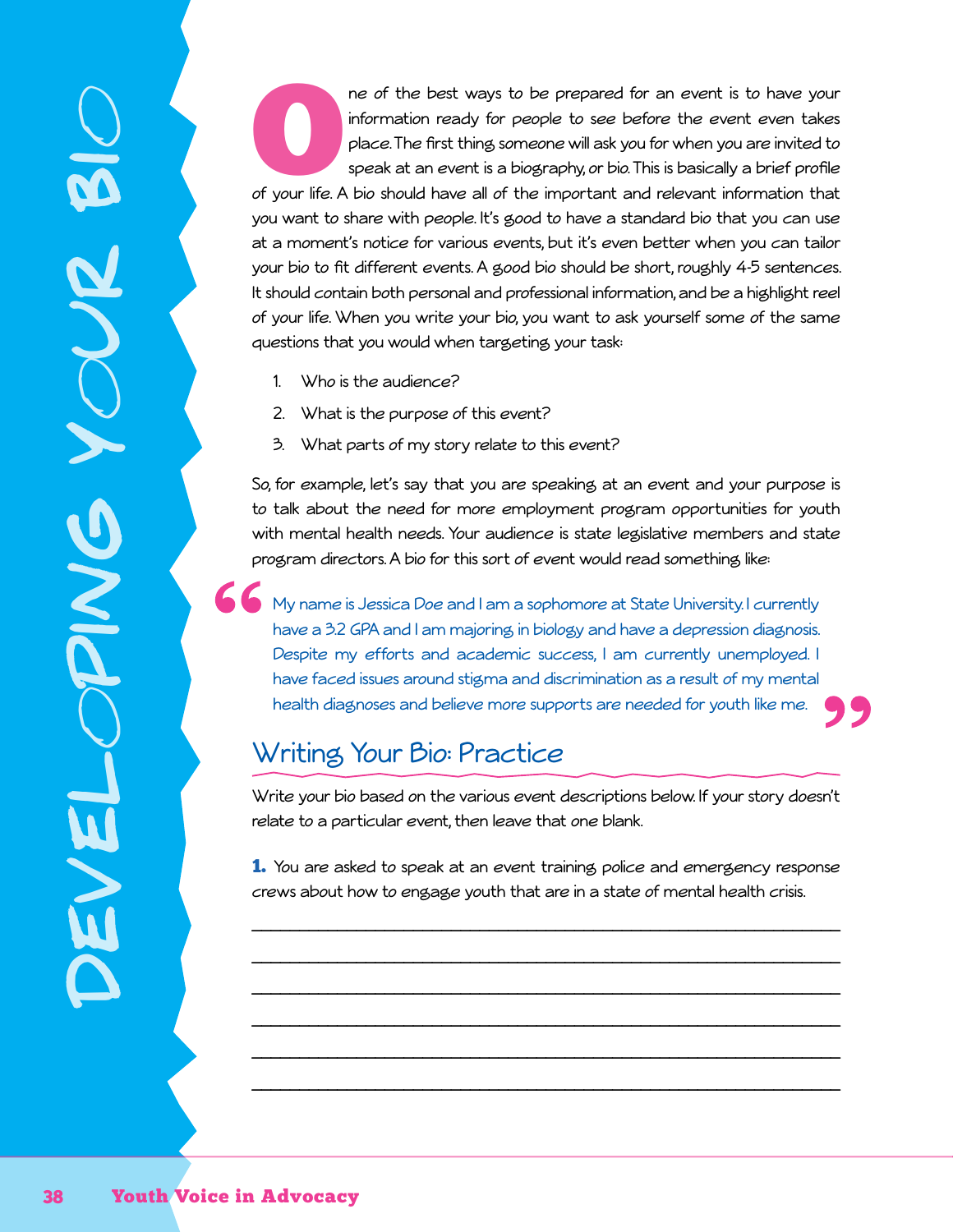2. You are training judges and lawyers how to better support young people that they serve.

3. You are asked to speak at a briefing in front of the Senate Ways and Means committee about cuts that they are making to post custody services for youth aging out of foster care.

4. You are speaking with school board officials about the need to increase teacher awareness and ability to support youth in their classes with mental health needs.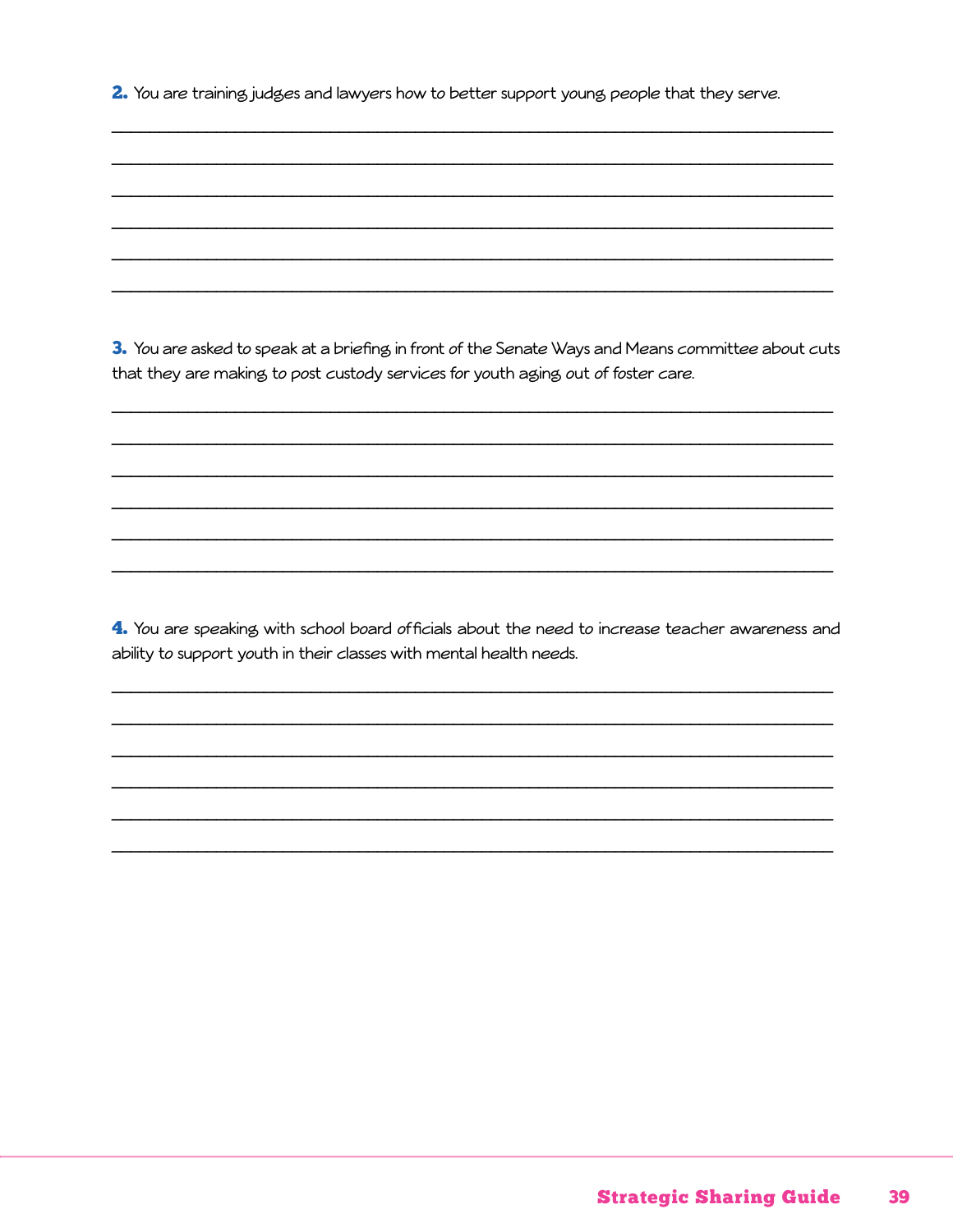ive yourself a pat on the back: you did a great job finishing this workbook! There are a lot of challenging topics that Strategic Sharing causes us to think about and process; it's not easy information to digest. Hopefully workbook! There are a lot of challenging topics that Strategic Sharing causes us to think about and process; it's not easy information to digest. Hopefully you feel better prepared now as you begin, or

are to:

- **• Identify what your reason for sharing is and what you can do to address any negative reasons.** Self Advocacy, Stigma Reduction, and Community Advocacy are all very positive reasons. Just make sure that you don't start out or slip into sharing because of an Anger, Exploitation, or Attention Seeking reason.
- **• For each and every event make sure you weigh out the risks and benefits of sharing your experiences.** Follow some of the steps that we outlined to avoid some of the risks. Just be true to yourself and do what you think is best for your future.
- **• As you prepare for your events, remember to target your task.** Ask all of the appropriate questions about who is in your audience and what your purpose for sharing is. Analyze your life experiences and choose those that best relate to your audience and purpose. Use all of this information to develop your safety plan and safeguard yourself from triggers.
- **• Remember to limit your emotions and work hard to ensure that your purpose doesn't get lost in your presentation.** Also, remain positive when asked difficult or offensive questions. Use the tactics discussed to address any issues around inappropriate questions. Take the debriefing process seriously; use it as an opportunity for personal growth as well as to gain the supports you need.
- **• Finally, at almost every occasion that you will be asked to share your story, you will be asked for a bio.** Have a standard bio prepared for when people ask to see that information, but try to tailor your bio for the various events that you are asked to do. Make sure everything in your bio is something you're fine with people seeing.

It is so important that young people step up to the plate and bring forth the information that affects so many lives across the country. We are counting on you to pave the way for the youth that are coming up through the systems behind you.

66 Never doubt that a small group of thoughtful, committed people can change the world. Indeed, it is the only thing that ever has.

**— Margaret Mead**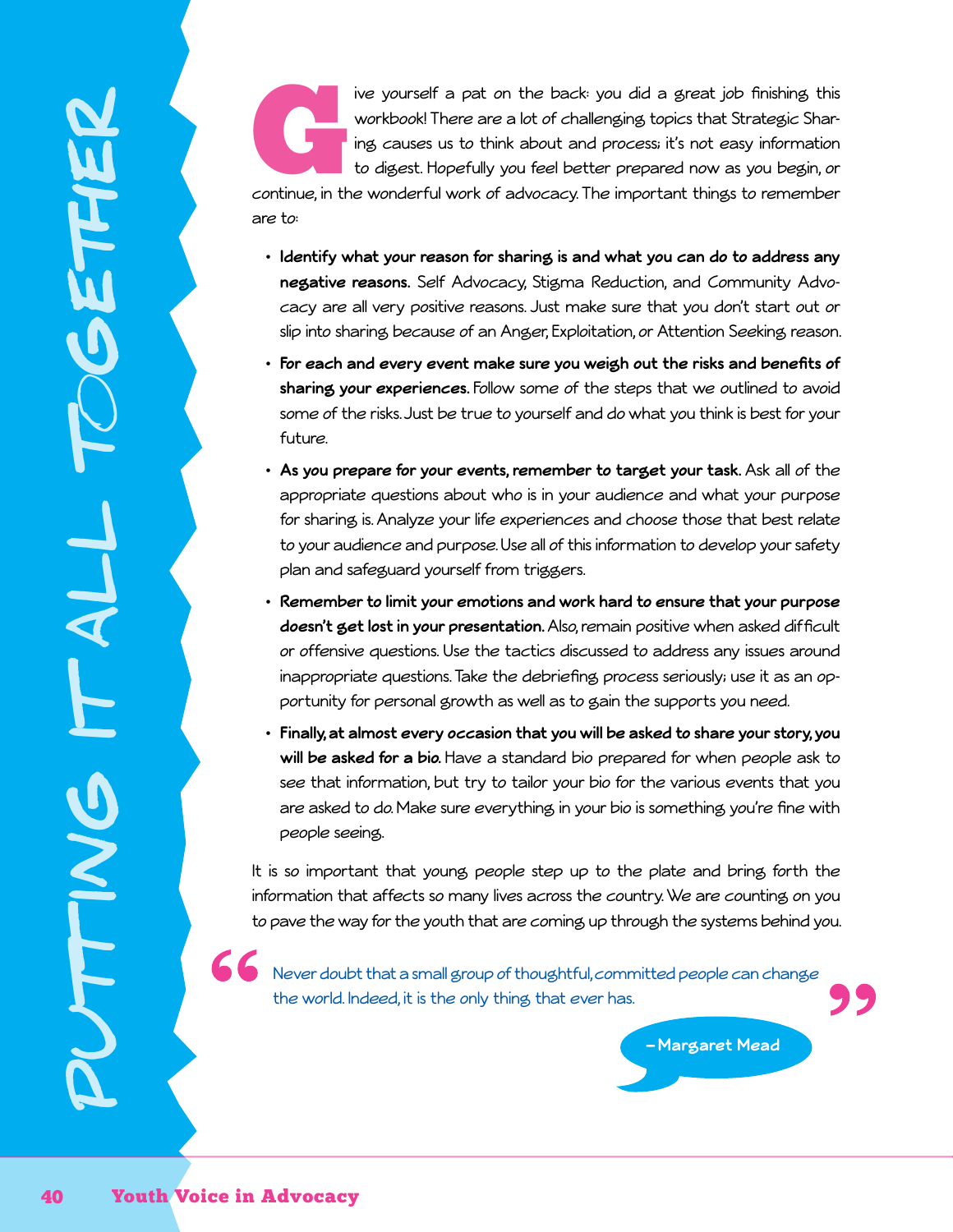# APPENDIX

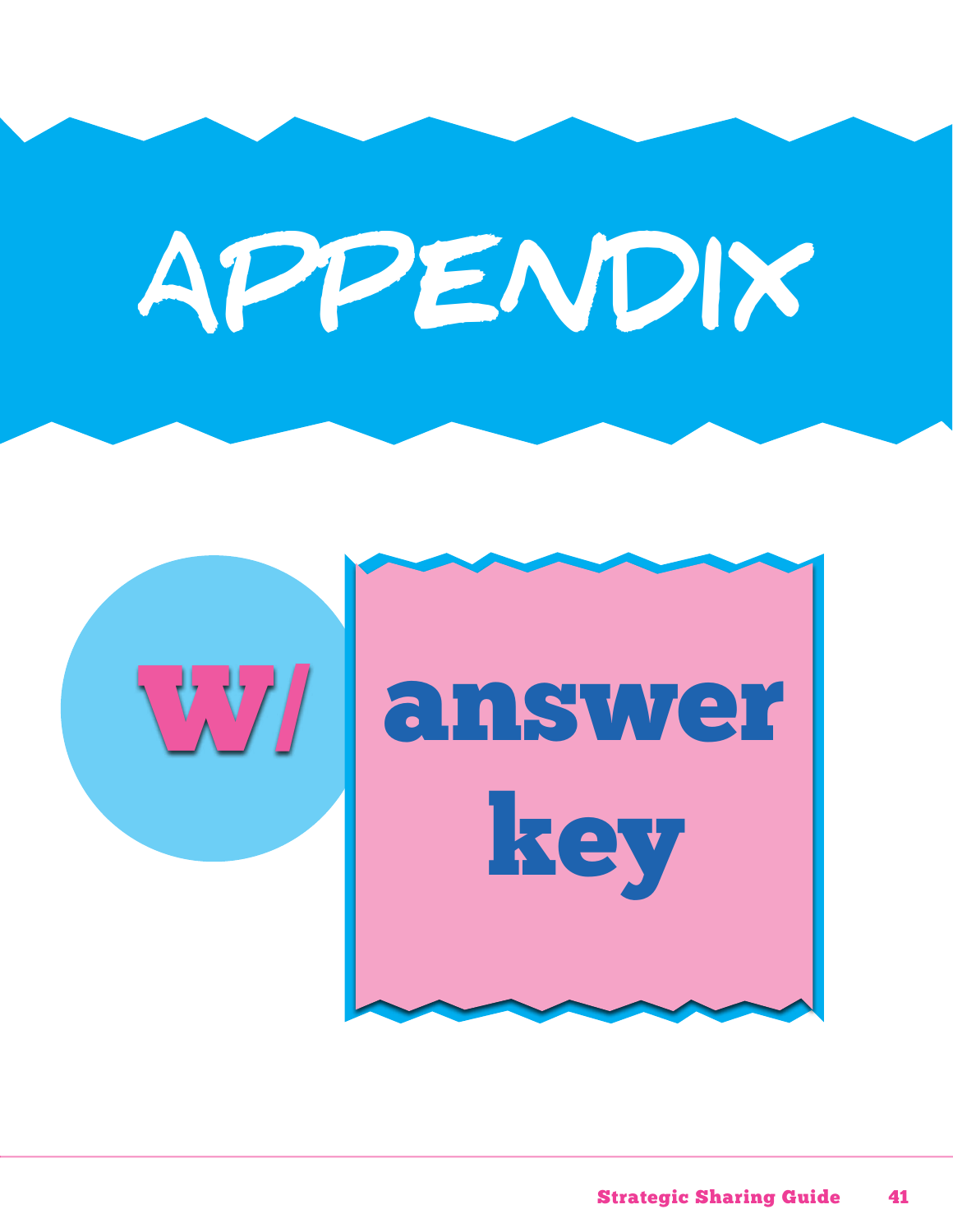## Exercise1

#### Question 1

#### **Answer:** Anger

Thomas is upset because of his personal experiences with adoption. He should check the facts around adoption and see if youth have better outcomes when adopted or when they age out of care. If he can't be objective, then this might not be the right presentation for him.

### Question 2

#### **Answer:** Community Advocacy

Kavita is sharing her experiences in order to preserve the program that was beneficial in her life. She wants to make sure that programs like this one stay around to help other youth like her.

#### Question 3

#### **Answer:** Self Advocacy

Jason shares information with his doctor about his past drug abuse so that he and his doctor and any additional supports can help him work out a plan to avoid any relapse.

#### Question 4

#### **Answer:** Exploitation

Molly was asked at the last minute to speak at an event for which she had no time to prepare or even learn what the meeting is about. You should always be prepped before each event.

#### Question 5

#### **Answer:** Attention Seeking

LaShawn has developed some feelings of jealously towards her peers' presence in the spot light. She is going to make the mistake of over sharing if she isn't careful ,in her attempt to get people's attention again.

#### Question 6

#### **Answer:** Stigma Reduction

Monique decides to share her experience to let a fellow classmate know that there is nothing to be ashamed about in seeing a therapist or seeking help for a mental health need. Her reason for sharing was to reduce stigma around mental health.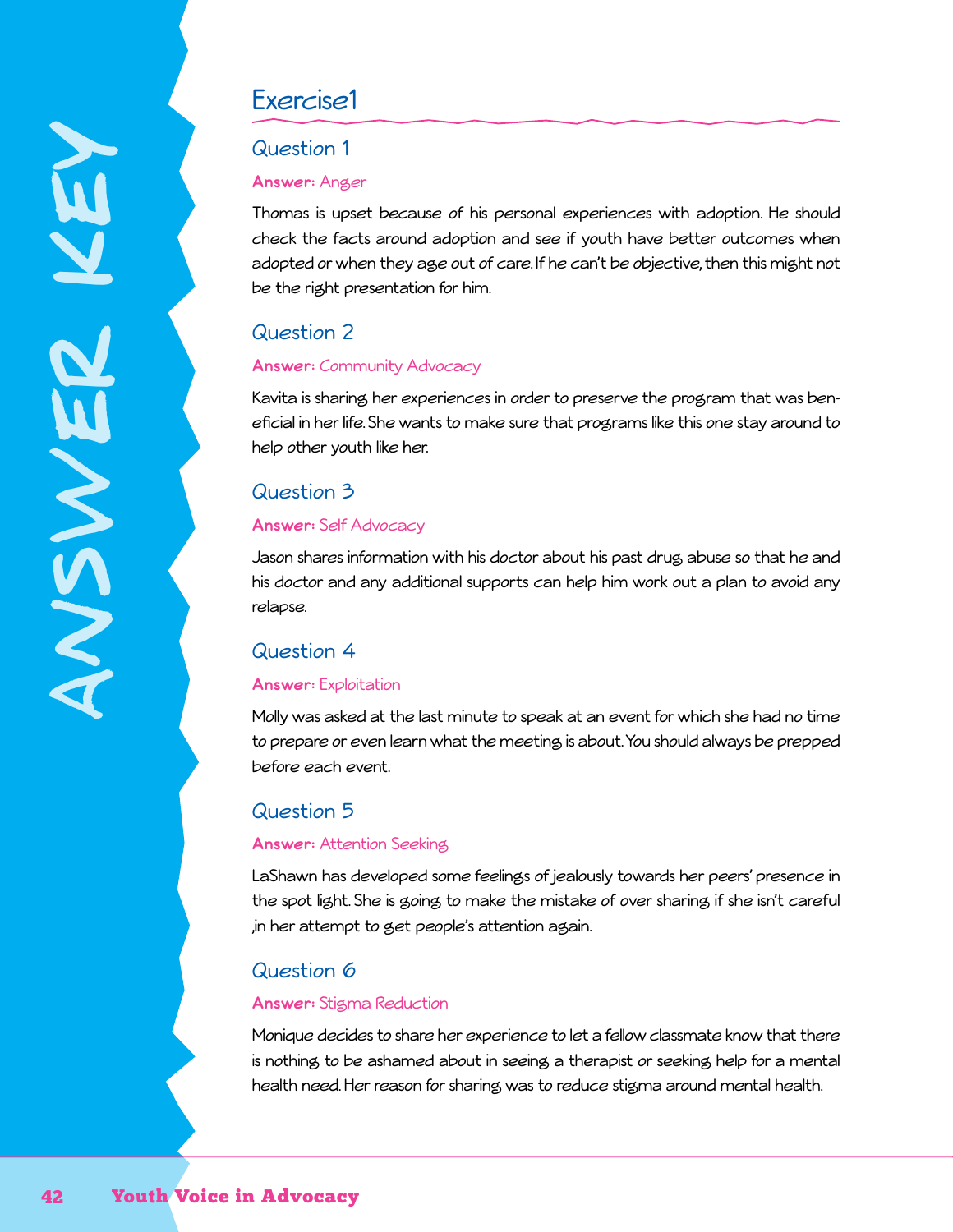## Exercise 2

In this exercise there may be more than one correct answer, so if you chose a different answer don't worry: as long as it's well justified, it's correct. This exercise was designed to test your ability to assess the benefits and risks of different situations.

#### Question 1

#### **Benefits:** Personal Growth and Development

If Peter attends the Leadership Camp he will have the opportunity to gain valuable skills that could help him in the future, and acquire some great experience he can add to his resume.

#### **Risks:** Negative Impact on Personal Relationship

If Peter asks his biological mother for the money, he could risk making her feel guilty that she couldn't provide it for him. On the other hand, if he asks his foster parents, his mother might feel bad that he wouldn't come to her for what he needed.

Peter could talk to his mother, explain to her how beneficial this camp would be and how much he would like to attend, and see how she felt about him asking his foster parents for the financial support to attend. If Peter communicates openly with his mother, the risks to his personal relationship with her are reduced.

#### Question 2

#### **Benefits:** Education/Positive Change Promotion

Ashley has the opportunity to educate policy makers on what it's like to struggle with substance abuse issues and thoughts of suicide. Based on learning her story, these policy makers could vote to support programs that benefit individuals with life experiences similar to Ashley's.

#### **Risks:** Emotional Wellbeing/Professional and Personal Relationships

As Ashley is sharing, she might talk about and remember feelings that she had when she was suicidal, or remember some of the people that she hurt while she was abusing drugs. These feelings could become very overwhelming. Another risk is that, if her story is made public, it could affect things like employment, or people's opinion of her when they look up her story online.

Ashley could talk to a therapist about her concerns and develop a way to say only what she feels comfortable saying. In addition, Ashley could talk to the people that she hurt during this time and work on forgiving herself for some of the things that happened in her past. These things can take time and Ashley shouldn't talk about these difficult experiences while they are still so emotionally raw. If she feels compelled to do so anyway, because of the benefits, she should set up a safety plan so that she can access positive coping mechanisms and avoid negative ones.

#### Question 3

#### **Benefits:** Positive Change Promotion/Personal Growth and Development

If Joy decides to start up a GSA in her school she will be creating a safe place for other LGBTQ youth to socialize and help fight stigma. In addition to this, she will have the opportunity to take on a position of leadership which can help her develop skills that employers find attractive.

#### **Risks:** Stigma

By leading a GSA, Joy will open herself up to possible stigma from members in her school and community. She needs to be ready to face this stigma before she accepts this position.

Joy can talk to her parents and friends about the situation; she can also seek out a counselor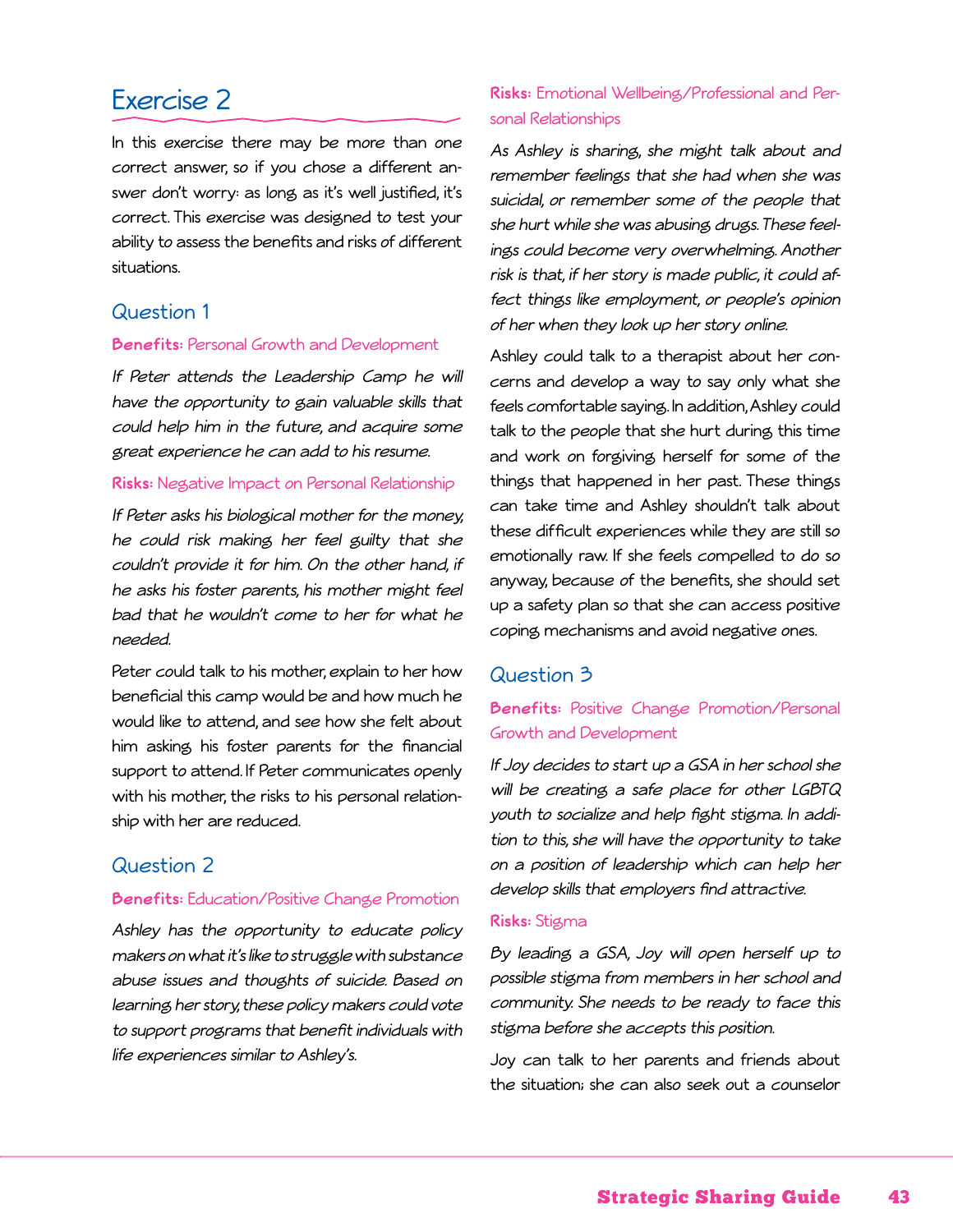to help her process issues that might come up while she is working on and with the GSA. It can be difficult to fight stigma when you are facing it yourself. Joy should develop a safety plan and remember to take breaks when she needs them.

#### Question 4

#### **Benefits:** Education/Personal and Professional Development

Marcus has a great opportunity to educate people all over the country about how they can help other young adults who have experienced trauma. He will also have an opportunity to network and develop his professional speaking abilities, and have a great experience to put on his resume.

#### **Risks:** Emotional Stability/Stigma/Personal and Professional Relationships

There are many preconceived notions about young people in foster care, and if Marcus takes this internship he will have to face many of them. Also, Marcus will be leaving his natural support network while he continually shares his story and brings up possible painful memories with strangers.

Marcus should speak with a counselor or therapist before he makes this decision. He could have a very difficult time being separated from his supports while talking about emotional life experiences. Because of this, he should also set up his safety plan to make sure that he can meet his emotional needs while he is traveling. Marcus should also communicate with his family and friends about the parts of his story that reflect his experience with them to make sure that they are okay with what he is saying.

#### these questions; this is just an opportunity for you to identify some additional risk factors and how you can overcome them as they relate to your personal experiences. Maybe you are working on building a relationship with your biological family and don't want to risk upsetting them by talking about your experiences with them. Or maybe you are worried about how sharing your story might impact future job opportunities. Whatever the reason is, this is your chance to identify potential risks and how you can overcome them.

# Exercise 3

#### Question 1

#### **Answer:** Avoid this audience

Rebecca is struggling with limiting her emotions because her failed adoption was so recent, and she has not had time to effectively process her feelings around the subject. Rebecca runs the risk of not meeting the needs of the people who invited her to speak; she also might be triggered by this event since this audience would be more pro-adoption. Rebecca should do some research on the outcomes of young people who are adopted and on those who enter into postcustody agreements to see the effects of both. She should also talk to her counselor and work out her feelings around her own failed adoption. If Rebecca can do these things effectively, then she could participate in similar events and help inform people as to why some adoptions fail and how to strengthen the adoption process, so that youth adoptions don't fail.

#### Question 2

#### **Answer:** Use her safety plan

#### Questions  $5 \notin 6$

There really are no right or wrong answers to

Arisa is going through a very difficult time and has lost a lot of stability in her life. Although she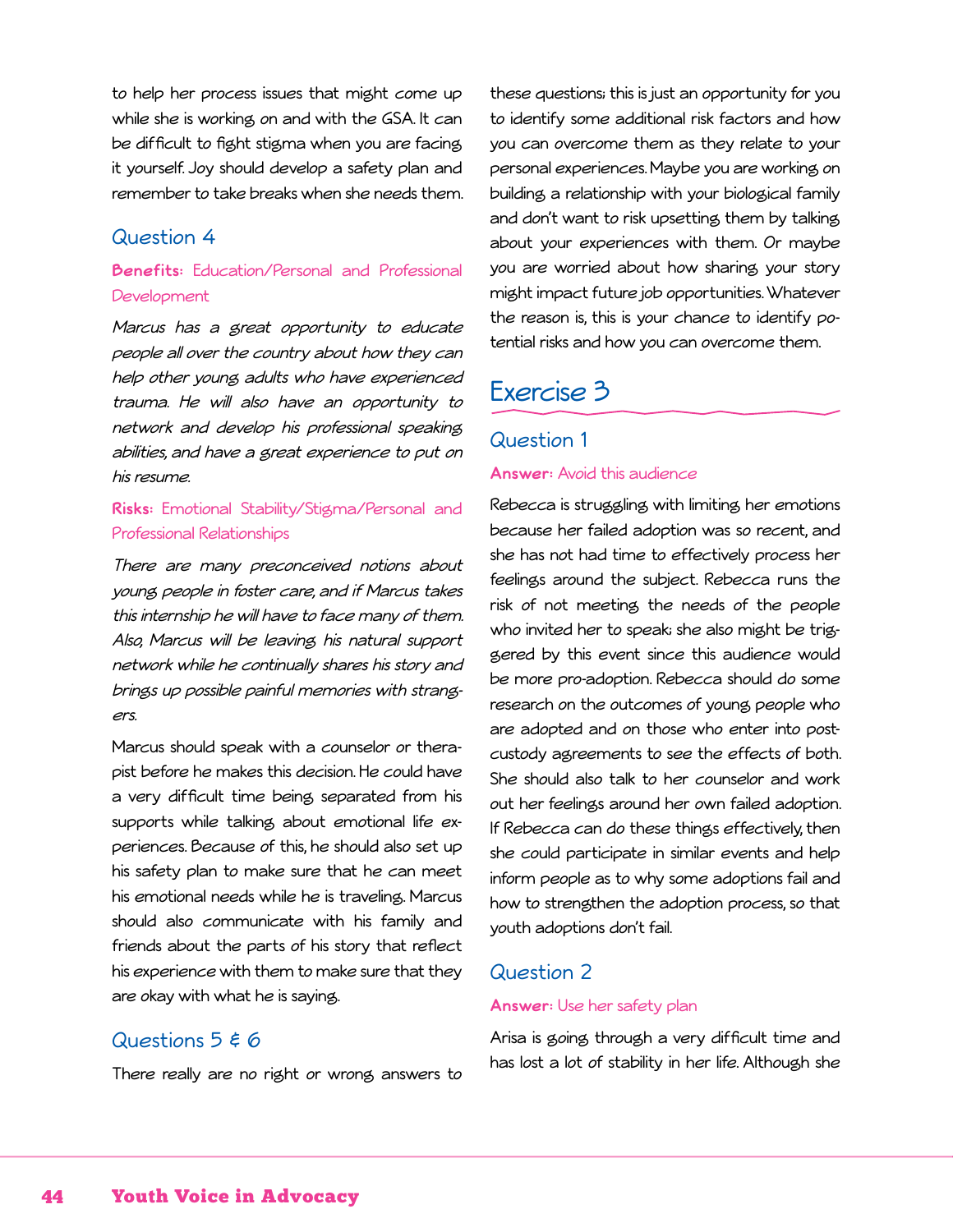is very passionate about her advocacy work, she needs to take care of herself first. If Arisa tries to power through speaking, it could make people focus on her emotions rather than her message. Arisa should follow her safety plan and then take a break from her advocacy work until she has time to manage her own emotional needs.

#### Question 3

#### **Answer:** Redirecting/politely declining

Remember, you can always politely decline to answer a question. If you decide to redirect the question you might say.:

"There are a lot of different feelings that youth have to process while they transition through a system. We could spend the next three weeks talking about them, but I want talk about why we are here today – which is creating effective Individual Education Plans for youth" (or whatever your event is about).

#### Question 4

#### **Answer:** Redirecting

Corey effectively took the audience member's question and made the focus about all youth in care and not about his relationship with his father. He even made a point about supporting programs that help youth obtain and maintain relationships with family.

#### Question 5

#### **Answer:** Sandra was triggered by the event and needs to talk about it in case she needs support

The debriefing process is the time for individuals to talk about the things that were upsetting. Sandra's peers might not have picked up on the comments that were made because of their different experiences. If Sandra decides not to say anything because she doesn't want to be

a complainer, then she runs the risk of burning out or relying on negative coping mechanisms because she does not have the proper supports.

## Writing Your Bio: Practice

This exercise is designed to help you practice writing your bio for different events. Because everyone has different experiences, each person's bio will look different. There are common themes that you will want to see through the different bios, but some details will be different depending on the purpose of the event and the audience. Take a look!

#### Bio 1

This bio should relate to your involvement with law enforcement and your mental health needs. You might have a lot of powerful stories about education or foster care involvement, but this is not the time and place to discuss those things. You should stick to your involvement with the juvenile justice system and list some positive things about yourself, too. Remember, we are always fighting stigma. An example of what you might say would be:

"My name is Jessica and I spent 2 years involved in the juvenile justice system and have a bipolar diagnosis. Despite these challenges I am currently a high school senior and on track for graduation and plan on attending college in the fall. During my experiences I have had several interactions with law enforcement - some positive, some negative. I now serve on my local youth council as the Vice President, promoting changes in law enforcement interaction with youth."

#### Bio 2

In this bio you will be presenting to people who work in the court system. As such, your bio should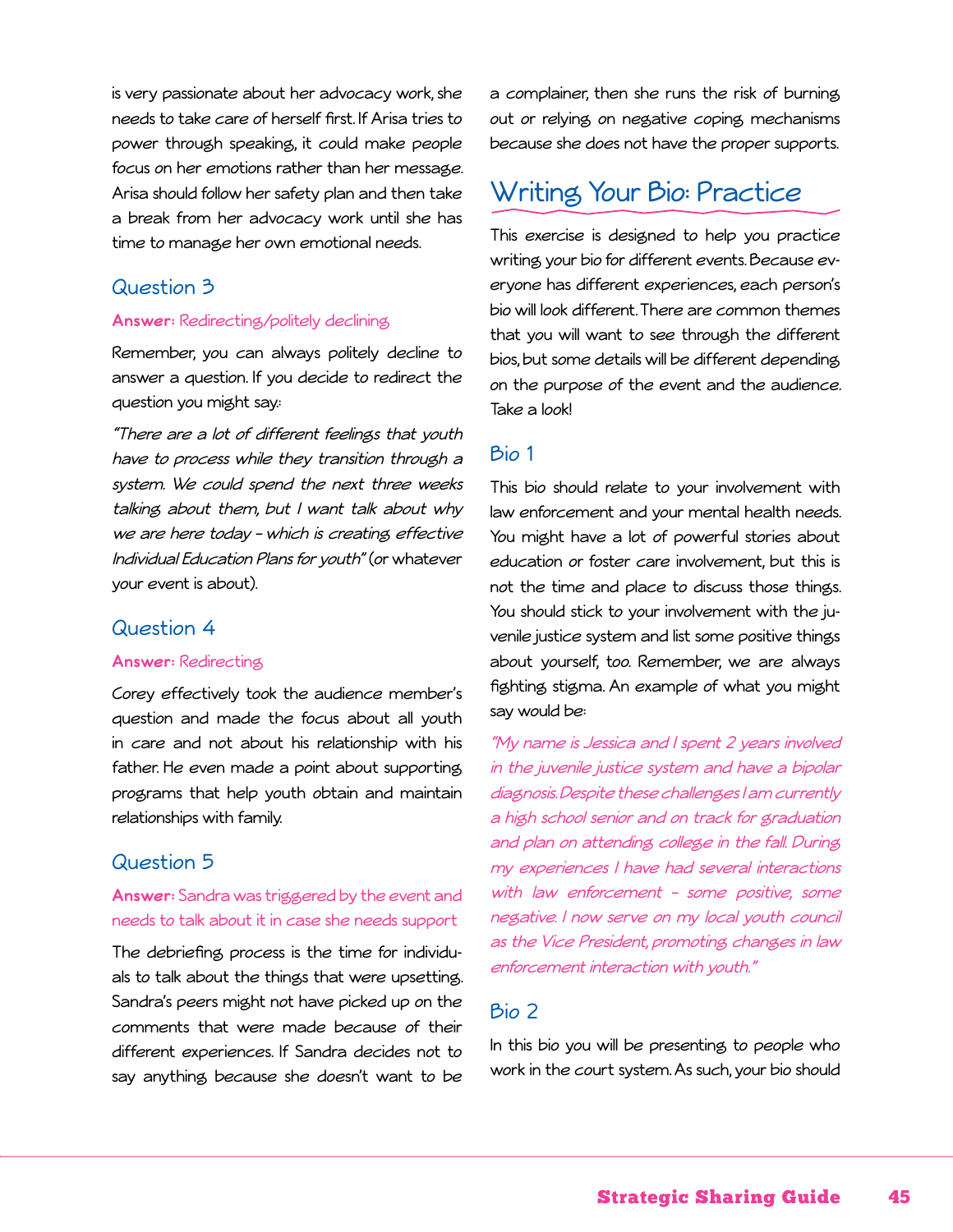relate to the experiences you had in court and with the people involved with your case. Remember to always include some positives about yourself to help reduce stigma and any stereotypes people might have. Here is an example of what you might say:

"My name is Eric and I have spent the past 8 years in foster care. I'm also employed and maintaining my own place. During my time in care I have had multiple lawyers and judges as well as case workers and volunteers that have advocated for me and my best interests. I have, for the past 2 years, been a member of my local youth group recruiting volunteers and training staff who work with youth that have court involvement experiences."

#### Bio 3

The audience for this bio is policy makers who are thinking about making cuts to independent living services. In this bio you will want to quickly establish your credibility (your personal/professional experience) and talk about how post-custody services have helped you; this way the audience can immediately see the value of the program. Here is an example on how you would do that:

"My name is Bethany and I am currently enrolled in the English Communications and Technology program at my university. I am also an alumna of the foster care system. I spent 16 years in foster care due to abuse and neglect, ultimately aging out at 18. Through the support of my community and independent living services, I was able to finish high school and successfully transition into college. With continued support I plan to obtain

my degree in the next 2 years and obtain a job in the communication industry."

#### Bio 4

Here you are speaking to individuals that are responsible for how schools in the community run. The topics relevant to this meeting include things like staff trainings and policies on how things like discipline are handled. Your bio for this event should talk about your school experiences (both positive and negative) and your mental health needs. Here is an example of what that might look like.

"My name is Nick and I'm a recent graduate of Lincoln Middle School. During my time at Lincoln I struggled with issues of depression and suicide ideation. As a result of my mental health needs, I had several negative experiences with teachers and school resource officers. However, thanks to one well-informed teacher, I was able to get connected with appropriate resources, overcome these challenges, and successfully transition to high school. I am now doing well and effectively maintaining my social and emotional wellbeing."

Well there you have it, just compare these answers to your own and see how you did. Some answers will be different; just make sure you got the main concepts. Remember this is not a pass-fail test, so if you didn't get the main concepts, just refer back to the guide and use these answers to help out.

The Youth Advocacy field is very rewarding – but also very challenging. When you take the time to better train and prepare yourself, you will have a much better experience.

# Best of luck to you all!